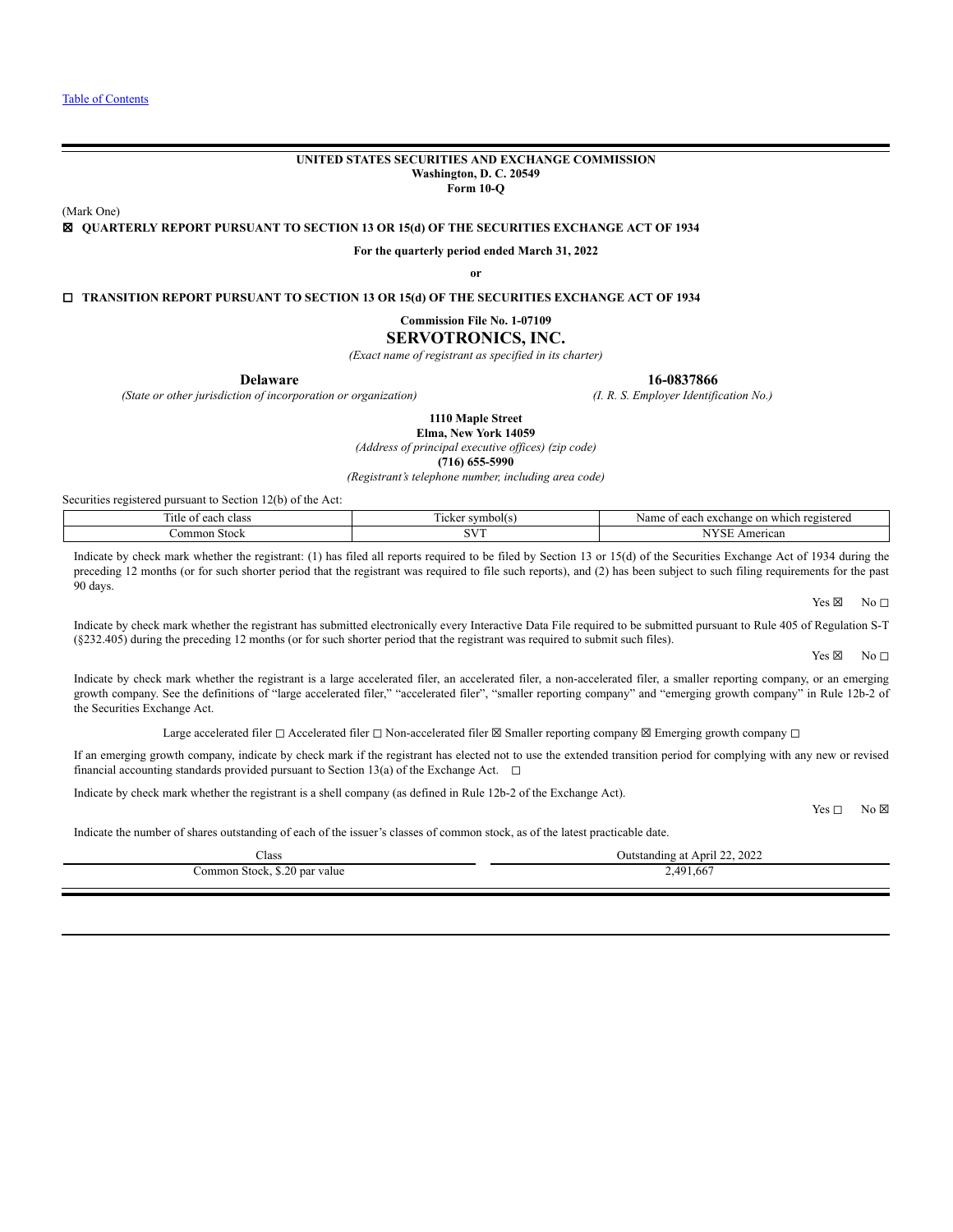# <span id="page-1-0"></span>INDEX Page No. PART I. FINANCIAL INFORMATION Item 1. Financial Statements (Unaudited): a) Condensed [Consolidated](#page-2-0) Balance Sheets, March 31, 2022 and December 31, 2021 (Audited) 3 b) Condensed [Consolidated](#page-3-0) Statements of Operations for the three months ended March 31, 2022 and 2021 4 c) Condensed Consolidated Statements of [Comprehensive](#page-4-0) Income for the three months ended March 31, 2022 and 2021 5 d) Condensed [Consolidated](#page-5-0) Statements of Cash Flows for the three months ended March 31, 2022 and 2021 6 e) Notes to Condensed [Consolidated](#page-6-0) Financial Statements 7 [Item](#page-16-0) 2. [Management's](#page-16-0) Discussion and Analysis of Financial Condition and Results of Operations 17 [Item](#page-21-0) 3. [Quantitative](#page-21-0) and Qualitative Disclosures About Market Risk 22 **[Item](#page-21-1) 4.** Controls and [Procedures](#page-21-1) 22 PART II. OTHER [INFORMATION](#page-23-0) [Item](#page-23-1) 1. Legal [Proceedings](#page-23-1) 24 [Item](#page-23-2) 1A. Risk [Factors](#page-23-2) 24 [Item](#page-23-3) 2. [Unregistered](#page-23-3) Sales of Equity Securities and Use of Proceeds 24 [Item](#page-23-4) 3. Defaults Upon Senior [Securities](#page-23-4) 24 **[Item](#page-23-5) 4.** Mine Safety [Disclosures](#page-23-5) 24 [Item](#page-23-6) 5. Other [Information](#page-23-6) 24 **[Item](#page-24-0) 6.** [Exhibits](#page-24-0) 25 [Forward-Looking](#page-24-1) Statement 25 **[Signatures](#page-25-0)** 26

- 2 -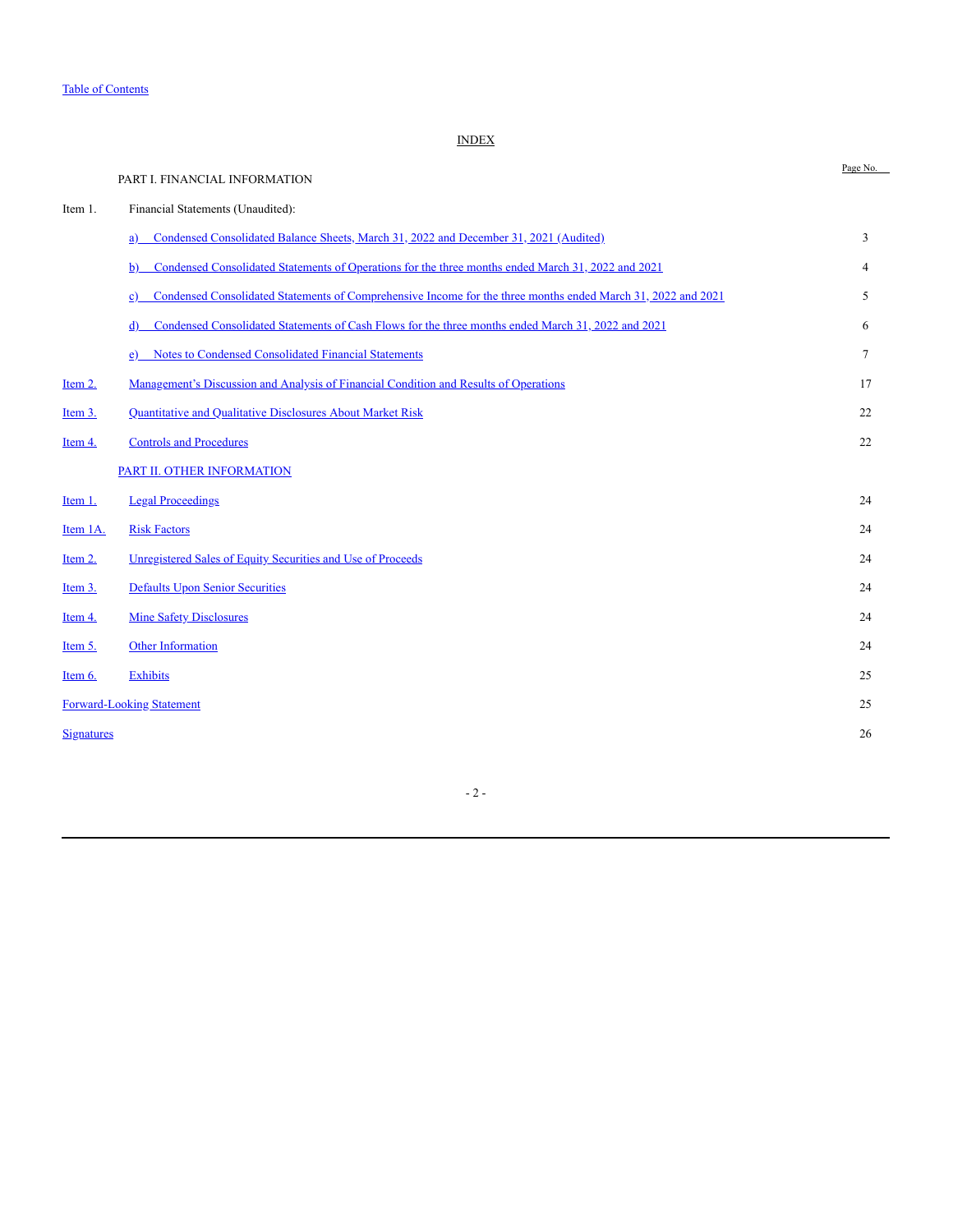# **SERVOTRONICS, INC. AND SUBSIDIARIES**

**CONDENSED CONSOLIDATED BALANCE SHEETS** (\$000's omitted except share and per share data)

<span id="page-2-0"></span>

|                                                                                                                          | March 31,<br>2022 | December 31.<br>2021 |
|--------------------------------------------------------------------------------------------------------------------------|-------------------|----------------------|
| <b>Current assets:</b>                                                                                                   | (Unaudited)       | (Audited)            |
| Cash                                                                                                                     | \$<br>8,855       | \$<br>9,546          |
| Accounts receivable, net                                                                                                 | 9,304             | 7,198                |
| Inventories, net                                                                                                         | 20,186            | 20,132               |
| Prepaid income taxes                                                                                                     | 593               | 792                  |
| Other current assets                                                                                                     | 1,431             | 647                  |
| Total current assets                                                                                                     | 40,369            | 38,315               |
| Property, plant and equipment, net                                                                                       | 10,349            | 10,557               |
| Deferred income taxes                                                                                                    | 892               | 900                  |
| Other non-current assets                                                                                                 | 318               | 321                  |
| <b>Total Assets</b>                                                                                                      | \$<br>51,928      | \$<br>50,093         |
| <b>Liabilities and Shareholders' Equity</b>                                                                              |                   |                      |
| <b>Current liabilities:</b>                                                                                              |                   |                      |
| Current portion of long-term debt                                                                                        | \$<br>266         | \$<br>276            |
| Accounts payable                                                                                                         | 2,332             | 663                  |
| Accrued employee compensation and benefits costs                                                                         | 1,687             | 1,759                |
| Current portion of postretirement obligation                                                                             | 136               | 136                  |
| Other accrued liabilities                                                                                                | 1,347             | 1,414                |
| Total current liabilities                                                                                                | 5,768             | 4,248                |
| Long-term debt                                                                                                           | 4,690             | 4,750                |
| Postretirement obligation                                                                                                | 5,732             | 5,729                |
| Shareholders' equity:                                                                                                    |                   |                      |
| Common stock, par value \$0.20; authorized 4,000,000 shares; issued 2,614,506 shares; outstanding 2,435,032 (2,435,032 - |                   |                      |
| 2021) shares                                                                                                             | 523               | 523                  |
| Capital in excess of par value                                                                                           | 14,502            | 14,500               |
| Retained earnings                                                                                                        | 26,183            | 25,858               |
| Accumulated other comprehensive loss                                                                                     | (3,886)           | (3,908)              |
| Employee stock ownership trust commitment                                                                                | (258)             | (258)                |
| Treasury stock, at cost 122,839 (122,839 - 2021) shares                                                                  | (1, 326)          | (1,349)              |
| Total shareholders' equity                                                                                               | 35,738            | 35,366               |
| <b>Total Liabilities and Shareholders' Equity</b>                                                                        | \$<br>51,928      | \$<br>50,093         |

See notes to condensed consolidated financial statements

# - 3 -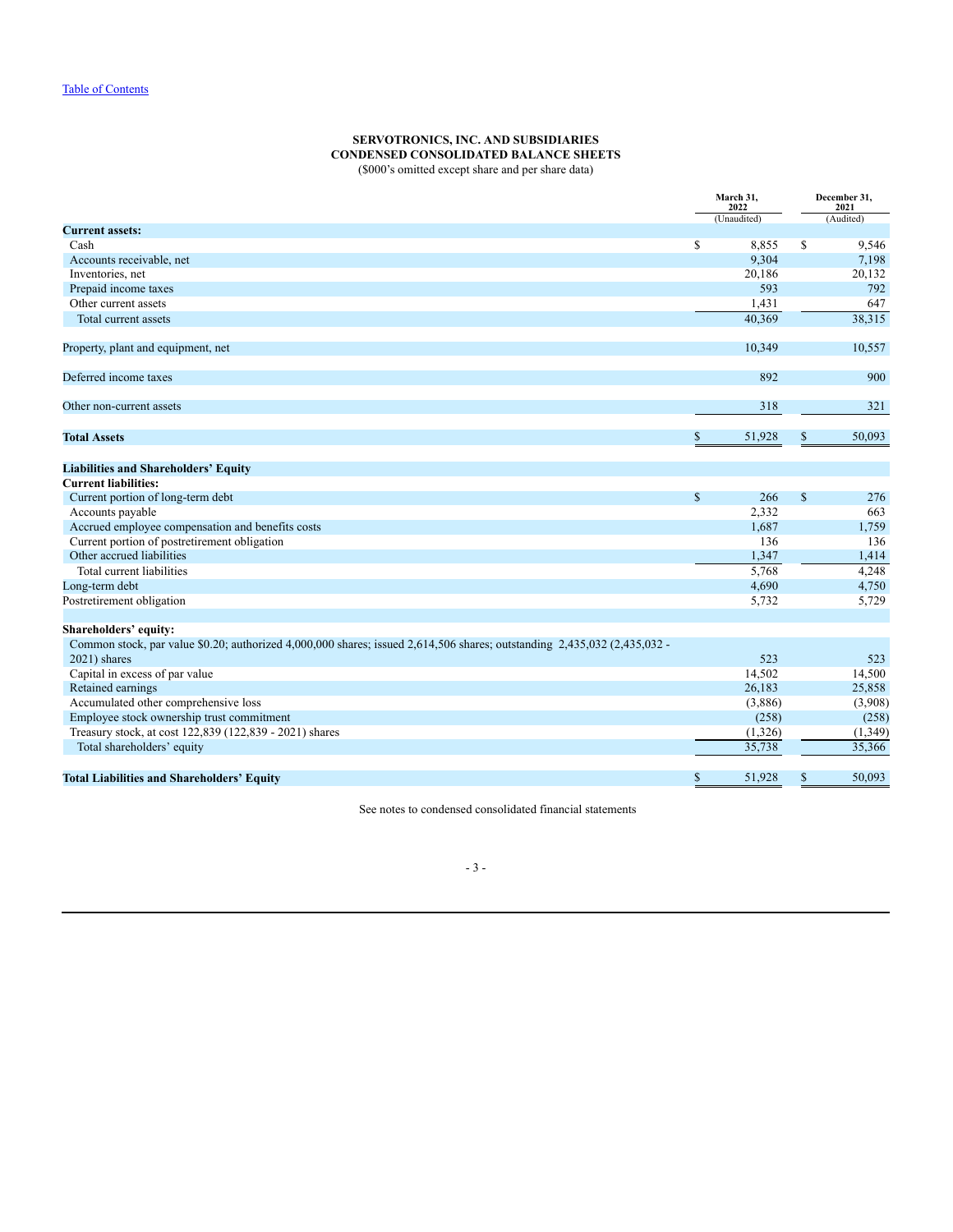### **SERVOTRONICS, INC. AND SUBSIDIARIES CONDENSED CONSOLIDATED STATEMENTS OF OPERATIONS**

(\$000's omitted except per share data)

(Unaudited)

<span id="page-3-0"></span>

|                                                                |              | <b>Three Months Ended</b><br>March 31, |       |
|----------------------------------------------------------------|--------------|----------------------------------------|-------|
|                                                                | 2022         |                                        | 2021  |
| <b>Revenue</b>                                                 | \$<br>11,168 | <sup>\$</sup>                          | 9,060 |
| Cost of goods sold, inclusive of depreciation and amortization | 8,530        |                                        | 8,067 |
| Gross margin                                                   | 2,638        |                                        | 993   |
| <b>Operating Expenses:</b>                                     |              |                                        |       |
| Selling, general and administrative                            | 2,182        |                                        | 1,973 |
| <b>Operating income/(loss)</b>                                 | 456          |                                        | (980) |
| Other (expense)/income:                                        |              |                                        |       |
| Other income: employee retention credit (ERC)                  |              |                                        | 1,730 |
| Interest expense                                               |              | (70)                                   | (61)  |
| Gain on sale of equipment                                      |              | 26                                     |       |
| Total other (expense)/income, net                              |              | (44)                                   | 1,669 |
| Income before income tax provision                             | 412          |                                        | 689   |
| Income tax provision                                           |              | 87                                     | 148   |
| Net income                                                     | 325<br>S     |                                        | 541   |
| Income per share:                                              |              |                                        |       |
| <b>Basic</b>                                                   |              |                                        |       |
| Net income per share                                           | 0.13<br>\$   | \$                                     | 0.23  |
| <b>Diluted</b>                                                 |              |                                        |       |
| Net income per share                                           | \$<br>0.13   | <sup>S</sup>                           | 0.22  |

See notes to condensed consolidated financial statements

- 4 -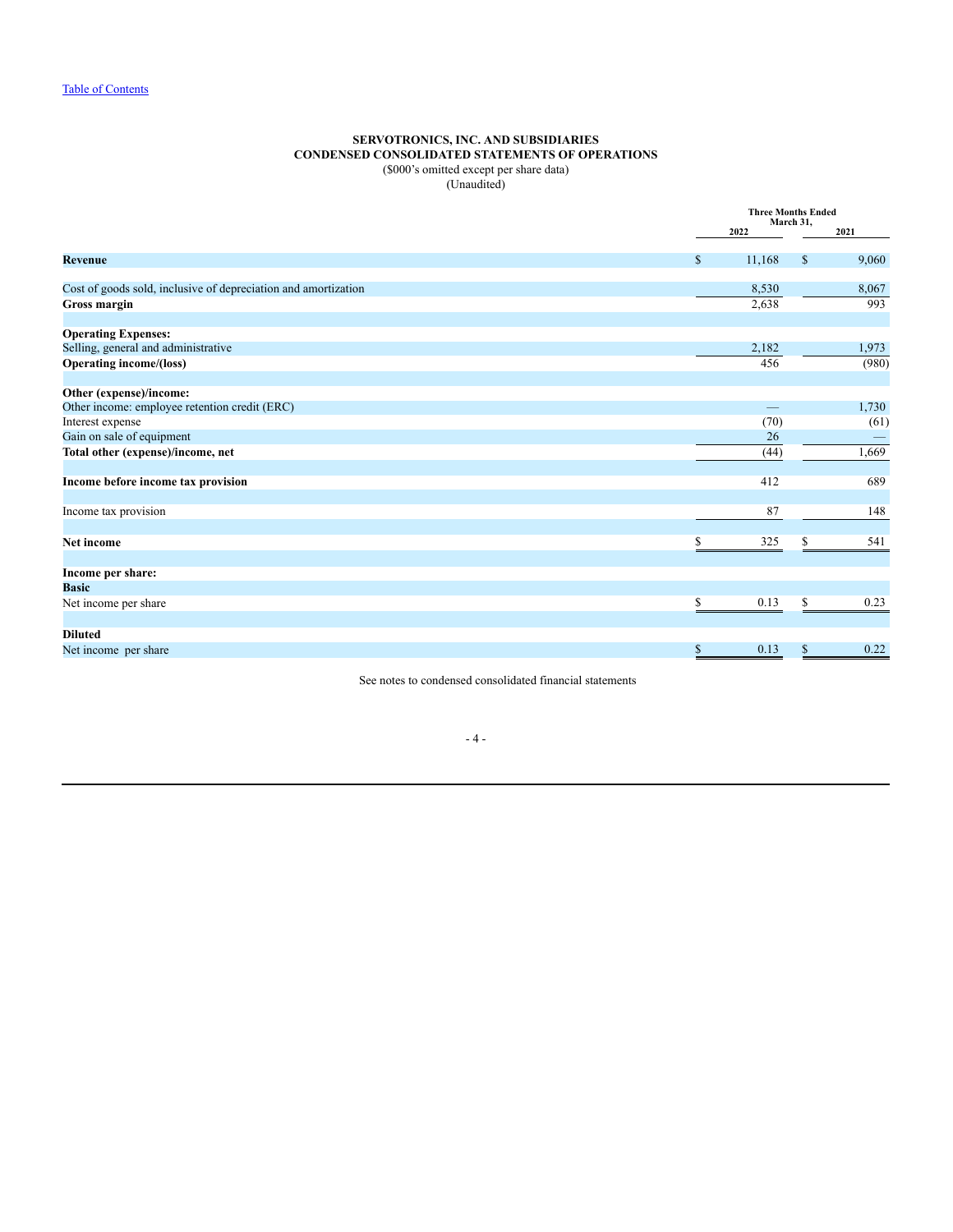#### **SERVOTRONICS, INC. AND SUBSIDIARIES CONDENSED CONSOLIDATED STATEMENTS OF COMPREHENSIVE INCOME** (\$000's omitted)

(Unaudited)

<span id="page-4-0"></span>

|                                                      |    | <b>Three Months Ended</b><br>March 31,<br>2022 |              | 2021 |
|------------------------------------------------------|----|------------------------------------------------|--------------|------|
| <b>Net Income</b>                                    | S. | 325                                            | <sup>S</sup> | 541  |
| Other comprehensive income items:                    |    |                                                |              |      |
| Actuarial gains                                      |    | 27                                             |              | 19   |
| Income tax expense on actuarial losses               |    | (5)                                            |              | (4)  |
| Other comprehensive income:                          |    |                                                |              |      |
| Retirement benefits adjustments, net of income taxes |    | 22                                             |              |      |
|                                                      |    |                                                |              |      |
| <b>Total comprehensive income</b>                    |    | 347                                            |              | 556  |

See notes to condensed consolidated financial statements

### - 5 -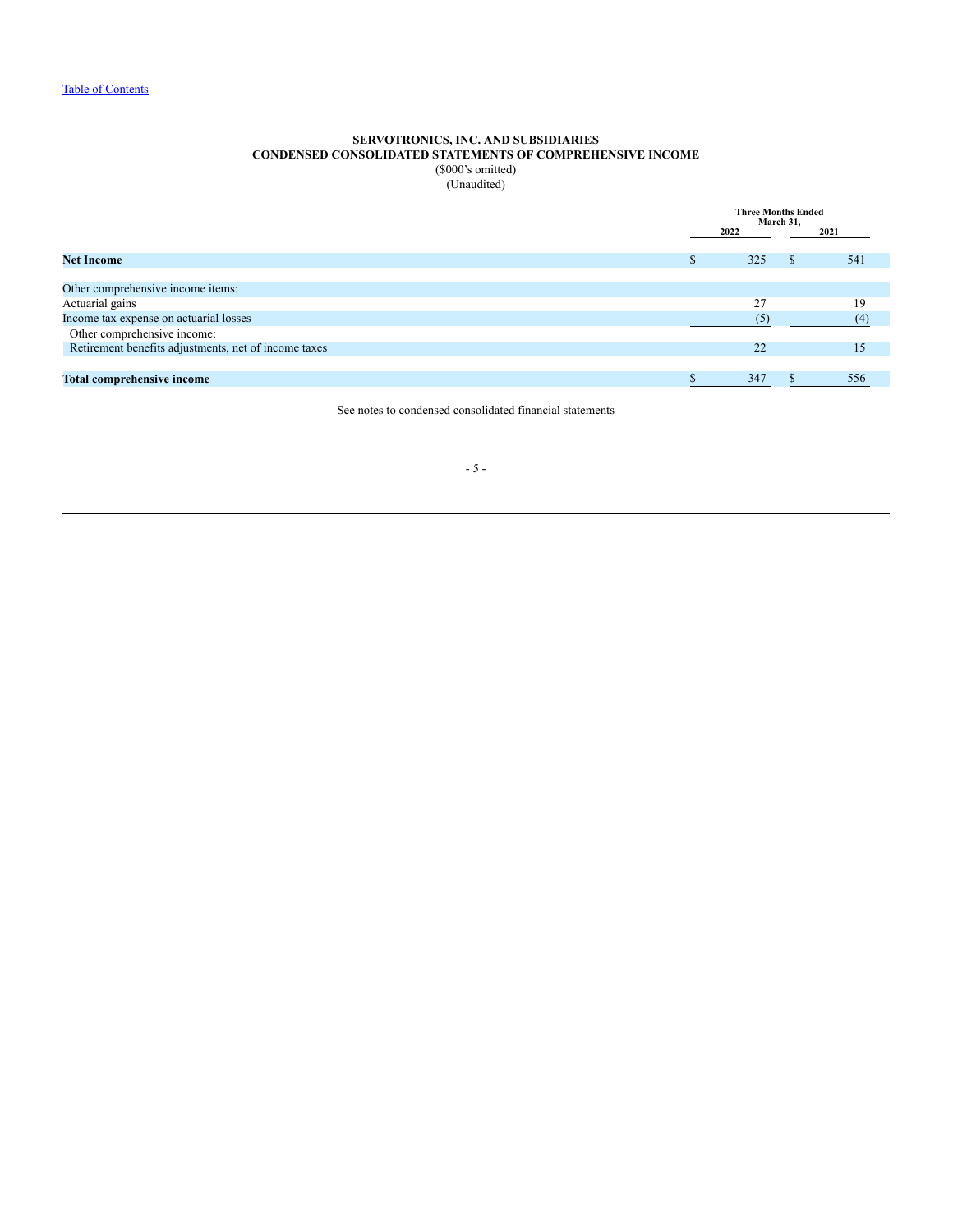#### **SERVOTRONICS, INC. AND SUBSIDIARIES CONDENSED CONSOLIDATED STATEMENTS OF CASH FLOWS** (\$000's omitted) (Unaudited)

<span id="page-5-0"></span>

|                                                                                          |                          | <b>Three Months Ended</b> |
|------------------------------------------------------------------------------------------|--------------------------|---------------------------|
|                                                                                          | 2022                     | March 31,<br>2021         |
| Cash flows related to operating activities:                                              |                          |                           |
| Net Income                                                                               | $\mathbb{S}$<br>325      | S<br>541                  |
| Adjustments to reconcile net income to net cash (used) provided by operating activities: |                          |                           |
| Depreciation and amortization                                                            | 313                      | 356                       |
| Stock based compensation                                                                 | 25                       | 31                        |
| Increase in inventory reserve                                                            | 168                      | 58                        |
| Increase in allowance for doubtful accounts                                              | 65                       | 36                        |
| Gain on sale of equipment                                                                | (26)                     |                           |
| Change in assets and liabilities:                                                        |                          |                           |
| Accounts receivable                                                                      | (2,171)                  | (98)                      |
| Other receivables-ERC                                                                    |                          | (1, 593)                  |
| Inventories                                                                              | (222)                    | 1,091                     |
| Prepaid income taxes                                                                     | 199                      | 140                       |
| Other current assets                                                                     | (783)                    | (420)                     |
| Accounts payable                                                                         | 1.669                    | 146                       |
| Accrued employee compensation and benefit costs                                          | (72)                     | 499                       |
| Post retirement obligation                                                               | 34                       | 24                        |
| Other accrued liabilities                                                                | (68)                     | 25                        |
|                                                                                          |                          |                           |
| Net cash (used) provided by operating activities                                         | (544)                    | 836                       |
|                                                                                          |                          |                           |
| Cash flows related to investing activities:                                              |                          |                           |
| Capital expenditures - property, plant and equipment                                     | (115)                    | (14)                      |
| Proceeds from sale of assets                                                             | 38                       |                           |
|                                                                                          |                          |                           |
| Net cash used by investing activities                                                    | (77)                     | (14)                      |
|                                                                                          |                          |                           |
| Cash flows related to financing activities:                                              |                          |                           |
| Principal payments on long-term debt                                                     | $\qquad \qquad -$        | (637)                     |
| Principal payments on equipment financing lease/note obligations                         | (70)                     | (85)                      |
| Proceeds from equipment note and equipment financing lease                               | $\overline{\phantom{0}}$ | 384                       |
| Proceeds from line of credit                                                             |                          | 500                       |
| Purchase of treasury shares                                                              |                          | (81)                      |
|                                                                                          |                          |                           |
| Net cash (used) provided by financing activities                                         | (70)                     | 81                        |
|                                                                                          |                          |                           |
| Net (decrease) increase in cash                                                          | (691)                    | 903                       |
|                                                                                          |                          |                           |
| Cash at beginning of period                                                              | 9,546                    | 5,935                     |
|                                                                                          |                          |                           |
|                                                                                          | \$<br>8,855              | \$<br>6,838               |
| Cash at end of period                                                                    |                          |                           |

See notes to condensed consolidated financial statements

# - 6 -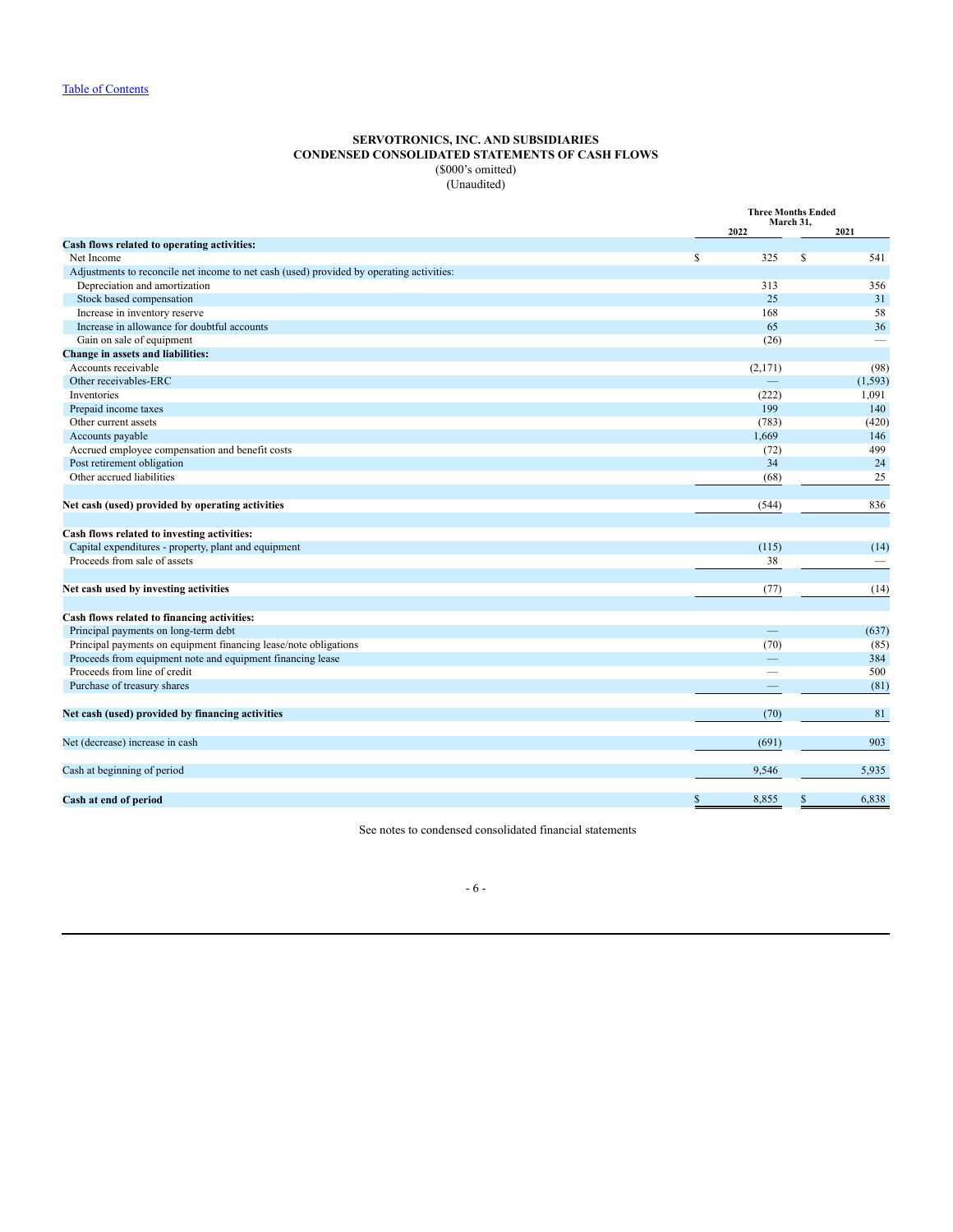# **SERVOTRONICS, INC. AND SUBSIDIARIES NOTES TO CONDENSED CONSOLIDATED FINANCIAL STATEMENTS**

(Unaudited)

#### <span id="page-6-0"></span>**1. Basis of Presentation**

The accompanying unaudited condensed consolidated financial statements ("consolidated financial statements") have been prepared in accordance with United States generally accepted accounting principles for interim financial information and with the instructions to Form 10-Q and Article 8 of Regulation S-X. Accordingly, they do not include all of the information and footnotes required by United States generally accepted accounting principles for complete financial statements.

The accompanying consolidated financial statements reflect all adjustments which are, in the opinion of management, necessary for a fair statement of the results for the interim periods presented. All such adjustments are of a normal recurring nature. Operating results for the three months ended March 31, 2022 are not necessarily indicative of the results that may be expected for the year ending December 31, 2022. The consolidated financial statements should be read in conjunction with the 2021 annual report and the notes thereto.

#### *COVID-19 Impacts on Our Business*

On March 11, 2020, the World Health Organization declared the outbreak of the coronavirus a global pandemic. COVID-19 resulted in the disruption of our operations due to the push-out of orders by our customers, elevated safety standards to keep our employees safe, and supply chain challenges. We continue to maintain the health and safety of our employees while meeting the needs of our customers and securing the financial well-being of the Company. All of our operations and production activities have remained operational. See "Management's Discussion and Analysis of Financial Condition and Results of Operations" for more information related to COVID-19.

#### **2. Business Description and Summary of Significant Accounting Policies**

### **Business Description**

Servotronics, Inc. and its subsidiaries design, manufacture and market advanced technology products consisting primarily of control components, and consumer products consisting of knives and various types of cutlery and other edged products.

#### **Principles of Consolidation**

The consolidated financial statements include the accounts of Servotronics, Inc. and its wholly-owned subsidiaries (the "Company"). All intercompany balances and transactions have been eliminated upon consolidation.

#### **Cash**

The Company considers cash to include all currency and coin owned by the Company as well as all deposits in the bank including checking accounts and savings accounts.

### **Accounts Receivable**

The Company grants credit to substantially all of its customers and carries its accounts receivable at original invoice amount less an allowance for doubtful accounts. On a periodic basis, the Company evaluates its accounts receivable and establishes an allowance for doubtful accounts based on history of past writeoffs, collections, and current credit conditions. The allowance for doubtful accounts amounted to approximately \$196,000 at March 31, 2022 and \$131,000 at December 31, 2021. The Company does not accrue interest on past due receivables.

#### **Revenue Recognition**

Revenues are recognized at the time of shipment of goods, transfer of title and customer acceptance, as required. Our revenue transactions generally consist of a single performance obligation to transfer contracted goods and are not accounted for under industry-specific guidance. Purchase orders generally include specific terms relative to quantity, item description, specifications, price, customer responsibility for in-process costs, delivery schedule, shipping point, payment and other standard

#### - 7 -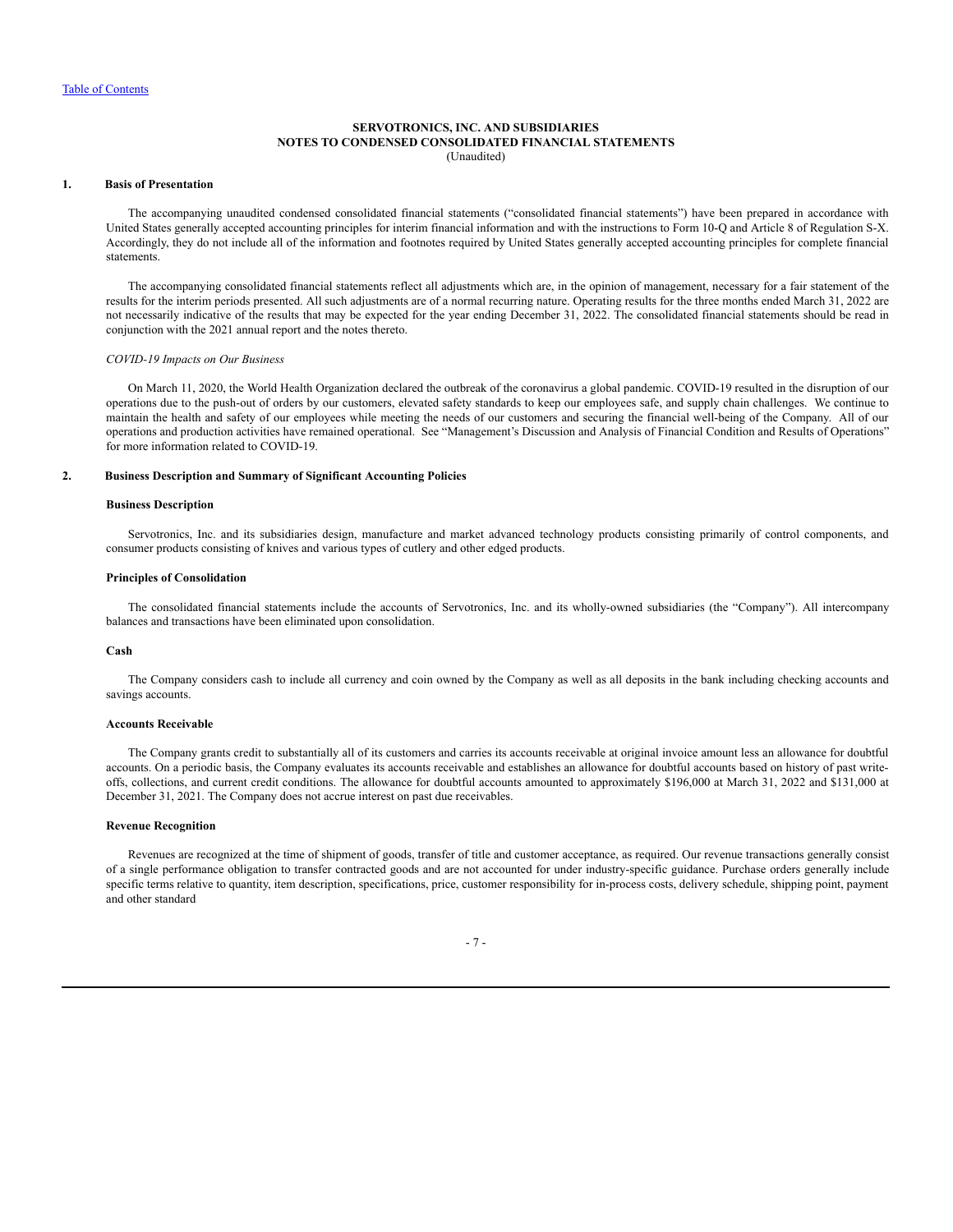### **SERVOTRONICS, INC. AND SUBSIDIARIES NOTES TO CONDENSED CONSOLIDATED FINANCIAL STATEMENTS** (Unaudited)

terms and conditions of purchase. Service sales, principally representing repair, are recognized at the time of shipment of goods. The costs incurred for nonrecurring engineering, development and repair activities of our products under agreements with commercial customers are expensed as incurred. Subsequently, the revenue is recognized as products are delivered to the customers with the approval by the customers.

Revenue is recognized at an amount that reflects the consideration to which the Company expects to be entitled in exchange for transferring goods and services to a customer. The Company determines revenue recognition using the following five steps: (1) identify the contract(s) with a customer; (2) identify the performance obligations in the contract; (3) determine the transaction price; (4) allocate the transaction price to the performance obligations in the contract; and (5) recognize revenue when the company satisfies a performance obligation.

Revenue excludes taxes assessed by a governmental authority that are both imposed on and concurrent with a specific revenue-producing transaction and collected by the Company from a customer (e.g., sales and use taxes). Revenue includes payments for shipping activities that are reimbursed by the customer to the Company.

Performance obligations are satisfied as of a point in time. Performance obligations are supported by contracts with customers, providing a framework for the nature of the distinct goods, services or bundle of goods and services. The timing of satisfying the performance obligation is typically indicated by the terms of the contract. As a significant portion of the Company's revenue is recognized at the time of shipment, transfer of title and customer acceptance, there is no significant judgment applied to determine the timing of the satisfaction of performance obligations or transaction price. Shipping and handling activities that occur after the customer obtains control of the promised goods are considered fulfillment activities.

The timing of satisfaction of our performance obligations does not significantly vary from the typical timing of payment. The Company generally receives payment for these contracts within the payment terms negotiated and agreed upon by each customer contract.

Warranty and repair obligations are assessed on all returns. Revenue is not recorded on any warranty returns. The Company warrants its products against design, materials and workmanship based on an average of twenty-seven months. The Company determines warranty reserves needed based on actual average costs of warranty units shipped and current facts and circumstances. As of March 31, 2022 and December 31, 2021 under the guidance of ASC 460 the Company has recorded a warranty reserve of approximately \$511,000. This amount is reflected in other accrued expenses in the accompanying consolidated balance sheets. Revenue is recognized on repair returns, covered under a customer contract, at the contractual price upon shipment to the customer.

#### **Inventories**

Inventories are stated at the lower of cost or net realizable value. Cost includes all costs incurred to bring each product to its present location and condition. Market provisions in respect of lower of cost or market adjustments and inventory expected to be used in greater than one year are applied to the gross value of the inventory through a reserve of approximately \$1,910,000 and \$1,742,000 at March 31, 2022 and December 31, 2021, respectively. Pre-production and startup costs are expensed as incurred.

The purchase of suppliers' minimum economic quantities of material such as steel, etc. may result in a purchase of quantities exceeding two years of customer requirements. Also, in order to maintain a reasonable and/or agreed to lead time or minimum stocking requirements, certain larger quantities of other product support items may have to be purchased and may result in over one year's supply.

#### **Shipping and Handling Costs**

Shipping and handling costs are classified as a component of cost of goods sold.

- 8 -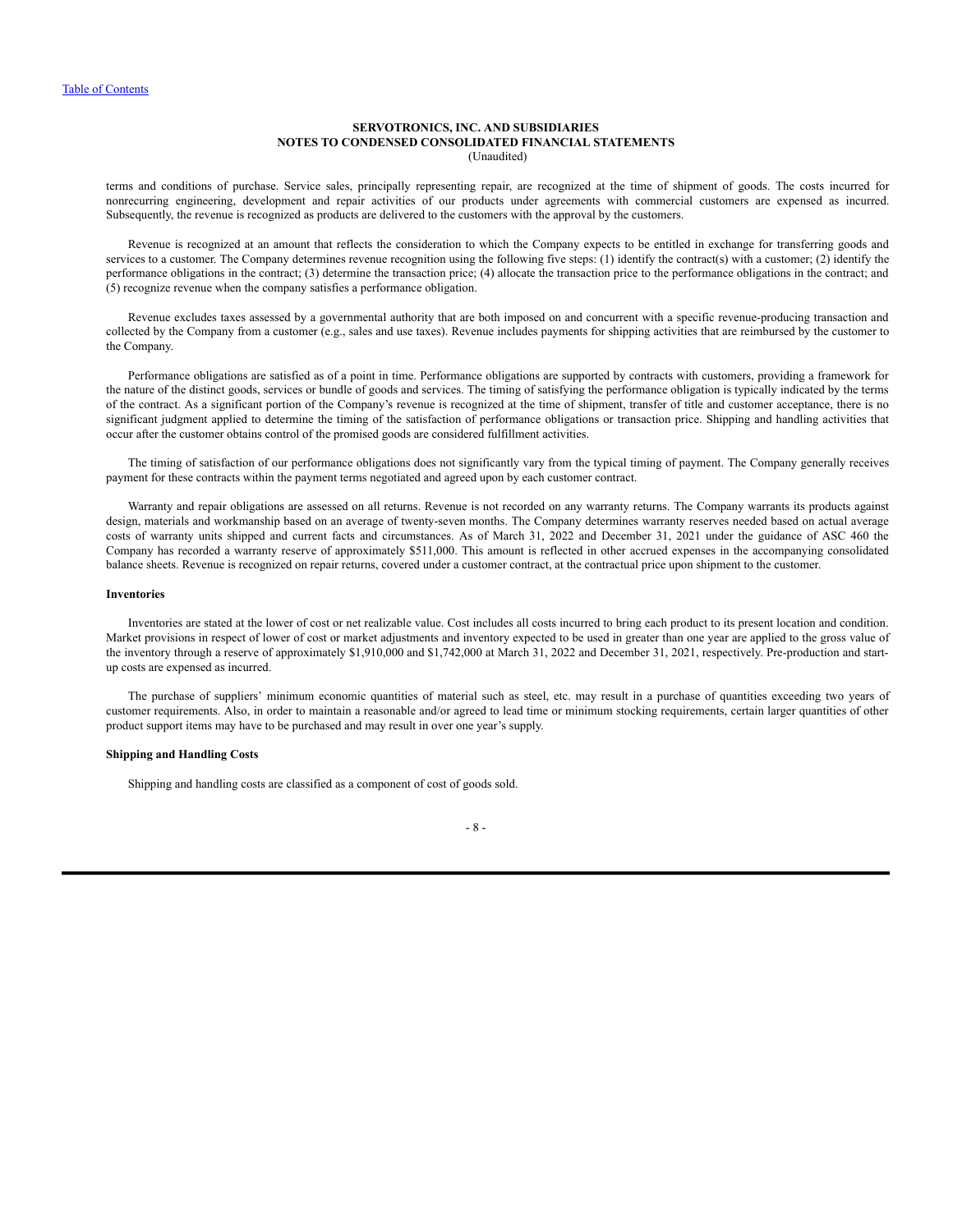# **SERVOTRONICS, INC. AND SUBSIDIARIES NOTES TO CONDENSED CONSOLIDATED FINANCIAL STATEMENTS**

(Unaudited)

#### **Property, Plant and Equipment**

Property, plant and equipment is carried at cost; expenditures for new facilities and equipment and expenditures which substantially increase the useful lives of existing plant and equipment are capitalized; expenditures for maintenance and repairs are expensed as incurred. Upon disposal of properties, the related cost and accumulated depreciation are removed from the respective accounts and any profit or loss on disposition is included in income.

Depreciation is provided on the basis of estimated useful lives of depreciable properties, primarily by the straight-line method for financial statement purposes and by accelerated methods for income tax purposes. Depreciation expense includes the amortization of ROU (Right of Use) assets. The estimated useful lives of depreciable properties are generally as follows:

| Buildings and improvements | 5-40 vears   |
|----------------------------|--------------|
| Machinery and equipment    | $5-20$ years |
| Tooling                    | $3-5$ vears  |

### **Income Taxes**

The Company recognizes deferred tax assets and liabilities for the expected future tax consequences of temporary differences between the carrying amounts and the tax basis of assets and liabilities, as well as operating loss and credit carryforwards. The Company and its subsidiaries file a consolidated federal income tax return, combined New York, Texas, California and Connecticut state income tax returns and a separate Arkansas state income tax return.

The Company's practice is to recognize interest and/or penalties related to income tax matters in income tax expense. The Company did not have any accrued interest or penalties included in its consolidated balance sheets at March 31, 2022 or December 31, 2021, and did not recognize any interest and/or penalties in its consolidated statements of income during the periods ended March 31, 2022 and 2021. The Company did not have any material uncertain tax positions or unrecognized tax benefits or obligations as of March 31, 2022 and December 31, 2021. The 2018 through 2021 federal and state income tax returns remain subject to examination.

#### **Supplemental Cash Flow Information**

There were income tax refunds received of approximately \$113,000 for the three month period ended March 31, 2022 and no income taxes paid or refunds received for the same three month period ended March 31, 2021. Interest paid amounted to approximately \$31,000 and \$33,000, respectively, during the three months ended March 31, 2022 and 2021.

#### **Employee Stock Ownership Plan**

Contributions to the employee stock ownership plan are determined annually by the Company according to plan formula.

#### **Impairment of Long-Lived Assets**

The Company reviews long-lived assets for impairment annually or whenever events or changes in business circumstances indicate that the carrying amount of the assets may not be fully recoverable based on undiscounted future operating cash flow analyses. If an impairment is determined to exist, any related impairment loss is calculated based on fair value. Due to the losses incurred by our CPG segment, we performed a test for recoverability of the long-lived assets by comparing its carrying value to the future undiscounted cash flows that we expect will be generated by the asset group. Impairment losses on assets to be disposed of, if any, are based on the estimated proceeds to be received, less costs of disposal. The Company has determined that no impairment of long-lived assets existed at March 31, 2022 and December 31, 2021.

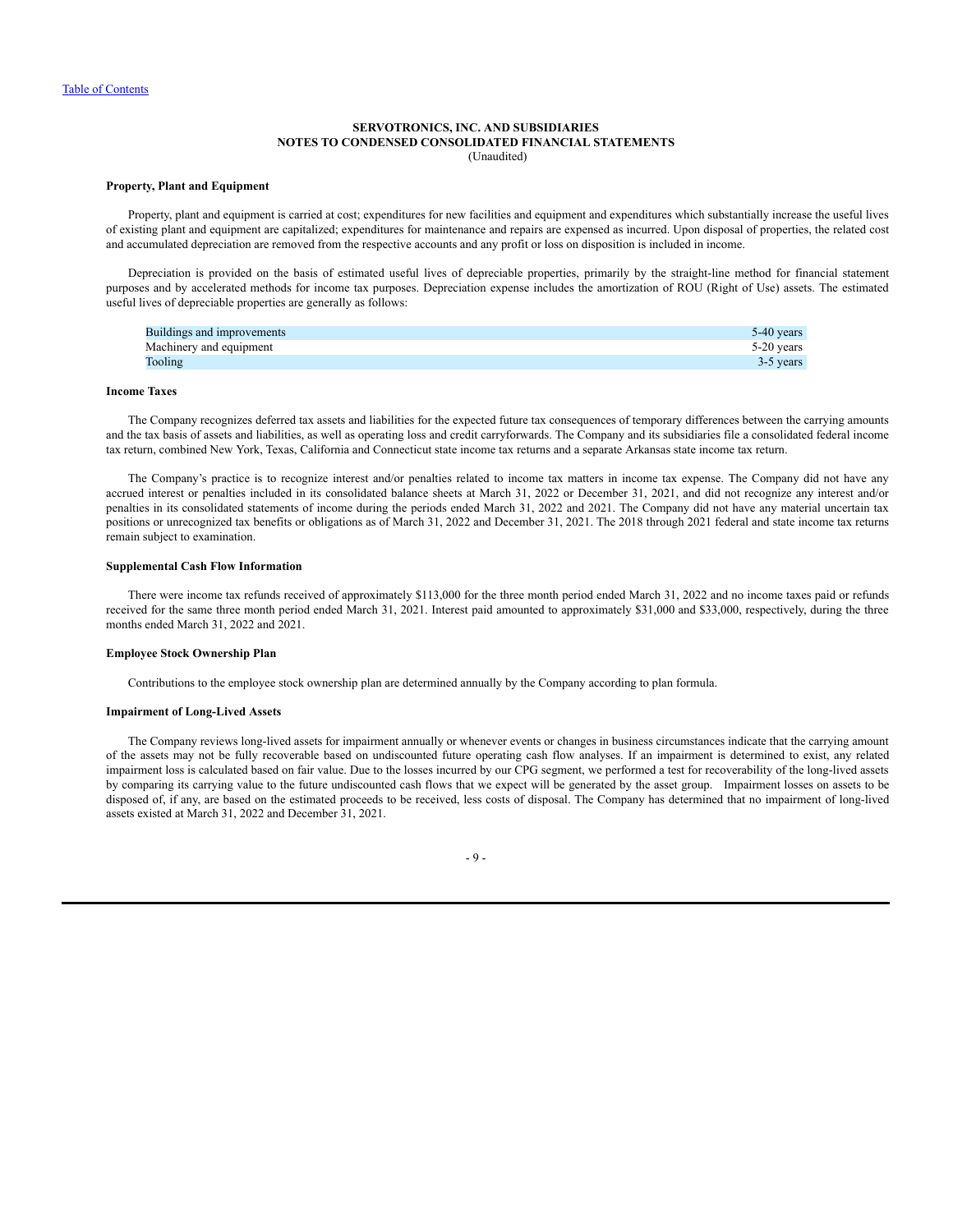# **SERVOTRONICS, INC. AND SUBSIDIARIES NOTES TO CONDENSED CONSOLIDATED FINANCIAL STATEMENTS**

(Unaudited)

### **Use of Estimates**

The preparation of the consolidated financial statements in conformity with U.S. generally accepted accounting principles (GAAP) requires management to make estimates and assumptions that affect the reported amounts of assets and liabilities and disclosure of contingent assets and liabilities at the date of the consolidated financial statements and the reported amounts of revenues and expenses during the reporting period. Actual results could differ from those estimates.

#### **Research and Development Costs**

Research and development costs are expensed as incurred.

### **Concentration of Credit Risks**

Financial instruments that potentially subject the Company to concentration of credit risks principally consist of cash accounts in financial institutions. Although the accounts exceed the federally insured deposit amount, management does not anticipate nonperformance by the financial institutions.

### **Fair Value of Financial Instruments**

The carrying amount of cash, accounts receivable, accounts payable and accrued expenses are reasonable estimates of their fair value due to their short maturity. Based on variable interest rates and the borrowing rates currently available to the Company for loans similar to its long-term debt, the fair value approximates its carrying amount.

### **Recent Accounting Pronouncements Adopted**

In June 2016, the FASB issued ASU 2016-13, Financial Instruments-Credit Losses (Topic 326): Measurement of Credit Losses on Financial Instruments, which creates a new credit impairment standard for financial assets measured at amortized cost and available-for-sale debt securities. The ASU requires financial assets measured at amortized cost (including loans, trade receivables and held-to-maturity debt securities) to be presented at the net amount expected to be collected, through an allowance for credit losses that are expected to occur over the remaining life of the asset, rather than incurred losses. The measurement of credit losses for newly recognized financial assets (other than certain purchased assets) and subsequent changes in the allowance for credit losses are recorded in the statement of income as the amounts expected to be collected change. The ASU is effective for fiscal years beginning after December 15, 2022, including interim periods within those fiscal years. ASU 2016-13 will be adopted by the Company as of January 1, 2023. The Company is currently evaluating the impact of adopting this new guidance on its consolidated financial statements and does not expect the impact to be significant.

**March 31, December 31,**

#### **3. Inventories**

|                               | маген эт.<br>2022 | ресенност эт,<br>2021 |
|-------------------------------|-------------------|-----------------------|
|                               | (\$000's omitted) |                       |
| Raw material and common parts | 15,771            | 15,952                |
| Work-in-process               | 4.181             | 3,432                 |
| Finished goods                | 2.144             | 2,490                 |
|                               | 22,096            | 21,874                |
| Less inventory reserve        | (1,910)           | (1, 742)              |
| Total inventories             | 20,186            | 20,132                |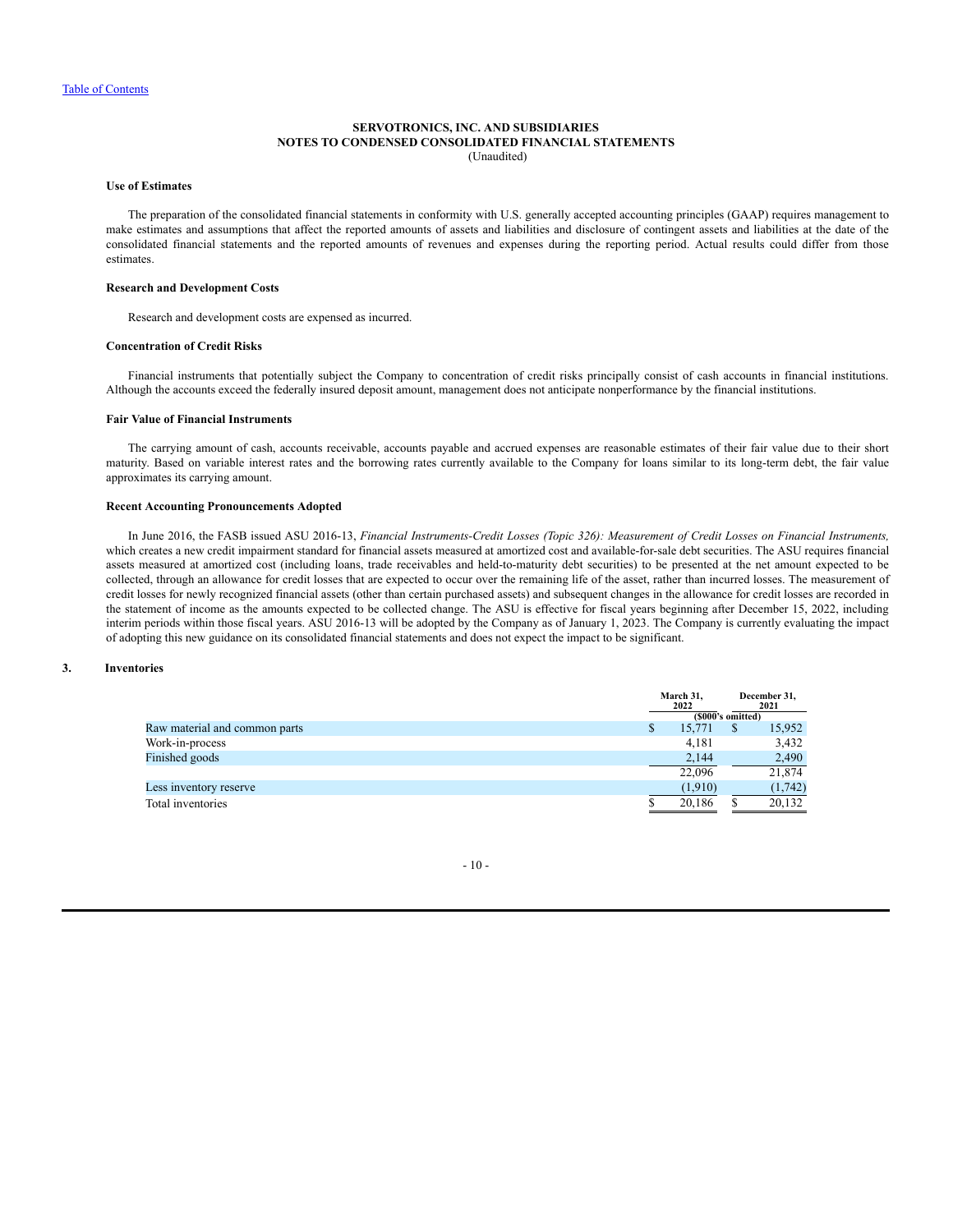### **SERVOTRONICS, INC. AND SUBSIDIARIES NOTES TO CONDENSED CONSOLIDATED FINANCIAL STATEMENTS** (Unaudited)

#### **4. Property, Plant and Equipment**

|                                                | March 31.<br>2022<br>(\$000's omitted) | December 31,<br>2021 |
|------------------------------------------------|----------------------------------------|----------------------|
| Land                                           |                                        |                      |
| <b>Buildings</b>                               | 11.363                                 | 11,363               |
| Machinery, equipment and tooling               | 20,631                                 | 20,689               |
| Construction in progress                       | 529                                    | 414                  |
|                                                | 32,530                                 | 32,473               |
| Less accumulated depreciation and amortization | (22, 181)                              | (21,916)             |
| Total property, plant and equipment            | 10.349                                 | 10,557               |

Depreciation and amortization expense amounted to approximately \$313,000 and \$356,000 for the three months ended March 31, 2022 and 2021, respectively. Depreciation expense amounted to approximately \$305,000 and \$339,000 for the three months ended March 31, 2022 and 2021, respectively. Amortization expense primarily related to capital leases amounted to approximately \$8,000 and \$17,000 for the three months ended March 31, 2022 and 2021, respectively.

As of March 31, 2022, there is approximately \$529,000 (\$414,000 – December 31, 2021) of construction in progress (CIP) included in property, plant and equipment all of which is related to capital projects. There is approximately \$373,000 in CIP for the machinery and equipment (\$304,000 – December 2021), \$5,000 of computer equipment (\$0 – December 2021) and \$151,000 for building improvements (\$110,000 – December 2021) primarily related to the Advance Technology Group.

#### **5. Long-Term Debt**

|                                                                                                                                                                                                                       | March 31.<br>2022 | (\$000's omitted) | December 31,<br>2021 |
|-----------------------------------------------------------------------------------------------------------------------------------------------------------------------------------------------------------------------|-------------------|-------------------|----------------------|
| Line of credit payable to a financial institution; Interest rate is the BSBY Daily Floating Rate (Interest rate 2.58943% as<br>of March 31, 2022) (A)                                                                 | 4.250             | $\mathbf{r}$      | 4.250                |
| Equipment note obligations; Interest rate fixed for term of each funding based upon the Lender's lease pricing at time of<br>funding. (Interest rate/factor 1.7955% - 1.8350% as of March 31, 2022) (B)               | 657               |                   | 712                  |
| Equipment financing lease obligations; Interest rate fixed for term of each funding based upon the Lender's lease pricing<br>at time of funding. (Interest rate/factor $1.8227\%$ - $1.8690\%$ at time of funding)(C) | 49                |                   | 64                   |
| Less current portion                                                                                                                                                                                                  | 4.956<br>(266)    |                   | 5,026<br>(276)       |
|                                                                                                                                                                                                                       | 4,690             |                   | 4.750                |

A.) The Company has a \$6,000,000 line of credit. The interest rate is a rate per year equal to the sum (i) the greater of the Bloomberg's Short-Term Bank Yield (BSBY) Daily Floating Rate or the Index Floor, plus (ii) 1.65 Percentage point(s). For purpose of this paragraph "Index Floor" means 0.5 percent. In addition, the company is required to pay a commitment fee of 0.25% on the unused portion of the line of credit. The line of credit expires December 31, 2023.

On January 11, 2022, the Company executed an amendment to the loan agreement, which extended the line of credit. The amended agreement suspended the Debt Service Coverage Ratio loan covenant up through and including the third quarter of 2022. A Quarterly Minimum Cash Flow measurement loan covenant replaced the Debt Service Coverage Ratio loan covenant. Minimum Cash Flow means net income, plus depreciation, depletion, and amortization expense, plus interest expense, plus non-cash expense related to the Servotronics, Inc. Employee Stock Ownership Plan, plus non-cash stock and stock option transactions.

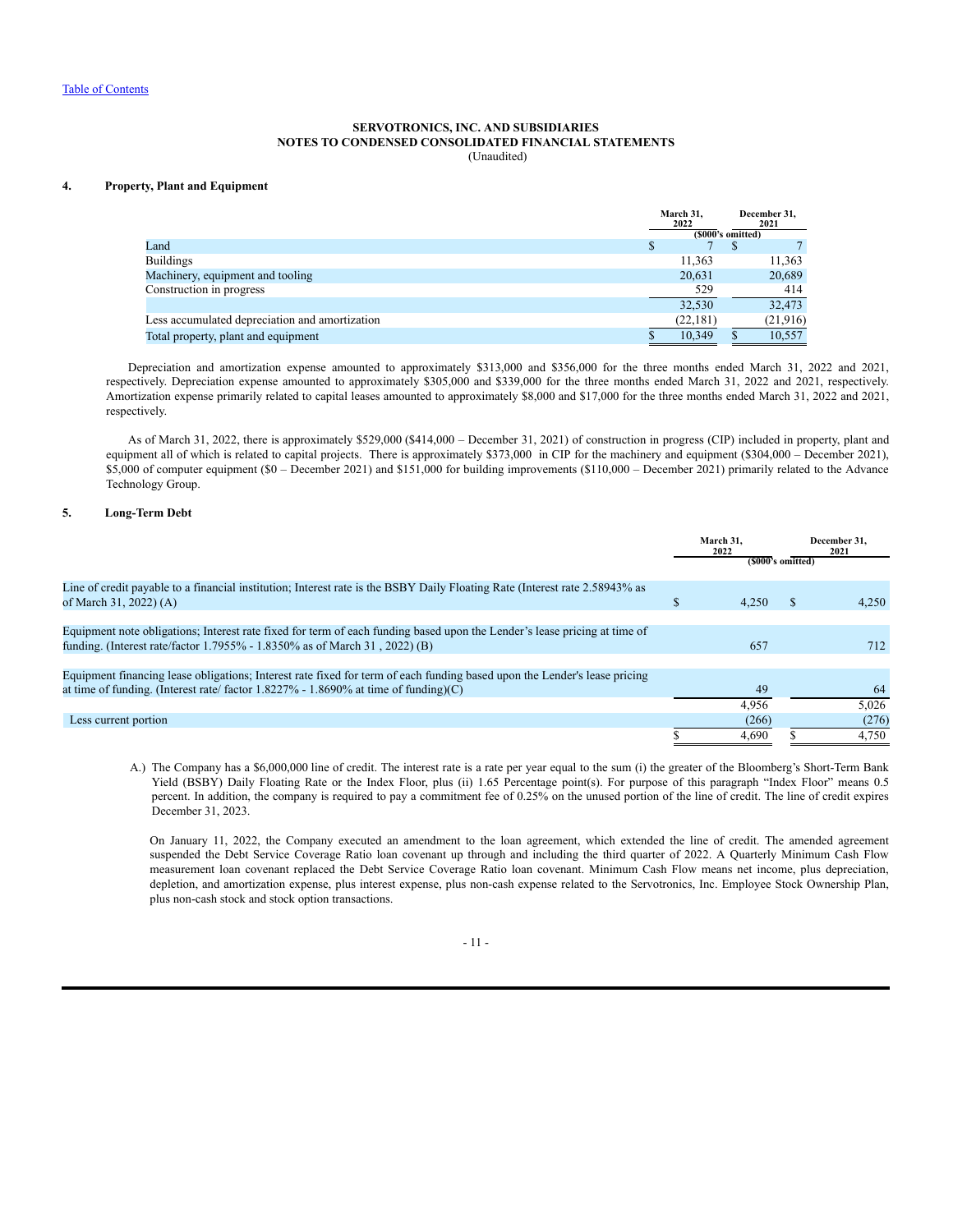# **SERVOTRONICS, INC. AND SUBSIDIARIES NOTES TO CONDENSED CONSOLIDATED FINANCIAL STATEMENTS**

(Unaudited)

Through the third quarter of 2022, the amended agreement requires the Company to maintain a minimum liquidity, defined as cash on hand plus line of credit availability of at least \$9,000,000.

The line of credit is secured by all personal property of the Company with the exception of certain equipment that was purchased from proceeds of government grants. There was approximately \$4,250,000 balance outstanding at March 31, 2022 and December 31, 2021.

- B.) The Company established an equipment loan facility in the amount of \$1,000,000 available until July 9, 2021. This line was non-revolving and nonrenewable. The loan term for the equipment covered by the agreement is 60 months. Monthly payments are fixed for the term of each funding based upon the Lender's lease pricing in effect at the time of such funding. There was approximately \$657,000 outstanding at March 31, 2022 and \$712,000 balance outstanding at December 31, 2021.
- C.) The Company established a lease line of credit for equipment financing in the amount of \$1,000,000 available until June 28, 2018. This line was nonrevolving and non-renewable. The lease term for equipment covered by the lease line of credit is 60 months. Monthly payments are fixed for the term of each funding based upon the Lender's lease pricing in effect at the time of such funding. There was approximately \$49,000 outstanding at March 31, 2022 and \$64,000 at December 31, 2021.

Principal maturities of long-term debt are as follows: 2022 - \$206,000; 2023 - \$4,481,000; 2024 - \$182,000; 2025 - \$77,000; and 2026 - \$10,000. Remaining principal payments for the capital note and capital lease obligations for each of the next five years:

|                                                  |   | March 31.<br>2022 |               | December 31,<br>2021 |
|--------------------------------------------------|---|-------------------|---------------|----------------------|
|                                                  |   | (\$000's omitted) |               |                      |
| 2022                                             | S | 225               | <sup>\$</sup> | 296                  |
| 2023                                             |   | 246               |               | 246                  |
| 2024                                             |   | 192               |               | 192                  |
| 2025                                             |   | 83                |               | 83                   |
| 2026                                             |   | 11                |               | 11                   |
| Total principal and interest payments            |   | 757               |               | 828                  |
| Less amount representing interest                |   | (51)              |               | (52)                 |
| Present value of net minimum loan/lease payments |   | 706               |               | 776                  |
| Less current portion                             |   | (266)             |               | (276)                |
| Long term principle payments                     |   | 440               |               | 500                  |

### **6. Postretirement Benefit Plan**

The Company provides certain postretirement health and life insurance benefits for two former executives of the Company (the Plan). Upon ceasing employment with the Company, the Company will pay the annual cost of health insurance coverage and provide life insurance at the same level of coverage provided to the former employee at the time of termination of employment by the Company. The Plan also provides a benefit to reimburse the participants for certain out-of-pocket medical or health related expenses. The participant's insurance benefits cease upon the death of the former executive. The Plan is unfunded and the actuarially determined future accumulated postretirement benefit obligation at March 31, 2022 and December 31, 2021 was approximately \$5,868,000 and \$5,865,000, respectively and has been recognized in Postretirement Obligation and current portion of Postretirement Obligation in the accompanying balance sheets.

Benefit cost for the three months ended March 31, 2022 and 2021 totaled \$69,000 and \$46,000, respectively.

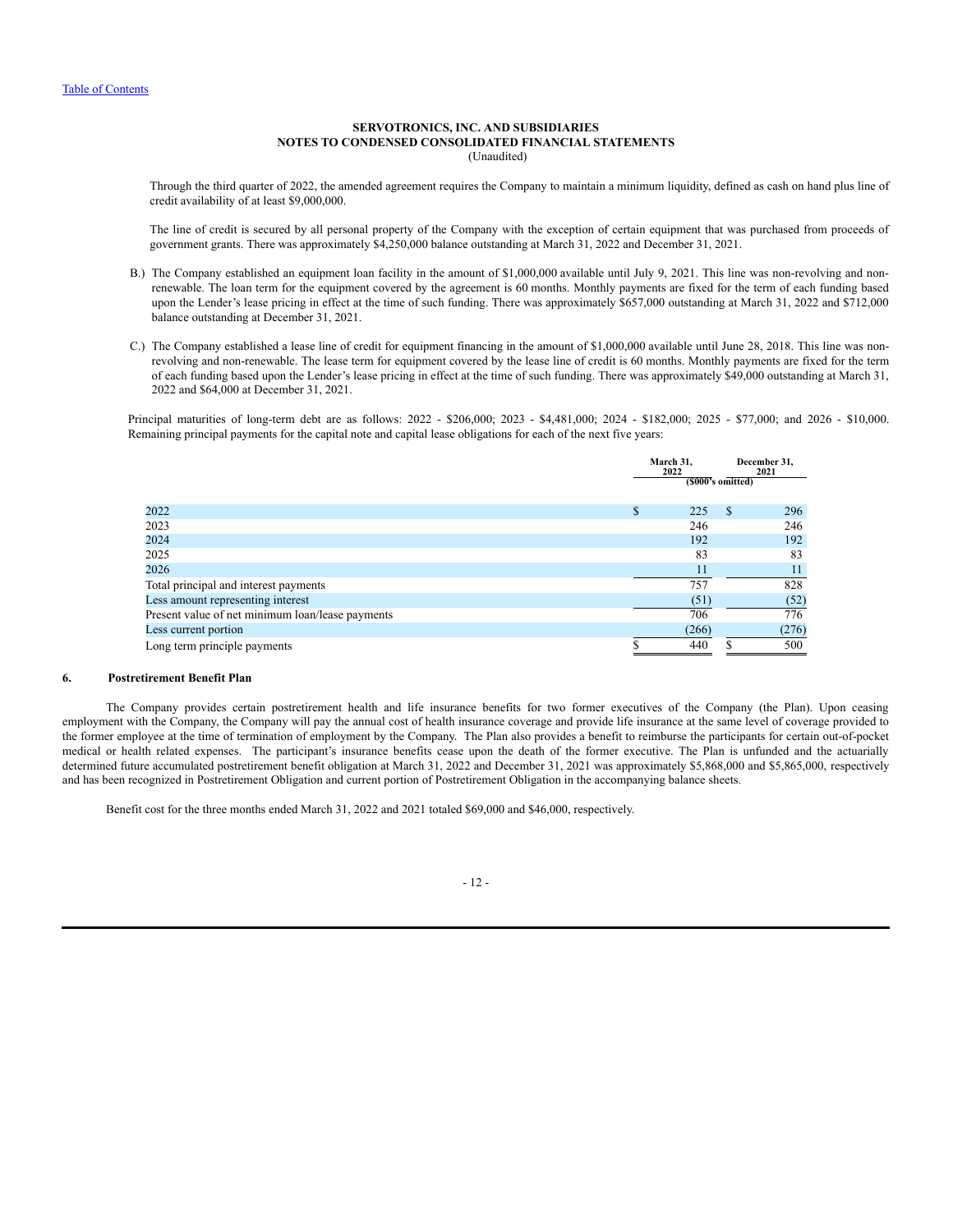### **SERVOTRONICS, INC. AND SUBSIDIARIES NOTES TO CONDENSED CONSOLIDATED FINANCIAL STATEMENTS** (Unaudited)

### **7. Shareholders' Equity**

|                                |   | Three-month Period Ended March 31, 2022 |     |                                               |    |                          |   |                                      |  |                          |  |                   |      |                                         |
|--------------------------------|---|-----------------------------------------|-----|-----------------------------------------------|----|--------------------------|---|--------------------------------------|--|--------------------------|--|-------------------|------|-----------------------------------------|
|                                |   | Retained<br>Earnings                    |     | Accumulated<br>Other<br>Comprehensive<br>Loss |    | <b>Common Stock</b>      |   | Capital in<br>excess of<br>par value |  | <b>ESOT</b>              |  | Treasury<br>stock |      | <b>Total</b><br>shareholders'<br>equity |
| December 31, 2021              | S | 25,858                                  | \$. | (3,908)                                       | \$ | 523                      | S | 14.500                               |  | (258)                    |  | (1, 349)          | - \$ | 35,366                                  |
|                                |   |                                         |     |                                               |    |                          |   |                                      |  |                          |  |                   |      |                                         |
| Retirement benefits adjustment |   | $\overline{\phantom{a}}$                |     | 22                                            |    | $\overline{\phantom{a}}$ |   | $\overline{\phantom{a}}$             |  |                          |  | __                |      | 22                                      |
| Stock based compensation       |   | $\overline{\phantom{a}}$                |     | __                                            |    | $\overline{\phantom{a}}$ |   | $\sim$                               |  | $\overline{\phantom{a}}$ |  | 23                |      | 25                                      |
| Net Income                     |   | 325                                     |     |                                               |    | __                       |   |                                      |  |                          |  |                   |      | 325                                     |
|                                |   |                                         |     |                                               |    |                          |   |                                      |  |                          |  |                   |      |                                         |
| March 31, 2022                 |   | 26.183                                  |     | (3,886)                                       | \$ | 523                      |   | 14.502                               |  | (258)                    |  | (1,326)           |      | 35,738                                  |

|                                |                      |                                                 |                     | Three-month Period Ended March 31, 2021 |                          |                   |                                         |
|--------------------------------|----------------------|-------------------------------------------------|---------------------|-----------------------------------------|--------------------------|-------------------|-----------------------------------------|
|                                | Retained<br>Earnings | Accumulated<br>Other<br>Comprehensive<br>Income | <b>Common Stock</b> | Capital in<br>excess of<br>par value    | <b>ESOT</b>              | Treasury<br>stock | <b>Total</b><br>shareholders'<br>equity |
| December 31, 2020              | 21,803               | (1,356)                                         | 523                 | 14,481                                  | (359)                    | (1,355)           | 33,737                                  |
|                                |                      |                                                 |                     |                                         |                          |                   |                                         |
| Retirement benefits adjustment |                      | 15                                              | __                  | $\overline{\phantom{a}}$                | $\overline{\phantom{a}}$ |                   | 15                                      |
| Stock based compensation       | __                   | __                                              | __                  | 11                                      | $\overline{\phantom{a}}$ | 20                | 31                                      |
| Purchase of treasury shares    |                      | __                                              | __                  |                                         |                          | (81)              | (81)                                    |
| Net Income                     | 541                  | $\overline{\phantom{a}}$                        | __                  |                                         |                          |                   | 541                                     |
|                                |                      |                                                 |                     |                                         |                          |                   |                                         |
| March 31, 2021                 | 22,344               | (1, 341)                                        | 523                 | 14,492                                  | (359)                    | (1,416)           | 34,243                                  |

The Company's Board of Directors authorized the purchase of up to 450,000 shares of its common stock in the open market or in privately negotiated transactions. As of March 31, 2022, the Company has purchased 360,615 shares and there remains 89,385 shares available to purchase under this program. There were no shares purchased by the Company during the three month period ended March 31, 2022.

On January 1, 2021, 25,250 shares of restricted stock vested of which 9,920 shares were withheld by the Company for approximately \$81,000 to satisfy statutory minimum withholding tax requirements for those participants who elected this option as permitted under the applicable equity plan.

The Company's director compensation policy provides that non-employee directors receive a portion of their annual retainer in the form of restricted stock under the Company's 2012 Long-Term Incentive Plan. These shares vest quarterly over a twelve month service period, have voting rights and accrue dividends that are paid upon vesting. The aggregate amount of expense to the Company, measured based on the grant date fair value, will be recognized over the requisite service period. An aggregate of 13,160 restricted shares were issued on May 14, 2021 with a grant date fair value of \$100,000.

- 13 -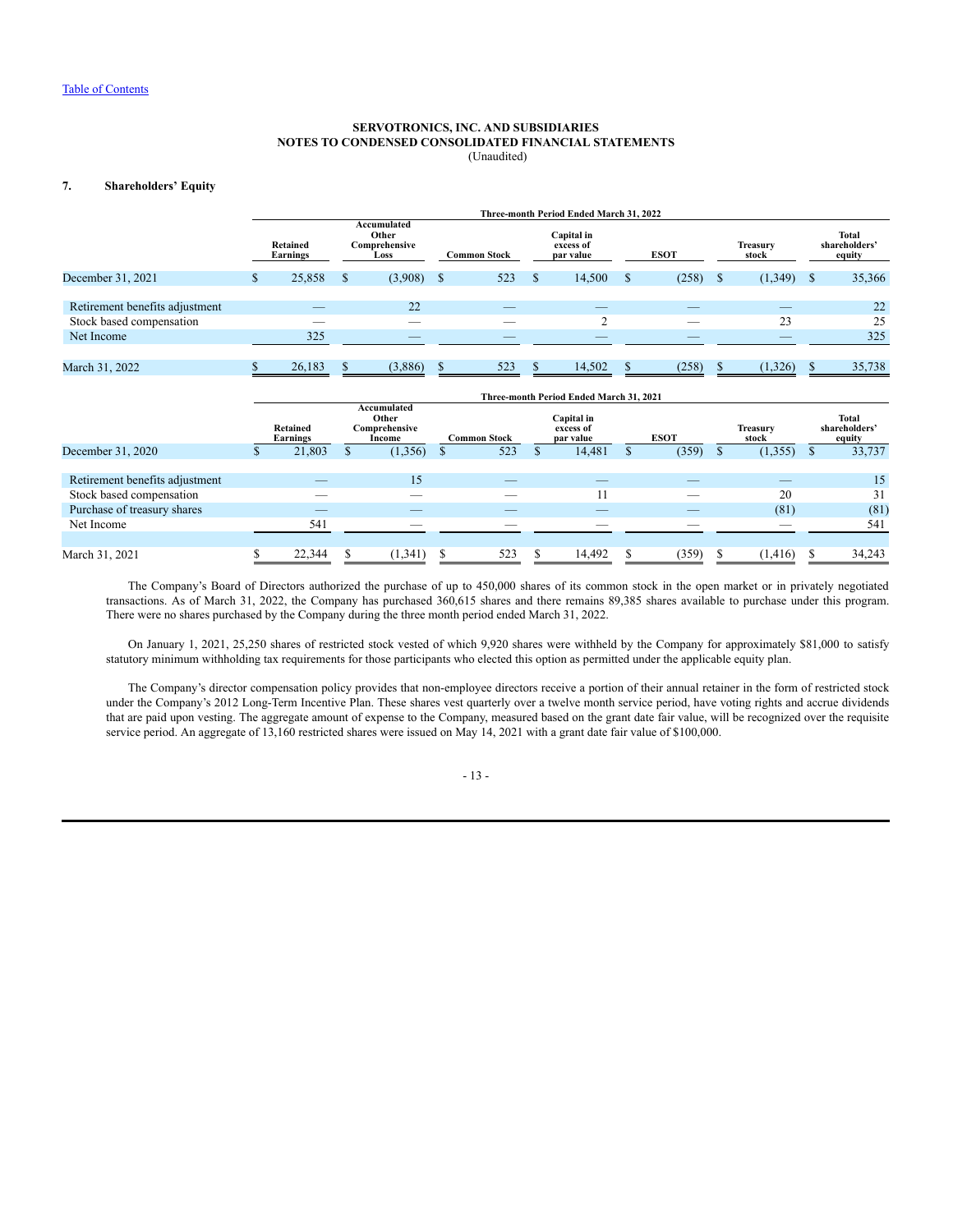### **SERVOTRONICS, INC. AND SUBSIDIARIES NOTES TO CONDENSED CONSOLIDATED FINANCIAL STATEMENTS** (Unaudited)

Included in three months ended March 31, 2022 and March 31, 2021 is approximately \$25,000 and \$31,000, respectively, of stock-based compensation expense related to the restrictive share awards.

| Restricted Share Activity:    | Shares | Weighted Average<br>Grant Date Fair<br>Value |
|-------------------------------|--------|----------------------------------------------|
| Unvested at December 31, 2021 | 6.576  | 7.60                                         |
| Vested in 2022                | 3.288  | 7.60                                         |
| Unvested at March 31, 2022    | 3.288  | 7.60                                         |

### **Earnings Per Share**

Basic earnings per share is computed by dividing net earnings by the weighted average number of shares outstanding during the period. The weighted average number of common shares outstanding does not include any potentially dilutive securities or any unvested restricted shares of common stock. These unvested restricted shares, although classified as issued and outstanding, are considered forfeitable until the restrictions lapse and will not be included in the basic EPS calculation until the shares are vested. Diluted earnings per share is computed by dividing net earnings by the weighted average number of shares outstanding during the period plus the number of shares of common stock that would be issued assuming all contingently issuable shares having a dilutive effect on the earnings per share that were outstanding for the period. Incremental shares from assumed conversions are calculated as the number of shares that would be issued, net of the number of shares that could be purchased in the marketplace with the cash received upon stock option exercise. The dilutive effect of unvested restrictive stock is determined using the treasury stock method.

|                                                      | <b>Three Months Ended</b><br>March 31, |                                         |  |       |  |  |  |
|------------------------------------------------------|----------------------------------------|-----------------------------------------|--|-------|--|--|--|
|                                                      |                                        | 2021                                    |  |       |  |  |  |
|                                                      |                                        | (\$000's omitted except per share data) |  |       |  |  |  |
| Net Income                                           |                                        | 325                                     |  | 541   |  |  |  |
| Weighted average common shares outstanding (basic)   |                                        | 2,432                                   |  | 2,404 |  |  |  |
| Unvested restricted stock                            |                                        |                                         |  |       |  |  |  |
| Weighted average common shares outstanding (diluted) |                                        | 2.435                                   |  | 2.407 |  |  |  |
| <b>Basic</b>                                         |                                        |                                         |  |       |  |  |  |
| Net income per share                                 |                                        | 0.13                                    |  | 0.23  |  |  |  |
| <b>Diluted</b>                                       |                                        |                                         |  |       |  |  |  |
| Net income per share                                 |                                        | 0.13                                    |  | 0.22  |  |  |  |

#### - 14 -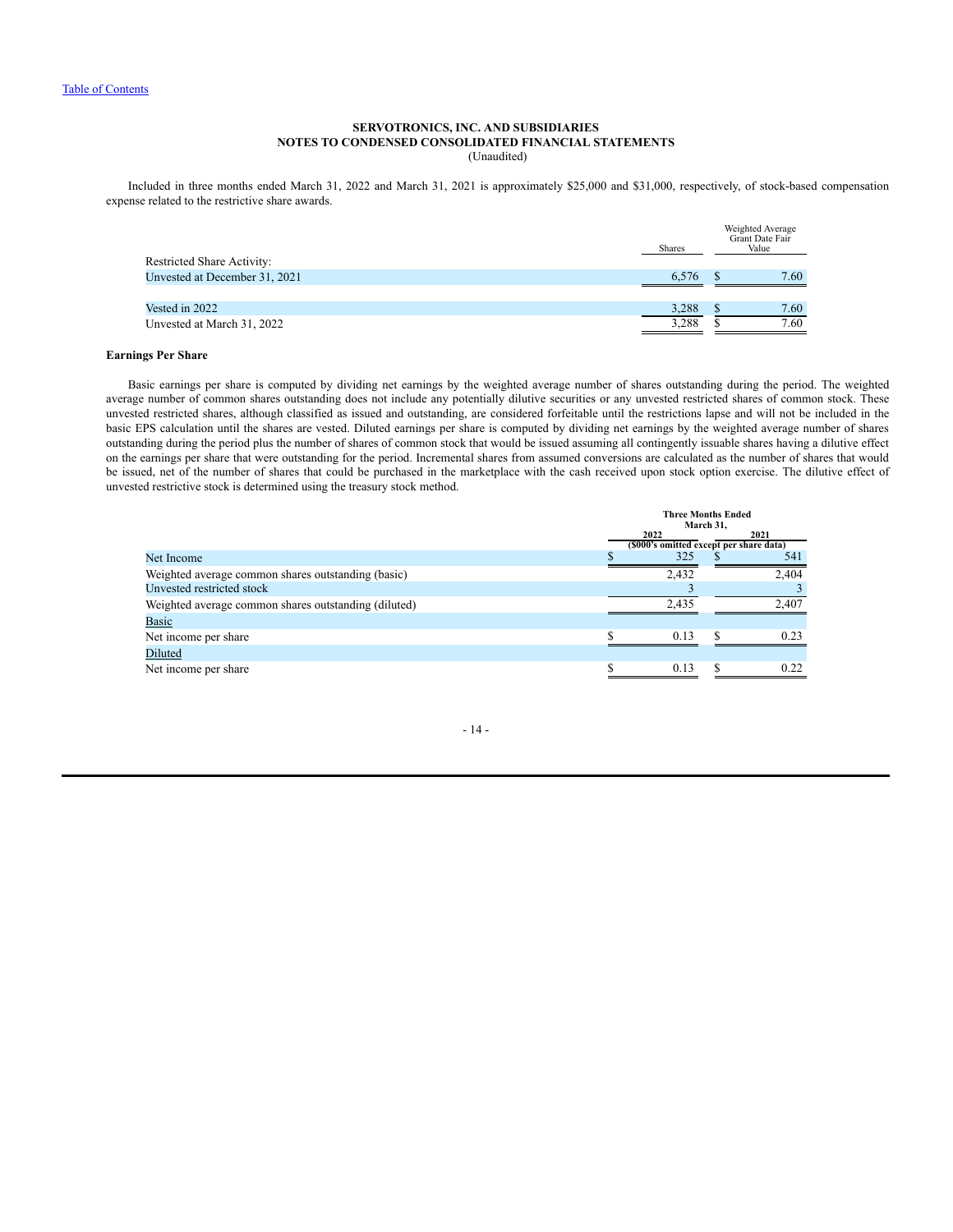# **SERVOTRONICS, INC. AND SUBSIDIARIES NOTES TO CONDENSED CONSOLIDATED FINANCIAL STATEMENTS**

(Unaudited)

### **8. Litigation**

In the course of its business, the Company is subject to a variety of claims and lawsuits that are inherently subject to many uncertainties regarding the possibility of a loss to the Company. Because litigation outcomes are inherently unpredictable, the Company's evaluation of legal proceedings often involves a series of complex assessments by management, after consulting with legal counsel, about future events and can rely heavily on estimates and assumptions. The Company carries liability insurance, subject to certain deductibles and policy limits, for such claims as they arise and may from time to time establish reserves for litigation that is considered probable of a loss. The Company does not accrue liabilities when the likelihood that the liability has been incurred is probable but the amount cannot be reasonably estimated, or when the liability is believed to be only reasonably possible or remote.

On June 7, 2021, a Summons and Complaint was filed by an employee in the Supreme Court of the State of New York, County of Erie, against Servotronics, Inc., the Servotronics Board of Directors, The Ontario Knife Company and Kenneth D. Trbovich (collectively, the "Defendants"). The Complaint alleges certain violations under the New York Human Rights Law by the Defendants relating to the employee's employment by the Company as well as intentional and negligent infliction of emotional distress. The complaint also alleges certain purported derivative causes of action against all Defendants, including breach of fiduciary duties, fraud and corporate waste. The complaint seeks monetary damages in an amount not less than \$5,000,000 with respect to the direct causes of action and equitable relief with respect to the purported derivative causes of action. The Defendants filed a motion to dismiss the Complaint on August 6, 2021. On January 13, 2022, the Defendants' motion to dismiss was granted, in part, and denied, in part. This litigation is still in its earliest stages. Based on the information known by the Company as of the date of this filing, the Company does not consider the risk of loss to be probable and is unable to reasonably or accurately estimate the likelihood and amount of any liability that may be realized as a result of this litigation. Accordingly, no loss has been recognized in the accompanying financials statements related to this litigation. The Company intends to vigorously defend against this litigation.

On December 21, 2021, the Company's former Chief Executive Officer ("Former CEO") delivered his Notice of Termination and alleged that the Company breached the terms of the Employment Agreement between the Company and the Former CEO by, among others, placing the Former CEO on paid administrative leave pending an internal investigation in June 2021. On December 22, 2021, the Board of Directors accepted the Former CEO's resignation from the Company but rejected his request to treat his resignation as resignation for good reason under Paragraph 10 of his Employment Agreement. The Board also determined, based on the findings of its investigation, that the Former CEO committed willful malfeasance in violation of his Employment Agreement, and that such willful malfeasance would have justified termination of employment pursuant to Paragraph 9 of the Employment Agreement, but for his earlier resignation. The Former CEO claims that he is entitled to a severance payment equal to 2.99 times his average annual compensation as set forth in the Employment Agreement, plus the reimbursement of certain expenses and the value of any lost benefits. As noted above, the Board of Directors rejected the Former CEO's claim that the Company breached the Employment Agreement. Accordingly, the Company is classifying the Former CEO's termination as a voluntary resignation for which no severance is due. The Employment Agreement provides that disputes arising thereunder shall be settled by arbitration. To date, neither party has commenced an arbitration proceeding with respect to these matters. Based on the information known by the Company as of the date of this filing, if a claim is ultimately asserted, the Company does not consider the risk of loss to be probable and is unable to reasonably or accurately estimate the likelihood and amount of any liability that may be realized with respect to this matter.

There are no other legal proceedings currently pending by or against the Company other than litigation incidental to the business which is not expected to have a material adverse effect on the business or earnings of the Company.

### **9. Related Party Transactions**

The Company paid legal fees and disbursements of approximately \$21,000 and \$19,000 in the three month periods ended March 31, 2022 and 2021, respectively, for services provided by a law firm that is owned by a member of the Company's Board of Directors. Additionally, the Company had accrued unbilled legal fees at March 31, 2022 and 2021 of approximately \$10,000 and \$20,000, respectively.

- 15 -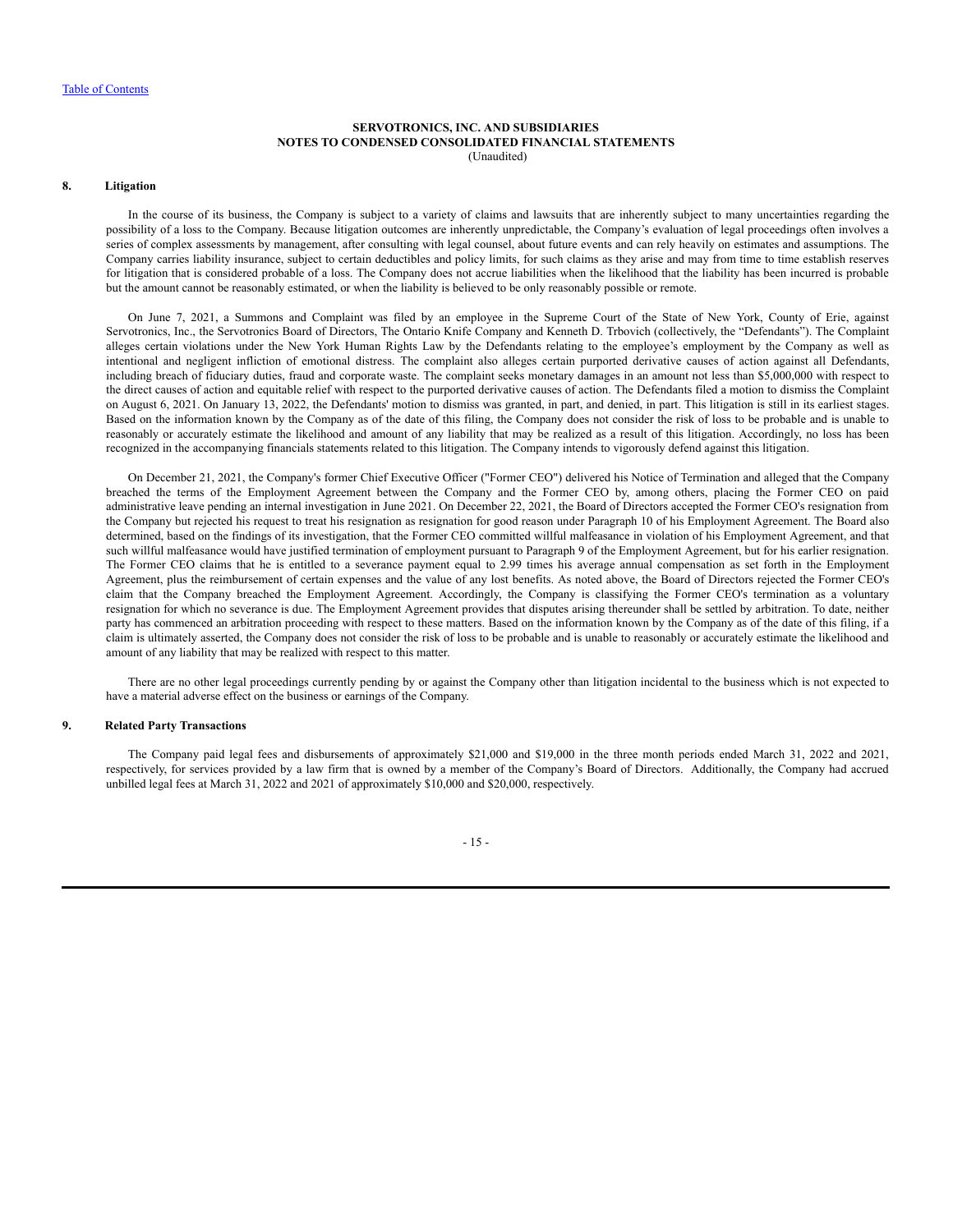# **SERVOTRONICS, INC. AND SUBSIDIARIES NOTES TO CONDENSED CONSOLIDATED FINANCIAL STATEMENTS**

(Unaudited)

### **10. Business Segments**

The Company operates in two business segments, Advanced Technology Group ("ATG") and Consumer Products Group ("CPG"). The Company's reportable segments are strategic business units that offer different products and services. The segments are composed of separate corporations and are managed separately. Operations in ATG primarily involve the design, manufacture, and marketing of servo-control components (i.e., torque motors, control valves, actuators, etc.) for government, commercial and industrial applications. CPG's operations involve the design, manufacture and marketing of a variety of cutlery products for use by consumers and government agencies. The Company derives its primary sales revenue from domestic customers, although a portion of finished products are for foreign end use.

As of March 31, 2022, the Company had total assets of approximately \$51,928,000 (\$50,093,000 – December 31, 2021) of which approximately \$42,382,000 (\$40,871,000 – December 31, 2021) was for ATG and approximately \$9,546,000 (\$9,222,000 – December 31, 2021) was for CPG.

Information regarding the Company's operations in these segments is summarized as follows:

|                                               | (\$000's omitted except per share data) |          |  |          |                                        |         |  |                                        |    |              |  |          |  |  |
|-----------------------------------------------|-----------------------------------------|----------|--|----------|----------------------------------------|---------|--|----------------------------------------|----|--------------|--|----------|--|--|
|                                               |                                         | ATG      |  |          |                                        | CPG     |  |                                        |    | Consolidated |  |          |  |  |
|                                               | <b>Three Months Ended</b><br>March 31,  |          |  |          | <b>Three Months Ended</b><br>March 31, |         |  | <b>Three Months Ended</b><br>March 31, |    |              |  |          |  |  |
|                                               |                                         | 2022     |  | 2021     |                                        | 2022    |  | 2021                                   |    | 2022         |  | 2021     |  |  |
| Revenues from unaffiliated customers          |                                         | 9.168    |  | 7,223    |                                        | 2,000   |  | 1,837                                  |    | 11.168       |  | 9,060    |  |  |
| Cost of goods sold, inclusive of depreciation |                                         | (6, 815) |  | (6,210)  |                                        | (1,715) |  | (1, 857)                               | S. | (8,530)      |  | (8,067)  |  |  |
| Gross margin                                  |                                         | 2,353    |  | 1,013    |                                        | 285     |  | (20)                                   |    | 2,638        |  | 993      |  |  |
| Gross margin %                                |                                         | 25.7 %   |  | 14.0 $%$ |                                        | 14.3 %  |  | $(1.1)\%$                              |    | 23.6 %       |  | 11.0%    |  |  |
| Selling, general and administrative           |                                         | (1,774)  |  | (1,585)  |                                        | (408)   |  | (388)                                  |    | (2,182)      |  | (1,973)  |  |  |
| Total operating costs and expenses            |                                         | (8, 589) |  | (7, 795) |                                        | (2,123) |  | (2, 245)                               |    | (10, 712)    |  | (10,040) |  |  |
| Operating income/(loss)                       |                                         | 579      |  | (572)    |                                        | (123)   |  | (408)                                  |    | 456          |  | (980)    |  |  |
| Other income: ERC                             |                                         |          |  | 1.413    |                                        |         |  | 317                                    |    |              |  | 1,730    |  |  |
| Interest expense                              |                                         | (70)     |  | (60)     |                                        |         |  | (1)                                    |    | (70)         |  | (61)     |  |  |
| Gain on sale of equipment                     |                                         | 26       |  |          |                                        |         |  |                                        |    | 26           |  |          |  |  |
| Total other (expense)/income, net             |                                         | (44)     |  | 1,353    |                                        |         |  | 316                                    |    | (44)         |  | 1,669    |  |  |
| Income (loss) before income tax provision     |                                         | 535      |  | 781      |                                        | (123)   |  | (92)                                   |    | 412          |  | 689      |  |  |
| Income tax provision (benefit)                |                                         | 113      |  | 168      |                                        | (26)    |  | (20)                                   |    | 87           |  | 148      |  |  |
| Net income/(loss)                             |                                         | 422      |  | 613      |                                        | (97)    |  | (72)                                   |    | 325          |  | 541      |  |  |
| Capital expenditures, net                     |                                         | 77       |  | 10       |                                        |         |  |                                        |    | 77           |  |          |  |  |

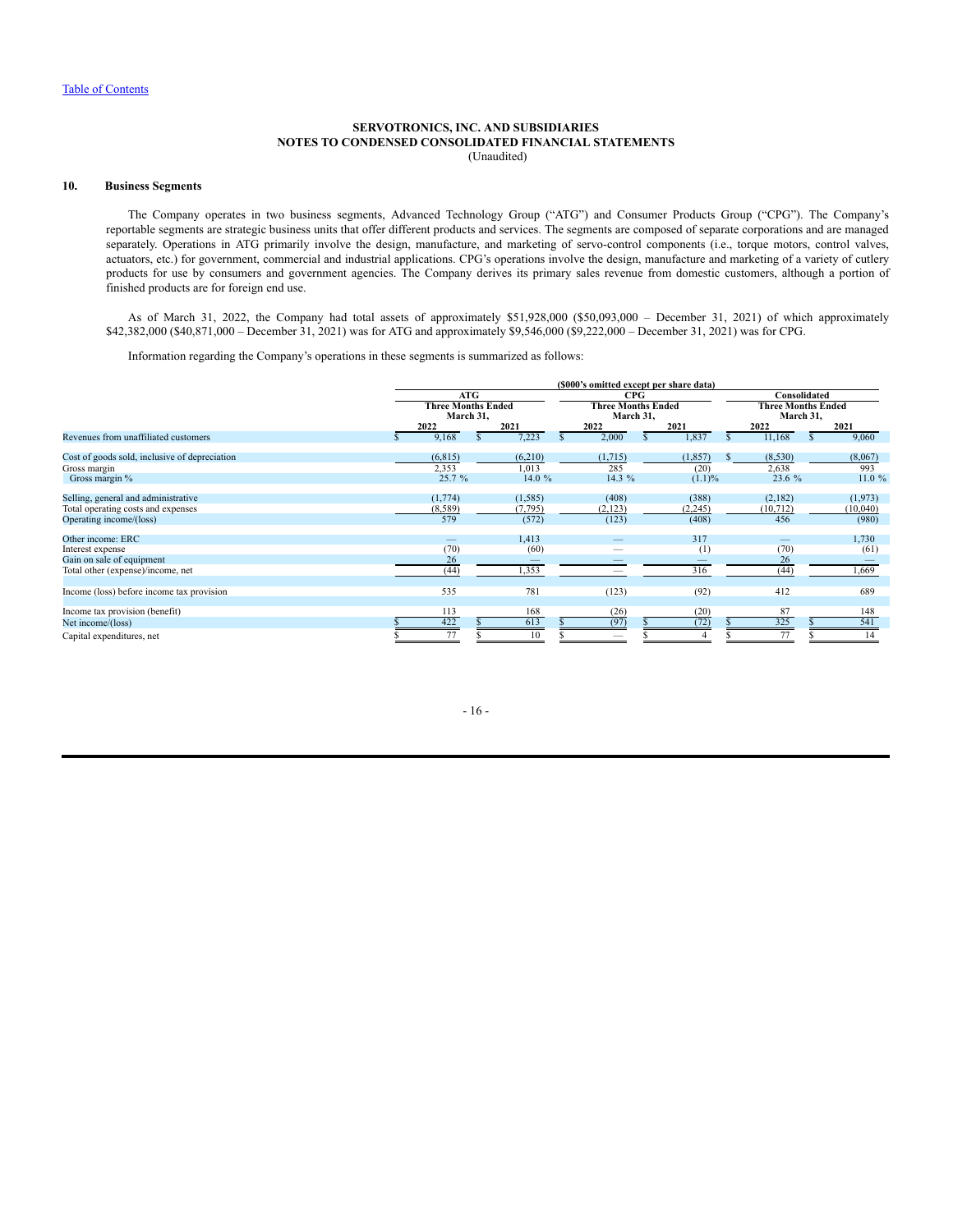#### <span id="page-16-0"></span>**Item 2. Management's Discussion and Analysis of Financial Condition and Results of Operations Overview**

During the three months ended March 31, 2022 and 2021, approximately 82% and 80%, respectively, of the Company's consolidated revenues were derived from the ATG sale of product to a small base of customers. During the three months ended March 31, 2022 and 2021, approximately 18% and 20% of the Company's consolidated revenues were derived from the CPG sale of product to a large base of retail customers. The Company's consolidated revenues increased approximately \$2,108,000 for the three month period ended March 31, 2022 when compared to the same period in 2021. This is due to an increase at the ATG of approximately \$1,945,000 and an increase at the CPG of approximately \$163,000.

The Company's commercial business is affected by such factors as uncertainties in today's global economy, global competition, the vitality and ability of the commercial aviation industry to purchase new aircraft, the effects and threats of terrorism, market demand and acceptance both for the Company's products and its customers' products which incorporate Company made components.

The ATG engages its business development efforts in its primary markets and is broadening its activities to include new domestic and foreign markets that are consistent with its core competencies. We believe our business remains particularly well positioned in the strong commercial aircraft market driven by the replacement of older aircraft with more fuel efficient alternatives and the increasing demand for air travel in emerging markets. Although the ATG backlog continues to be strong, actual scheduled shipments may be delayed/changed as a function of the Company's customers' final delivery determinations based on changes in the global economy and other factors.

The ATG and CPG continue to respond to U.S. government procurement requests for quotes. New product development activities are ongoing along with the acquisition and development of new product lines.

See also Note 10, Business Segments, of the accompanying condensed consolidated financial statements for information concerning business segment operating results.

#### **Business Environment**

The COVID-19 pandemic continues to impact our business operations, our customers' and suppliers' ability to operate at normal levels. Disruptions in normal operating levels continue to create supply chain disruptions and inflationary cost pressures within our end-markets. We anticipate supply chain constraints, and the inflationary environment will continue during 2022.

We continue to actively monitor regional COVID-19 outbreaks, and the related government restrictions and lockdown activities in the areas we operate. The Company is focused on ensuring ample liquidity to meet its business needs. For the three months ended March 31, 2022, the impacts of COVID-19 have not been material.

- 17 -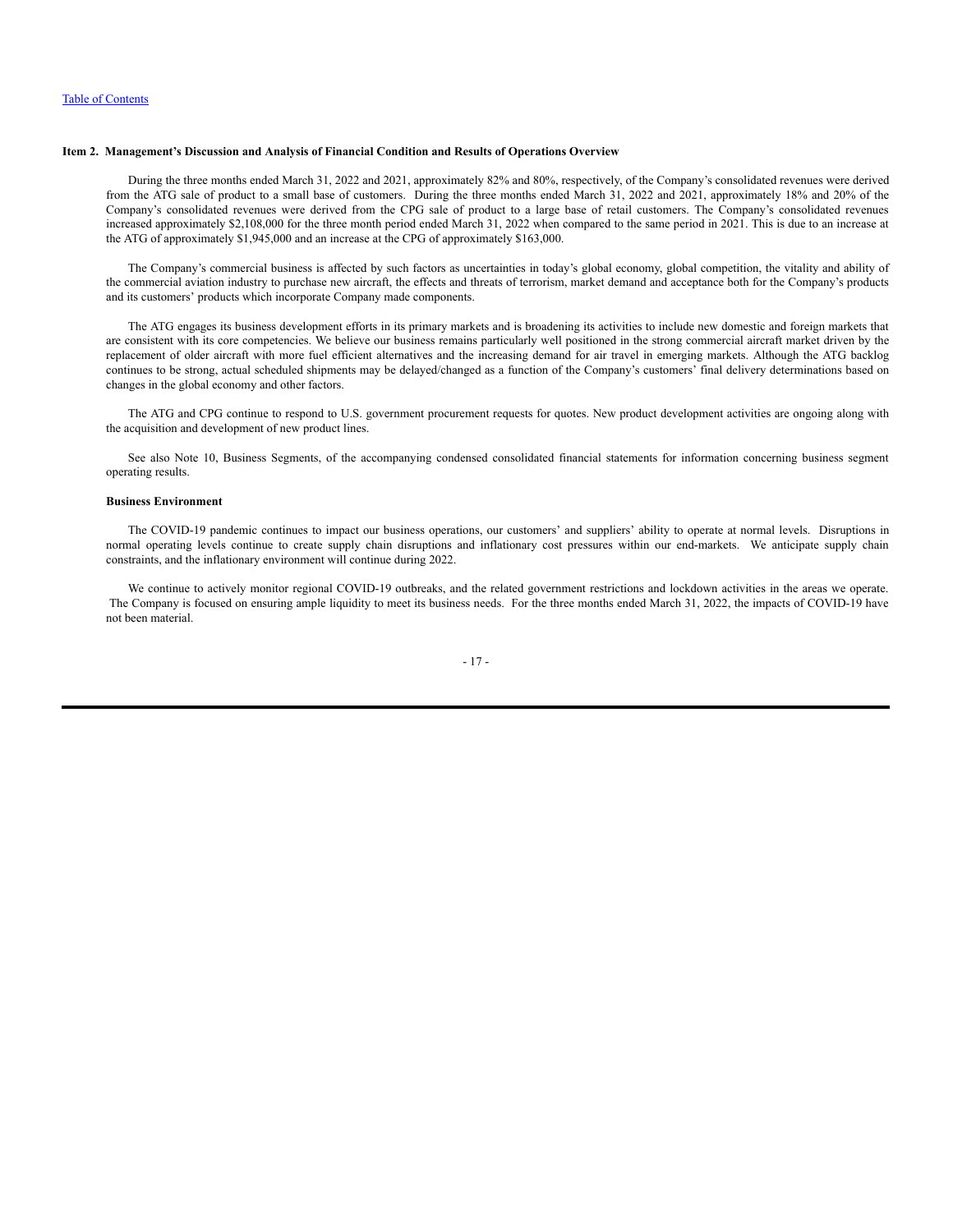### **Results of Operations**

The following table compares the Company's consolidated statements of income data for the three months ended March 31, 2022 and 2021:

|                                                                |                                        | (\$000's omitted except per share data) |                                        |                      |                         |                               |
|----------------------------------------------------------------|----------------------------------------|-----------------------------------------|----------------------------------------|----------------------|-------------------------|-------------------------------|
|                                                                | <b>Three Months Ended</b><br>March 31, |                                         | <b>Three Months Ended</b><br>March 31, |                      |                         |                               |
|                                                                | 2022                                   |                                         | 2021                                   |                      |                         | 2022 vs 2021                  |
|                                                                | <b>Dollars</b>                         | % of<br><b>Sales</b>                    | <b>Dollars</b>                         | % of<br><b>Sales</b> | <b>Dollar</b><br>Change | % Favorable/<br>(Unfavorable) |
| <b>Revenues:</b>                                               |                                        |                                         |                                        |                      |                         |                               |
| <b>Advanced Technology</b>                                     | \$<br>9,168                            | 82.1 % \$                               | 7,223                                  | 79.7 % \$            | 1,945                   | 26.9%                         |
| <b>Consumer Products</b>                                       | 2,000                                  | 17.9 %                                  | 1,837                                  | 20.3 %               | 163                     | 8.9%                          |
|                                                                | 11,168                                 | 100.0%                                  | 9,060                                  | 100.0%               | 2,108                   | 23.3 %                        |
| Cost of goods sold, inclusive of depreciation and amortization | (8,530)                                | 76.4 %                                  | (8,067)                                | 89.0%                | (463)                   | (5.7)%                        |
| Gross margin                                                   | 2,638                                  | 23.6 %                                  | 993                                    | 11.0%                | 1,645                   | 165.7%                        |
| Gross margin %                                                 | 23.6 %                                 |                                         | 11.0%                                  |                      |                         |                               |
|                                                                |                                        |                                         |                                        |                      |                         |                               |
| Selling, general and administrative                            | (2,182)                                | 19.5 %                                  | (1,973)                                | 21.8%                | (209)                   | $(10.6)\%$                    |
| Total operating costs and expenses                             | (10, 712)                              | 95.9%                                   | (10,040)                               | 110.8%               | (672)                   | $(6.7)\%$                     |
| Operating income/(loss)                                        | 456                                    | 4.1 $%$                                 | (980)                                  | $(10.8)\%$           | 1,436                   | $(146.5)\%$                   |
| Other income: ERC                                              |                                        | $0.0\%$                                 | 1,730                                  | 19.1 %               | (1,730)                 |                               |
| Interest expense                                               | (70)                                   | $(0.6)\%$                               | (61)                                   | (0.7)%               | (9)                     | $(14.8)\%$                    |
| Gain on sale of equipment                                      | 26                                     | $0.2\%$                                 |                                        | $0.0\%$              | 26                      | $0.0\%$                       |
| Total other (expense)/income, net                              | (44)                                   | (0.4)%                                  | 1,669                                  | 18.4 %               | (1,713)                 | $(102.6)\%$                   |
| Income before income tax provision                             | 412                                    | 3.7%                                    | 689                                    | $7.6\%$              | (277)                   | $(40.2)\%$                    |
| Income tax provision                                           | 87                                     | $0.8 \%$                                | 148                                    | $2.0\%$              | (61)                    | $(41.2)\%$                    |
| Net income                                                     | 325<br>\$                              | $2.9\%$                                 | 541<br>-S                              | $7.5\%$              | (216)<br>- \$           | $(39.9)\%$                    |

# **Revenue and Gross Margin**

|                    | ATG |                              |  |                              | CPG |          |  |           |                              | Servotronics, Inc. |  |          |  |  |  |
|--------------------|-----|------------------------------|--|------------------------------|-----|----------|--|-----------|------------------------------|--------------------|--|----------|--|--|--|
|                    |     | Three months ended March 31. |  | Three months ended March 31. |     |          |  |           | Three months ended March 31. |                    |  |          |  |  |  |
| (\$000's omitted)  |     | 2022                         |  | 2021                         |     | 2022     |  | 2021      |                              | 2022               |  | 2021     |  |  |  |
|                    |     |                              |  |                              |     |          |  |           |                              |                    |  |          |  |  |  |
| <b>Revenues</b>    |     | 9.168                        |  | 7,223                        | æ   | 2.000    |  | 1,837     |                              | 11.168             |  | 9,060    |  |  |  |
| Cost of goods sold |     | (6, 815)                     |  | (6,210)                      |     | (1,715)  |  | (1, 857)  |                              | (8,530)            |  | (8,067)  |  |  |  |
|                    |     |                              |  |                              |     |          |  |           |                              |                    |  |          |  |  |  |
| Gross margin       |     | 2,353                        |  | 1,013                        |     | 285      |  | (20)      |                              | 2,638              |  | 993      |  |  |  |
| Gross margin %     |     | $25.7\%$                     |  | 14.0 $%$                     |     | 14.3 $%$ |  | $(1.1)\%$ |                              | $23.6\%$           |  | 11.0 $%$ |  |  |  |

#### **Revenue**

The Company's consolidated revenues from operations increased approximately \$2,108,000 or 23.3% for the three month period ended March 31, 2022 when compared to the same period in 2021. This is due to an increase at both the ATG of approximately \$1,945,000 or 26.9% and at the CPG of approximately \$163,000 or 8.9%.

# - 18 -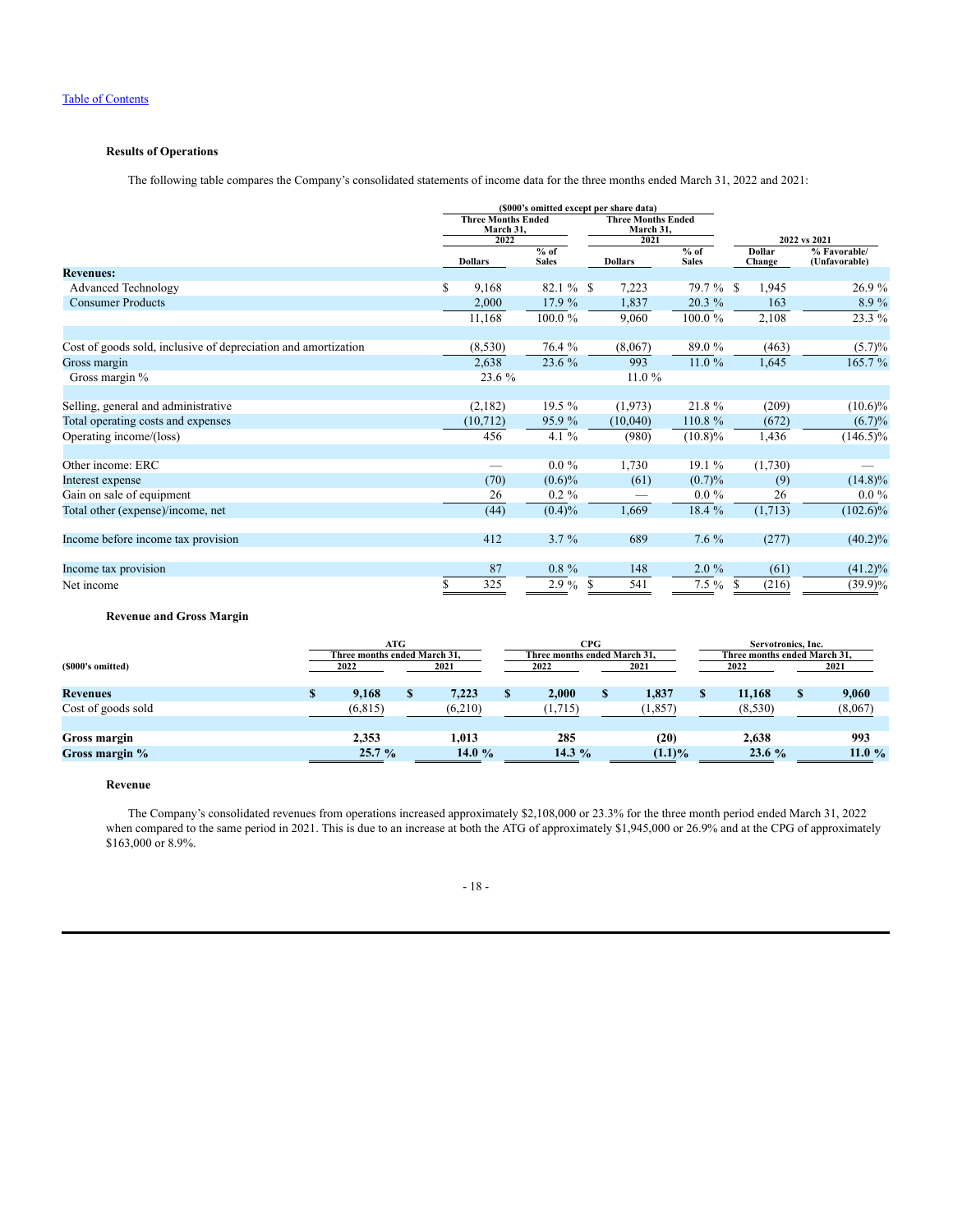The consolidated increase for the three month period ended March 31, 2022 when compared to the same period ended March 31, 2021 is attributable to an increase in units shipped at the ATG of approximately \$424,000 and an increase in the average price due to the mix of units shipped of approximately \$1,521,000. With the exception of the last quarter in 2021, the ATG is experiencing a gradual increase in revenues, quarter over quarter for the last four quarters.

Additionally, there was an increase in the average price due to the mix of units shipped at the CPG of approximately \$158,000 despite a drop in volume and an increase in price of approximately \$5,000. The CPG revenue for the three month period ended March 31, 2022 is the highest revenue recognized in the first quarter of a calendar year since the three month period ended March 31, 2012.

#### **Gross Margin**

The Company's consolidated gross margin increased approximately \$1,645,000 or 165.7% for the three month period ended March 31, 2022 when compared to the same period in 2021. This is due to an increase at both the ATG of approximately \$1,340,000 or 132.3% and at the CPG of approximately \$305,000 or 1525.0%.

The ATG gross margin increased in the three month period due to an increase in the price of the mix of the units shipped of approximately \$1,521,000 and an improved cost per unit produced of approximately \$303,000. The gross margin increases were offset by approximately \$484,000 due to the increased costs of higher volume of units shipped at the ATG. Additionally, the CPG gross margin increased in the three month period due to an increase in the price of the mix of the units shipped of approximately \$163,000 and an improved cost per unit produced of approximately \$142,000.

Since mid-2020, both Segments have experienced the challenge of fully utilizing their production resources, increasing the cost per unit produced. Coupled with the increased costs of raw materials and shipping costs associated with the production of our products, the Segments have been closely monitoring all other purchases. Both Segments have experienced an improvement in the utilization of their production resources with an increase in production at both locations during the three months ended March 31, 2022.

#### **Selling, General and Administrative Expenses and Operating Income/(Losses)**

|                                |   | ATG-                         |    |                              | CPG |           |      |            | Servotronics, Inc.           |           |    |            |  |
|--------------------------------|---|------------------------------|----|------------------------------|-----|-----------|------|------------|------------------------------|-----------|----|------------|--|
|                                |   | Three months ended March 31. |    | Three months ended March 31. |     |           |      |            | Three months ended March 31. |           |    |            |  |
| (\$000's omitted)              |   | 2022                         |    | 2021                         |     | 2022      | 2021 |            | 2022                         |           |    | 2021       |  |
| $SG&A$ :                       |   |                              |    |                              |     |           |      |            |                              |           |    |            |  |
| Selling, general & admin       |   | (1,774)                      |    | (1, 585)                     |     | (408)     |      | (388)      |                              | (2,182)   |    | (1, 973)   |  |
| <b>Total SG&amp;A</b>          |   | (1,774)                      |    | (1,585)                      |     | (408)     |      | (388)      |                              | (2,182)   |    | (1,973)    |  |
| % SG&A to Revenues             |   | 19.3 $%$                     |    | 21.9%                        |     | 20.4%     |      | 21.1%      |                              | $19.5 \%$ |    | $21.8 \%$  |  |
|                                |   |                              |    |                              |     |           |      |            |                              |           |    |            |  |
| <b>Operating Income/(Loss)</b> |   |                              |    |                              |     |           |      |            |                              |           |    |            |  |
|                                | S | 579                          | -S | (572)                        | S   | (123)     | -8   | (408)      | S                            | 456       | -S | (980)      |  |
| Operating Inc/(Loss) $\%$      |   | $6.3\%$                      |    | $(7.9)\%$                    |     | $(6.2)\%$ |      | $(22.2)\%$ |                              | 4.1 $%$   |    | $(10.8)\%$ |  |

#### **Selling, General and Administrative Expenses**

Selling, general and administrative expenses (SG&A) increased approximately \$209,000 or (10.6)% for the three month period ended March 31, 2022 when compared to the same period in 2021. This is due to an increase at both the ATG of approximately \$189,000 or (11.9)% and at the CPG of approximately \$20,000 or (5.2)%. The increase is driven by the ATG due to higher legal fees of approximately \$227,000 and insurances of approximately \$38,000 offset by lower compensation of approximately \$76,000 and professional fees of \$25,000. Additionally, there is an increase at the CPG due to higher media advertising of approximately \$19,000. All other SG&A expenditures increased approximately \$26,000 for the three month period ended March 31, 2022 compared to the same period in 2021. Despite the increase in SG&A expenses the percentage to revenue is beginning to drop due to the increases in revenue at both Segments and lower nonrecurring expenses at the ATG.

# - 19 -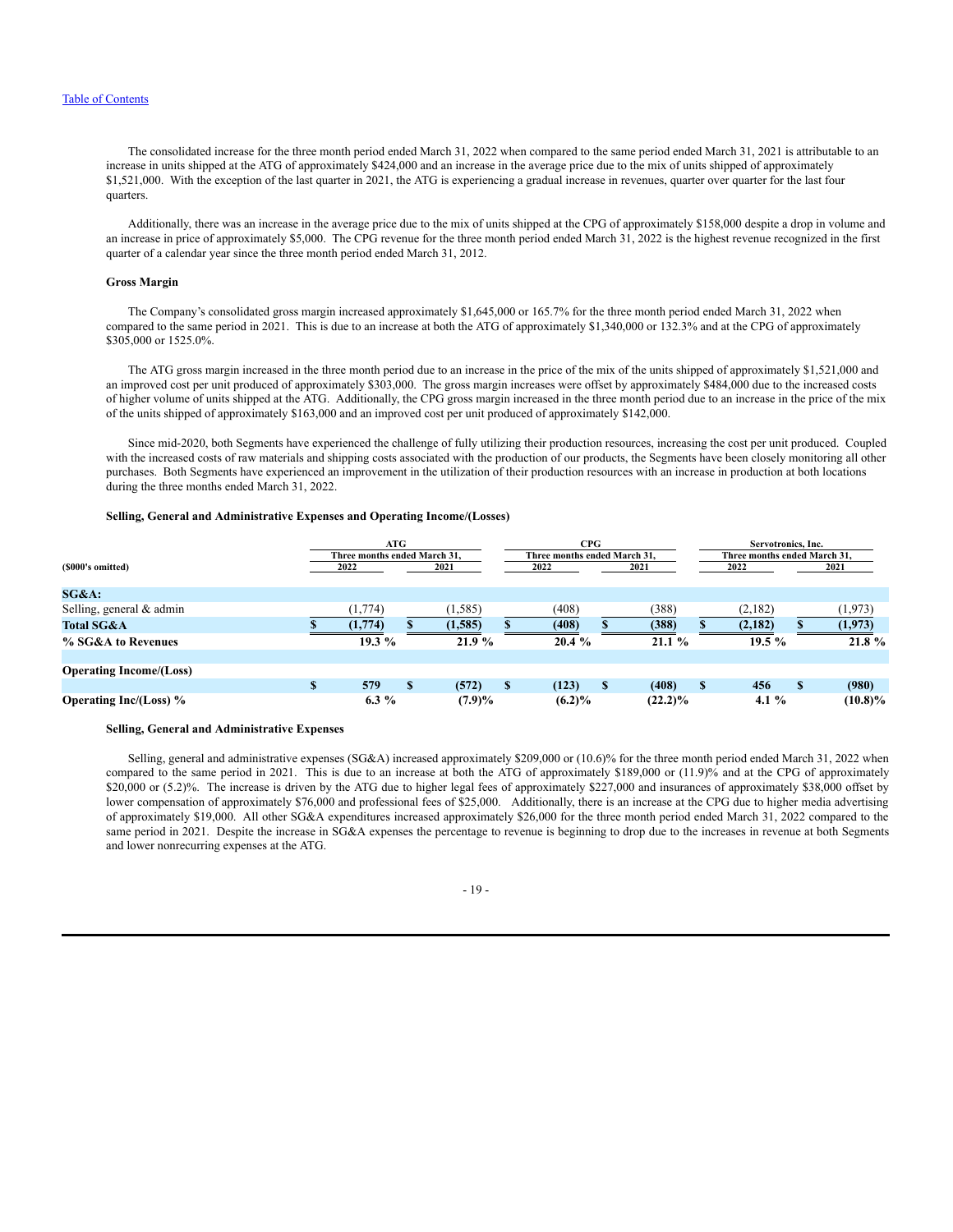### **Operating Income/(Losses)**

Income from operations increased approximately \$1,436,000 or 146.5% when comparing the three month period ended March 31, 2022 to the same period in 2021. Operating income improved at the ATG and CPG by approximately \$1,151,000 and \$285,000, respectively, as compared to the three month period ended March 31, 2021.

The consolidated improvement in operating income is primarily the result in the increases in revenue partially offset by increases in SG&A expenditures at both Segments, as discussed above.

#### **Other (Expense)/Income:**

|                                           |   | ATG<br>Three months ended March 31. |   |           | CPG<br>Three months ended March 31. |           |   |                          |              | Servotronics, Inc.<br>Three months ended March 31. |   |         |  |
|-------------------------------------------|---|-------------------------------------|---|-----------|-------------------------------------|-----------|---|--------------------------|--------------|----------------------------------------------------|---|---------|--|
| (\$000's omitted)                         |   | 2022                                |   | 2021      |                                     | 2022      |   | 2021                     |              | 2022                                               |   | 2021    |  |
| <b>Other (Expense)/Income:</b>            |   |                                     |   |           |                                     |           |   |                          |              |                                                    |   |         |  |
| ERC                                       |   | __                                  |   | 1.413     | \$.                                 |           |   | 317                      | £.           |                                                    |   | 1,730   |  |
| Interest expense                          |   | (70)                                |   | (60)      |                                     |           |   | (1)                      |              | (70)                                               |   | (61)    |  |
| Gain sale of equipment                    |   | 26                                  |   |           |                                     |           |   | $\overline{\phantom{a}}$ |              | 26                                                 |   |         |  |
| Total other (expense)/income, net         |   | (44)                                |   | 1,353     |                                     |           |   | 316                      |              | (44)                                               |   | 1,669   |  |
| Income (loss) before income tax provision |   |                                     |   |           |                                     |           |   |                          |              |                                                    |   |         |  |
| (benefits)                                | S | 535                                 | S | 781       | S                                   | (123)     | S | (92)                     | $\mathbf{s}$ | 412                                                | S | 689     |  |
| EBIT %                                    |   | 5.8 $%$                             |   | $10.8 \%$ |                                     | $(6.2)\%$ |   | $(5.0)\%$                |              | $3.7\%$                                            |   | $7.6\%$ |  |

As discussed in the Company's Annual Report on Form 10-K, the Company qualified for the Employee Retention Credit (ERC) for all quarters allowed under the Federal Government program. The Infrastructure Investment and Jobs Act of 2021, enacted November 15, 2021 terminated the employee retention credit for wages paid in the fourth quarter of 2021 for employers that are not recovery startup businesses. As a result, for the three months ended March 31, 2022 there was no recognition of an ERC as compared to approximately \$1,730,000 recognized in the three month period ended March 31, 2021.

#### **Interest Expense**

Interest expense increased approximately \$9,000 or (14.8)% primarily due to the increase in interest recognized for postretirement benefits offset by the elimination of the interest for the paydown of the Company's term loans as of December 2021. See also Note 5, Long-Term Debt, of the accompanying condensed consolidated financial statements for information on long-term debt.

### **Income before Income Taxes**

The Company's consolidated income before income taxes decreased approximately \$277,000 or (40.2)% during the three month period ended March 31, 2022 when compared to the same three month period ended March 31, 2021. Income before income taxes for the three month period ended March 31, 2022 decreased at the ATG and losses increased at the CPG by approximately \$246,000 and \$31,000, respectively, as compared to the three month period ended March 31, 2021.

Both Segments performed significantly better during the three months ended March 31, 2022 as compared to the three month period ended March 31, 2021, despite the elimination of the ERC, discussed above.

#### **Net Income**

Net Income decreased approximately \$216,000 or (39.9)% when comparing the three month period ended March 31, 2022 to the same period in 2021. Net income at the ATG was lower by approximately \$191,000 or (31.1)% while the net loss at the CPG increased by approximately \$25,000 or (34.7)% as compared to the three month period ended March 31, 2021. The consolidated decrease is primarily the result of the elimination of the ERC credit and increases in the SG&A offset by improved revenues and operating performance at both Segments.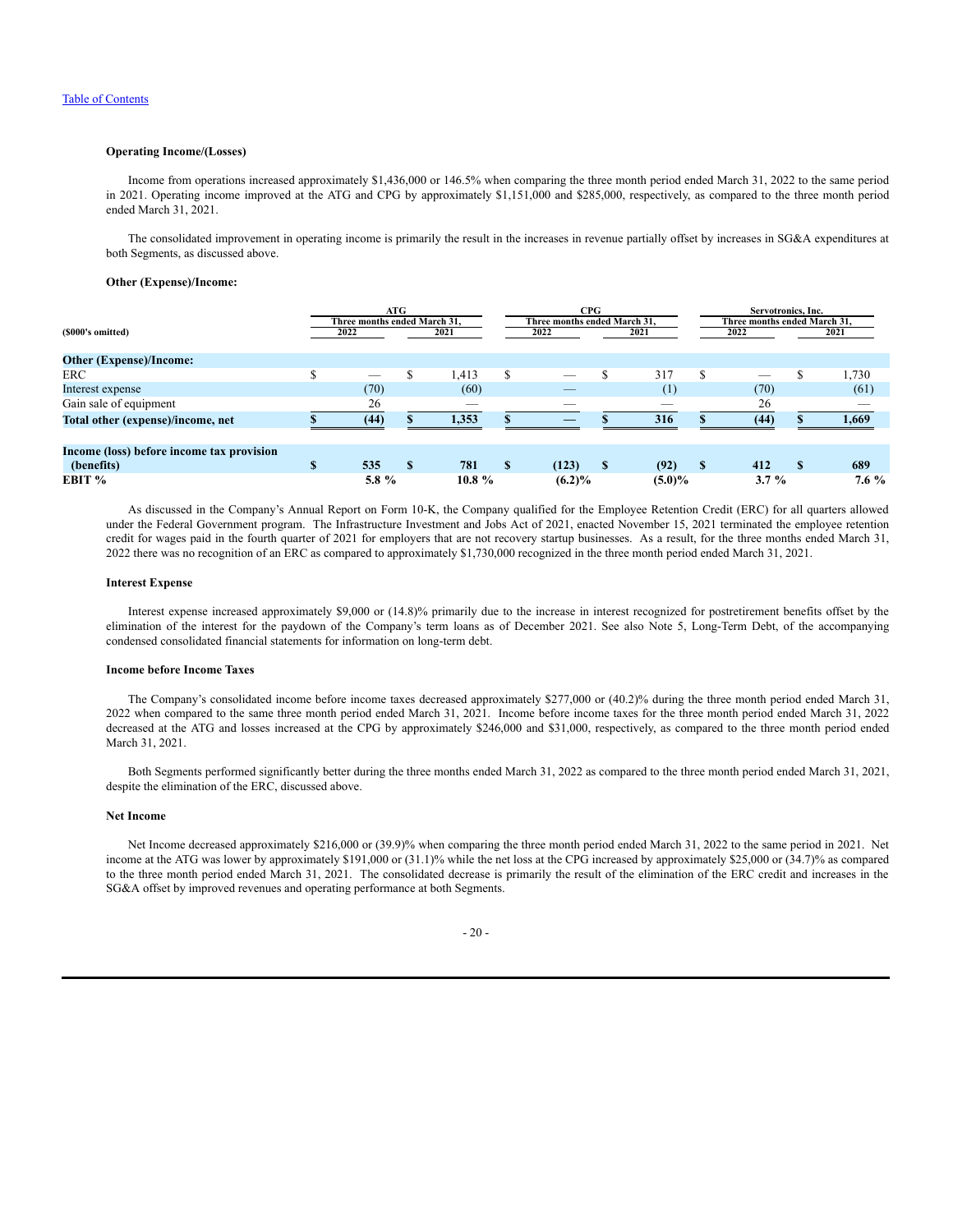### **Liquidity and Capital Resources**

|                                        |    |        | Three months ended March 31, |        |  |
|----------------------------------------|----|--------|------------------------------|--------|--|
| (\$000's omitted)                      |    | 2022   |                              | 2021   |  |
|                                        |    |        |                              |        |  |
| <b>CASH FLOW DATA:</b>                 |    |        |                              |        |  |
| Net Cash Flows from:                   |    |        |                              |        |  |
| <b>Operating Activities</b>            | \$ | (544)  | <sup>\$</sup>                | 836    |  |
| <b>Investing Activities</b>            | ¢  | (77)   | -S                           | (14)   |  |
| <b>Financing Activities</b>            | \$ | (70)   | \$                           | 81     |  |
|                                        |    |        |                              |        |  |
| <b>QUARTER END FINANCIAL POSITION:</b> |    |        |                              |        |  |
| Working Capital                        | S  | 34,601 | -S                           | 32,153 |  |
| Indebtedness                           | \$ | 5,732  | <sup>\$</sup>                | 7,515  |  |
|                                        |    |        |                              |        |  |
| <b>CAPITAL EXPENDITURES (1):</b>       | \$ |        | <b>S</b>                     | (14)   |  |
|                                        |    |        |                              |        |  |

### (1) NET OF PROCEEDS FROM SALE OF EQUIPMENT AND EQUIPMENT FINANCING

#### *Operating Activities:*

The Company used approximately \$544,000 in cash from operations during the three month period ended March 31, 2022 as compared to providing approximately \$836,000 for the same period in 2021. At March 31, 2022, the Company had working capital of approximately \$34,601,000 (\$34,067,000 – December 2021) of which approximately \$8,855,000 (\$9,546,000 – December 2021) was comprised of cash.

The decrease in cash flows from operating activities is primarily attributable to an increase in accounts receivable of approximately \$2,171,000, due to the increases in revenues and other current assets/prepaid insurances of approximately \$783,000 partially offset by an increase in accounts payable of approximately \$1,669,000 and net income plus adjustments to reconcile net income to cash of approximately \$870,000. All other operating accounts were a net used amount of approximately \$129,000.

The Company's cash flow from operations and available capacity provide the Company with the financial resources needed to run the Company's operations and reinvest in its business. The Company's ability to maintain sufficient liquidity is highly dependent upon achieving expected operating results. Failure to achieve expected operating results could have a material adverse effect on the Company's liquidity, its ability to obtain financing, and our operations in the future.

#### *Investing Activities:*

The Company used approximately \$77,000 in cash from investing activities during the three month period ended March 31, 2022 as compared to a usage of cash of approximately \$14,000 during the same period in 2021. Usage of cash for ATG manufacturing improvement projects partially offset by proceeds from the sale of an automobile.

### *Financing Activities:*

The Company's primary usage of cash in its financing activities in the three month period ended March 31, 2022 include the principal payments on equipment financing obligations of approximately \$70,000.

As of March 20, 2020, the Company increased its line of credit from \$4,000,000 to \$6,000,000. On January 11, 2022, the Company executed an amendment to the loan agreement, which extended the line of credit availability period from December 31, 2022 to December 31, 2023. The amended agreement suspended the Debt Service Coverage Ratio up through and including the third quarter of 2022. A Quarterly Minimum Cash Flow measurement replaced the Debt Service Coverage Ratio. Minimum Cash Flow means net income, plus depreciation, depletion, and amortization expense, plus interest expense, plus non-cash expense related to the Servotronics, Inc. Employee Stock Ownership Plan, plus non-cash stock and stock option transactions.

### - 21 -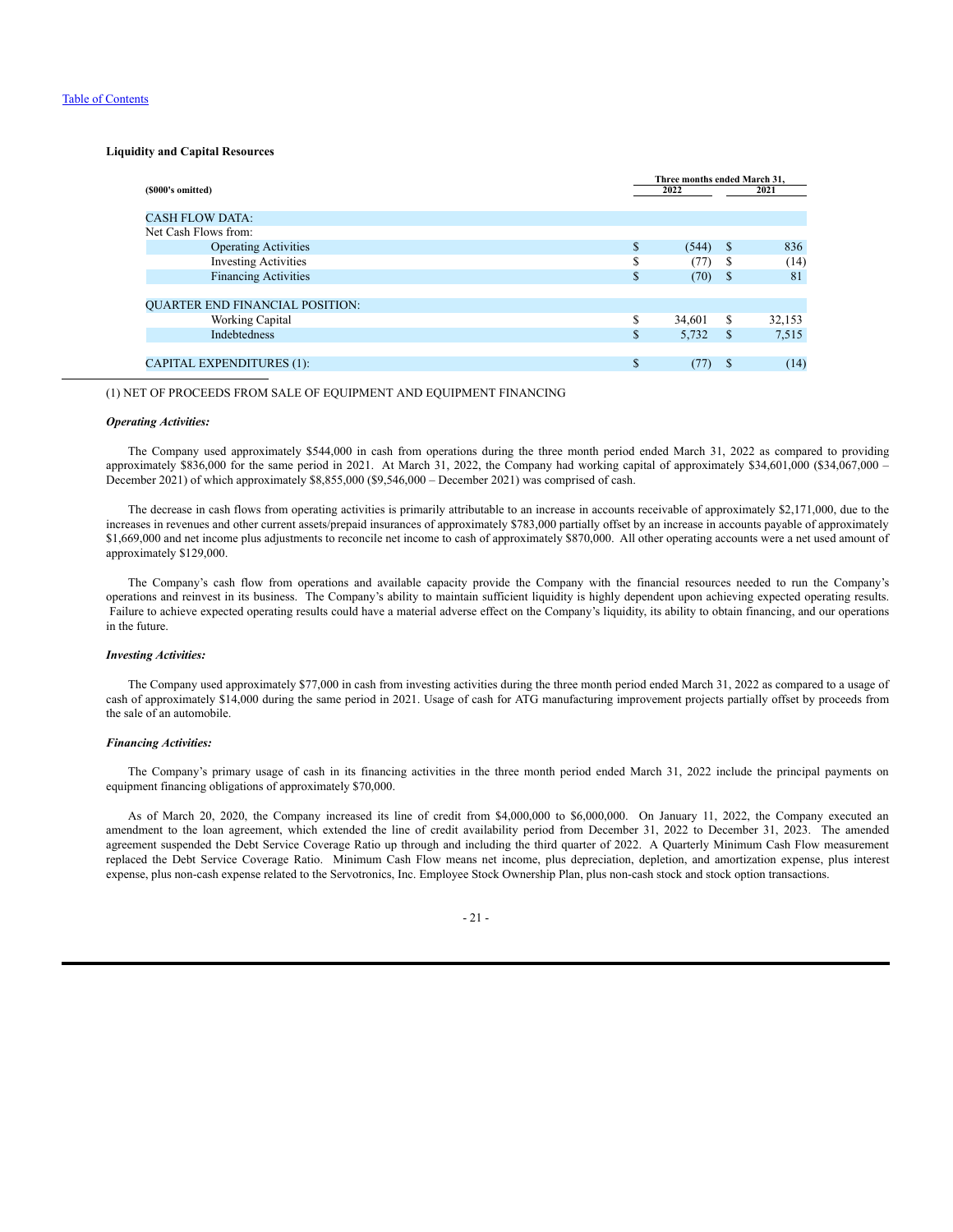#### Table of [Contents](#page-1-0)

Through the third quarter of 2022, the amended agreement requires the Company to maintain a minimum liquidity, defined as cash on hand plus line of credit availability of at least \$9,000,000. We are in compliance with all covenants under the agreement.

The interest rate is a rate per year equal to the sum of (i) the greater of the Bloomberg's Short-Term Bank Yield (BSBY) Daily Floating Rate or the Index Floor, plus (ii) 1.65 percentage point(s). For purposes of this paragraph, "Index Floor" means 0.5 percent.

The line of credit is secured by all personal property of the Company with the exception of certain equipment that was purchased from proceeds of government grants. There was a \$4,250,000 balance outstanding at both March 31, 2022 and December 31, 2021. The phase out of LIBOR and transition to the BSBY Daily Floating Rate is not expected to have a significant impact on the Company's operating results, financial position, or cash flows as the only outstanding debt is the line of credit.

The Company had an equipment loan facility in the amount of \$1,000,000 available until July 9, 2021. This line was non-revolving and non-renewable. The loan term for the equipment covered by the agreement is 60 months. Monthly payments are fixed for the term of each funding based upon the Lender's lease pricing in effect at the time of such funding. There is approximately \$657,000 outstanding as of March 31, 2022 and \$712,000 outstanding at December 31, 2021.

Management believes that it should retain the capital generated from operating activities for investment in research and development and programs to retain the Company's human resources talent. Accordingly, there are no plans to institute a cash dividend within the next year.

The Company believes its cash generating capability and financial condition, together with available credit facilities will be adequate to meet our future operating and investing needs.

The COVID-19 pandemic could impact our liquidity. Lower production schedules, possible inability of our customers to make timely payments to us, and similar factors could lower cash generated from operations and adversely affect our financial position.

#### <span id="page-21-0"></span>**Item 3. Quantitative and Qualitative Disclosures About Market Risk**

The Company is a smaller reporting company as defined by Rule 12b-2 of the Exchange Act and is not required to provide the information required under this item.

#### <span id="page-21-1"></span>**Item 4. Controls and Procedures**

#### **Disclosure Controls and Procedures**

The Company carried out an evaluation under the supervision and with the participation of its management, including the Company's Chief Executive Officer ("CEO") and Chief Financial Officer ("CFO"), of the effectiveness of the Company's disclosure controls and procedures (as defined in Exchange Act Rule 13a-15(e) as of March 31, 2022. Based upon that evaluation, the CEO and CFO concluded that the Company's disclosure controls and procedures were not effective due to the material weakness in the Company's internal control over financial reporting reported in the Company's Form 10-K for the year ended December 31, 2021.

#### **Changes in Internal Controls**

As reported in the Company's Form 10-K for the year ended December 31, 2021, management identified certain control deficiencies that, individually and in the aggregate, constitute a material weakness in the Company's internal control over financial reporting. The Company began its remediation efforts in 2021 and continue with its remediation plan which includes a comprehensive technology assessment by a third party, including the establishment and implementation of an information technology strategy and improving its risk assessment and documentation over the monitoring of internal controls. Except for the implementation of the remediation plan, there have been no changes during the period covered by this report to the

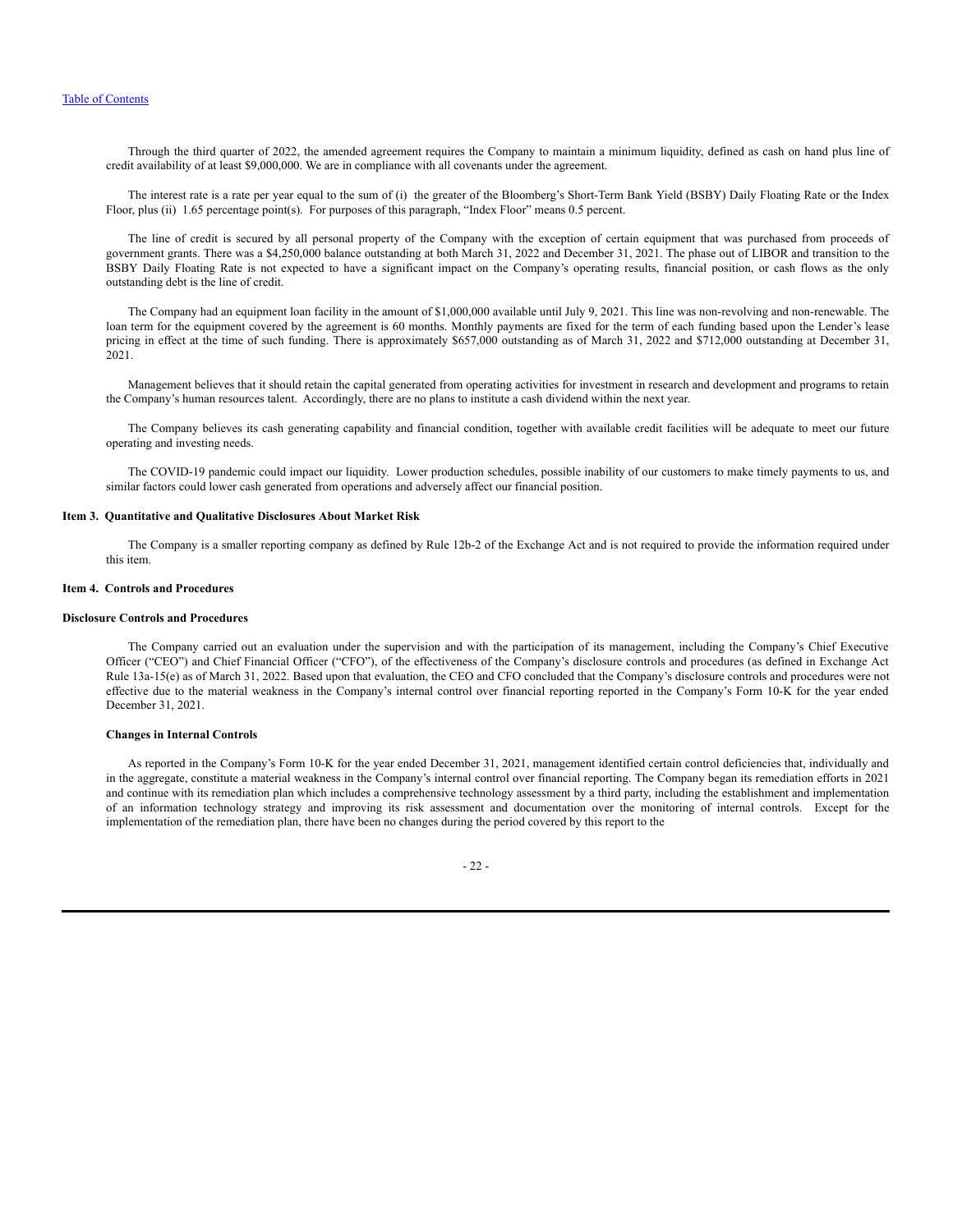Company's internal controls over financial reporting that have materially affected, or are reasonably likely to affect, the Company's internal controls over financial reporting.

Notwithstanding the existence of the above-mentioned material weakness, the Company believes that the consolidated financial statements in this filing fairly present, in all material respects, the Company's financial position, results of operations and cash flows as of the dates, and for the periods presented, in conformity with U.S. generally accepted accounting principles.

- 23 -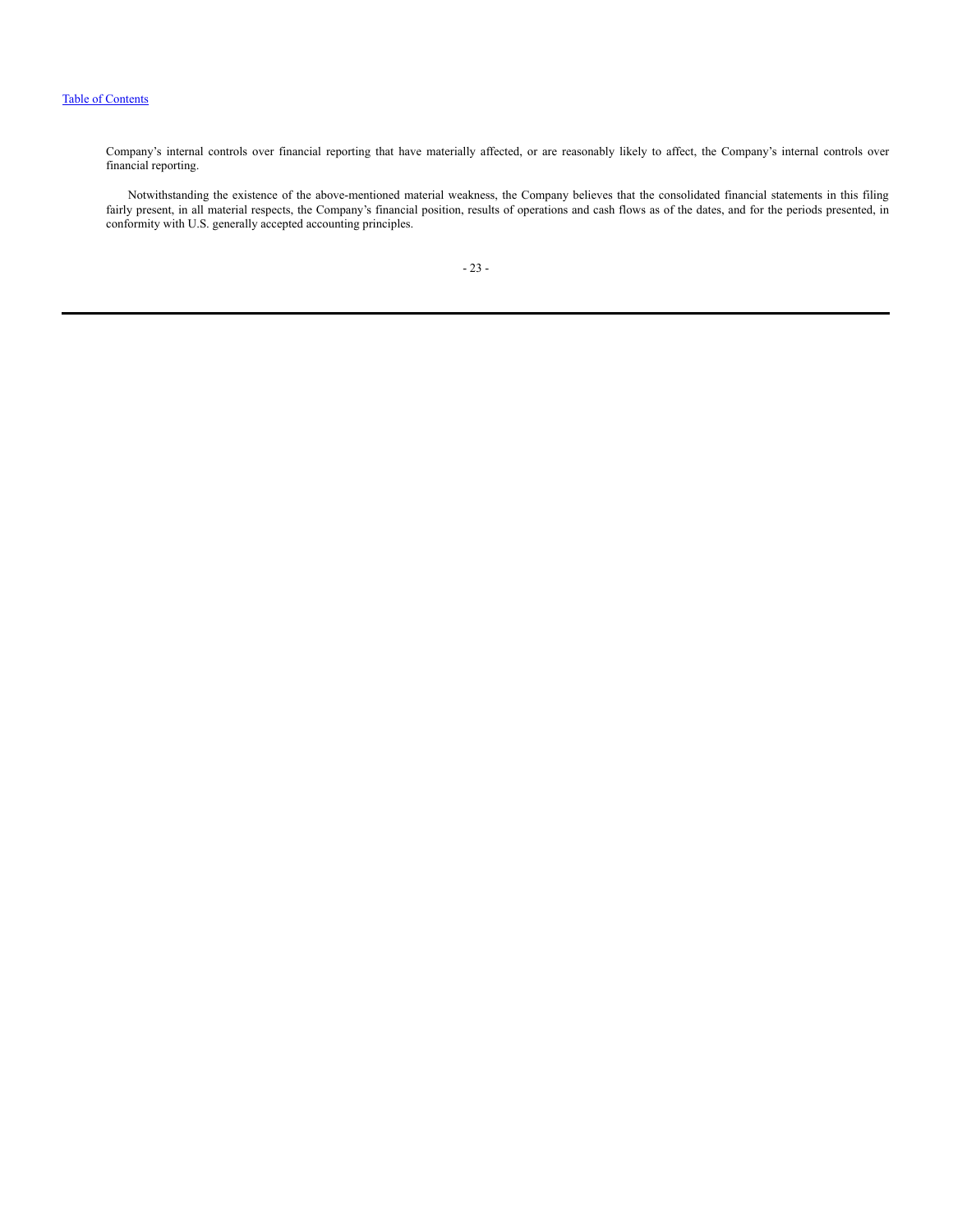# <span id="page-23-0"></span>**PART II**

### **OTHER INFORMATION**

# <span id="page-23-1"></span>**Item 1. Legal Proceedings**

Except as set forth in Note 8, Litigation, there are no other legal proceedings which are material to the Company currently pending by or against the Company other than litigation incidental to the business, which is not expected to have a material adverse effect on the business or earnings of the Company.

### <span id="page-23-2"></span>**Item 1A. Risk Factors**

Not applicable.

# <span id="page-23-3"></span>**Item 2. Unregistered Sales of Equity Securities and Use of Proceeds**

(c) Company Purchases of Company's Equity Securities

| 2022 Periods | <b>Total Number of Shares</b><br>Purchased | Weighted Average Price \$<br>Paid Per Share | <b>Total Number of Shares</b><br>Purchased as Part of Publicly<br>Announced Plans or Programs | Maximum Number of Shares<br>that may yet be Purchased<br>under the Plans or Programs |
|--------------|--------------------------------------------|---------------------------------------------|-----------------------------------------------------------------------------------------------|--------------------------------------------------------------------------------------|
| January      |                                            |                                             |                                                                                               | 89,385                                                                               |
| February     |                                            |                                             |                                                                                               | 89,385                                                                               |
| March        |                                            |                                             |                                                                                               | 89,385                                                                               |
| Total        | $\hspace{0.5cm}$                           | __                                          |                                                                                               | 89,385                                                                               |

(1) The Company's Board of Directors authorized the purchase of up to 450,000 shares of its common stock in the open market or in privately negotiated transactions. As of March 31, 2022, the Company has purchased 360,615 shares and there remains 89,385 shares available to purchase under this program. There were no shares purchased by the Company during the three month period ended March 31, 2022.

# <span id="page-23-4"></span>**Item 3. Defaults Upon Senior Securities**

Not applicable.

### <span id="page-23-5"></span>**Item 4. Mine Safety Disclosures**

Not applicable.

#### <span id="page-23-6"></span>**Item 5. Other Information**

Not applicable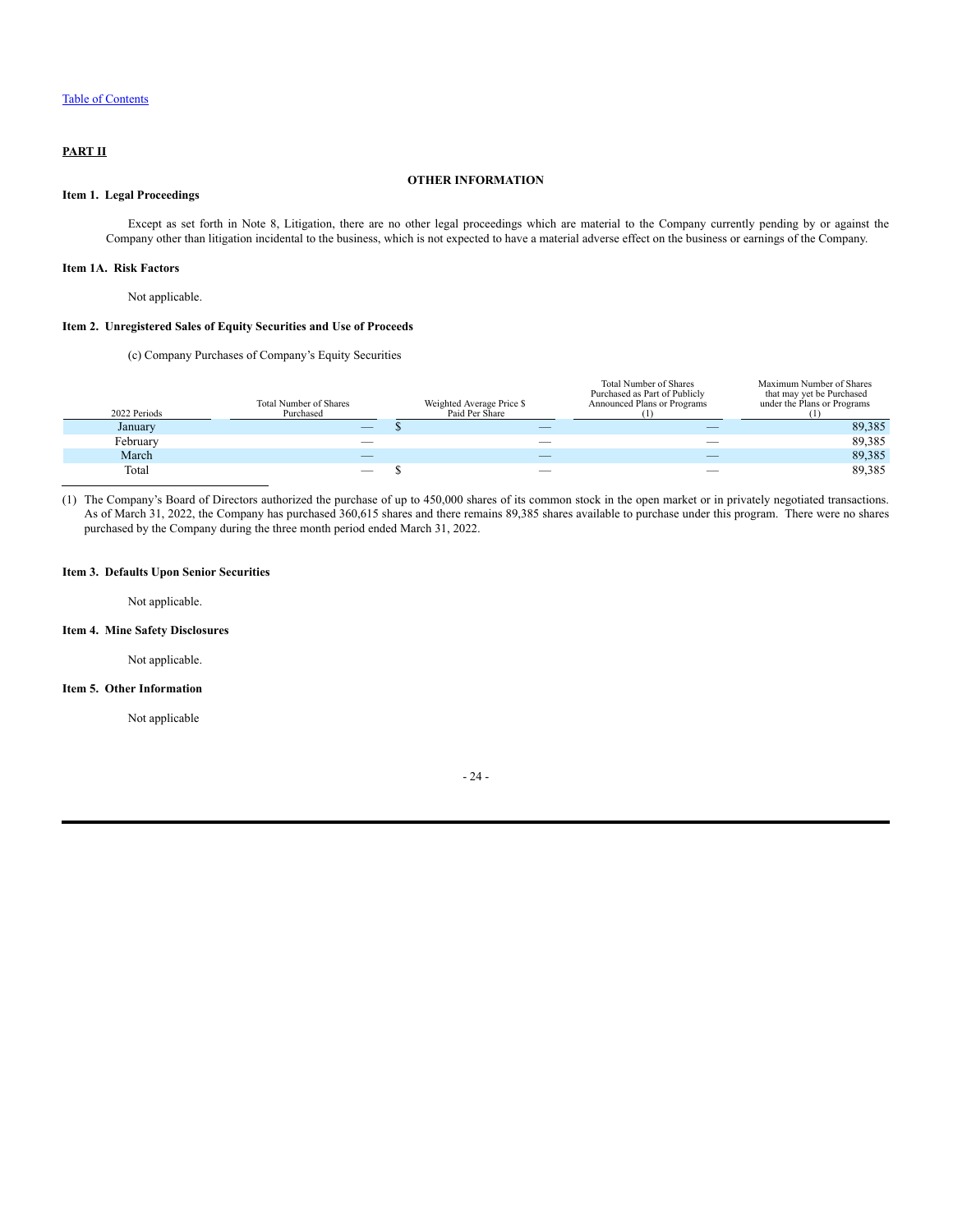### <span id="page-24-0"></span>**Item 6. Exhibits**

- 10.1 [Servotronics,](file:///tmp/bh0mqhdf.ghs/svt-20220331xex10d1.htm) Inc. Executive Change in Control Severance Plan
- 10.2 [Participation](file:///tmp/bh0mqhdf.ghs/svt-20220331xex10d2.htm) Agreement for Executive Change in Control Severance Plan
- 31.1 Certification of Chief Executive Officer pursuant to Rule 13a-14 or 15d-14 of the Securities Exchange Act of 1934, as adopted pursuant to Section 302 of the [Sarbanes-Oxley](file:///tmp/bh0mqhdf.ghs/svt-20220331xex31d1.htm) Act of 2002 (Filed herewith)
- 31.2 Certification of Chief Financial Officer pursuant to Rule 13a-14 or 15d-14 of the Securities Exchange Act of 1934, as adopted pursuant to Section 302 of the [Sarbanes-Oxley](file:///tmp/bh0mqhdf.ghs/svt-20220331xex31d2.htm) Act of 2002 (Filed herewith)
- 32.1 Certification of Chief Executive Officer pursuant to 18 U.S.C. 1350 as adopted pursuant to Section 906 of the [Sarbanes-Oxley](file:///tmp/bh0mqhdf.ghs/svt-20220331xex32d1.htm) Act of 2002 (Filed herewith)
- 32.2 Certification of Chief Financial Officer pursuant to 18 U.S.C. 1350 as adopted pursuant to Section 906 of the [Sarbanes-Oxley](file:///tmp/bh0mqhdf.ghs/svt-20220331xex32d2.htm) Act of 2002 (Filed herewith)
- 101 The following materials from Servotronics, Inc.'s Quarterly Report on Form 10-Q for the quarter ended March 31, 2022, formatted in XBRL (eXtensible Business Reporting Language): (i) consolidated balance sheets, (ii) consolidated statements of income, (iii) consolidated statements of cash flows and (iv) the notes to the consolidated financial statements.

### FORWARD-LOOKING STATEMENTS

<span id="page-24-1"></span>This Form 10-Q contains certain "forward-looking statements" within the meaning of the Private Securities Litigation Reform Act of 1995. When used in this release, the words "project," "believe," "plan," "anticipate," "expect" and similar expressions are intended to identify forward-looking statements, although not all forward-looking statements contain these identifying words. Forward-looking statements involve numerous risks and uncertainties which may cause the actual results of the Company to be materially different from future results expressed or implied by such forward-looking statements. There are a number of factors that will influence the Company's future operations, including: uncertainties in today's global economy, including political risks, adverse changes in legal and regulatory environments, and difficulty in predicting defense appropriations, the introduction of new technologies and the impact of competitive products, the vitality of the commercial aviation industry and its ability to purchase new aircraft, the willingness and ability of the Company's customers to fund long-term purchase programs, and market demand and acceptance both for the Company's products and its customers' products which incorporate Company-made components, the Company's ability to accurately align capacity with demand, the availability of financing and changes in interest rates, the outcome of pending and potential litigation, the severity, magnitude and duration of the COVID-19 pandemic, including impacts of the pandemic and of businesses' and governments' responses to the pandemic on our operations and personnel, and on commercial activity and demand across our and our customers' businesses, and on global supply chains, the ability of the Company to obtain and retain key executives and employees and the additional risks discussed elsewhere in this Form 10-Q and in the Company's other filings with the Securities and Exchange Commission. Readers are cautioned not to place undue reliance on forward-looking statements, which reflect management's analysis only as of the date hereof. The Company assumes no obligation to update forward-looking statements, whether as a result of new information, future events or otherwise.

- 25 -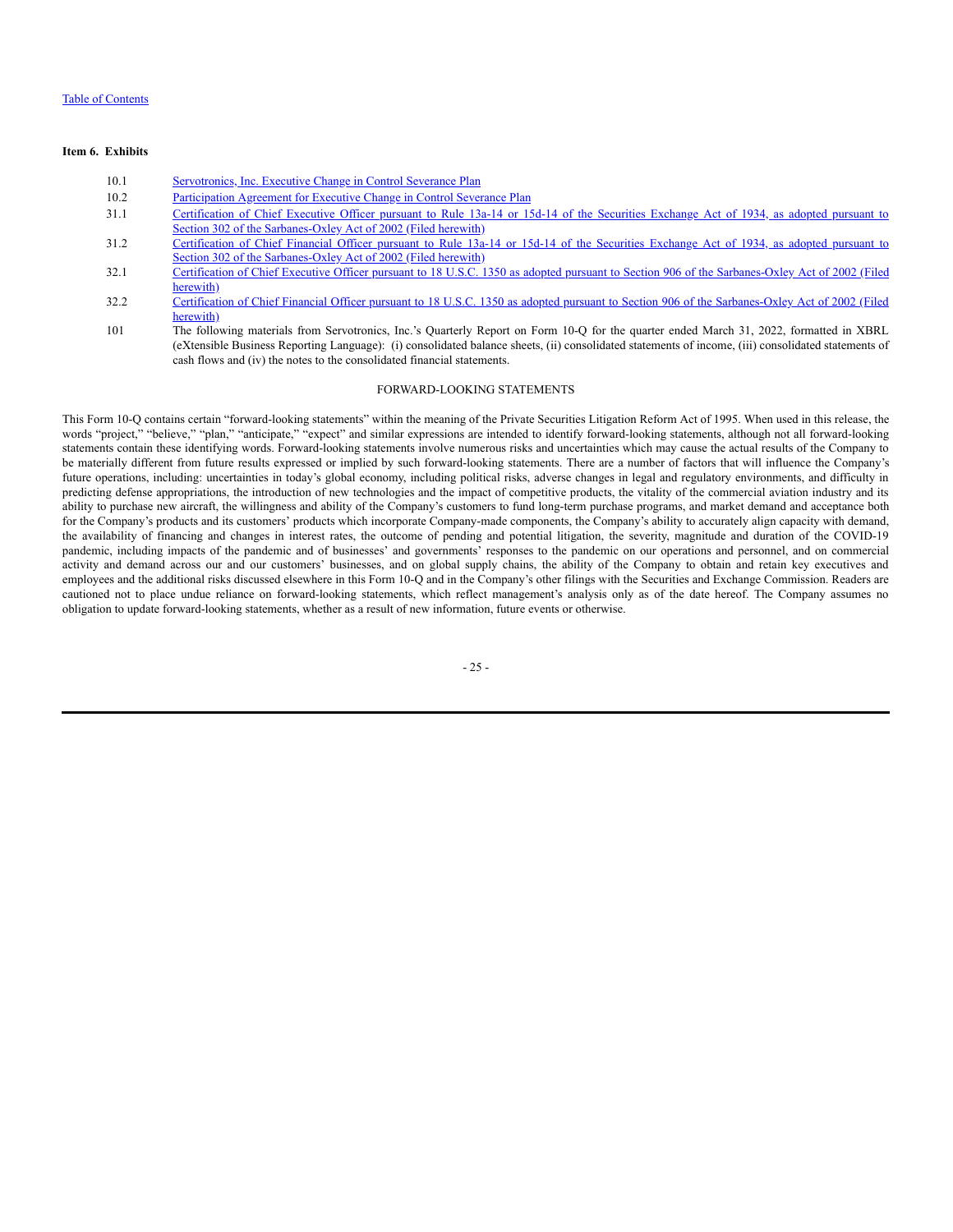### **SIGNATURES**

<span id="page-25-0"></span>Pursuant to the requirements of the Securities Exchange Act of 1934, the registrant has duly caused this report to be signed on its behalf by the undersigned, thereunto duly authorized.

Date: May 16, 2022

SERVOTRONICS, INC.

- By: /s/ William F. Farrell, Jr., Chief Executive Officer William F. Farrell, Jr. Chief Executive Officer
- By: /s/ Lisa F. Bencel, Chief Financial Officer Lisa F. Bencel Chief Financial Officer

- 26 -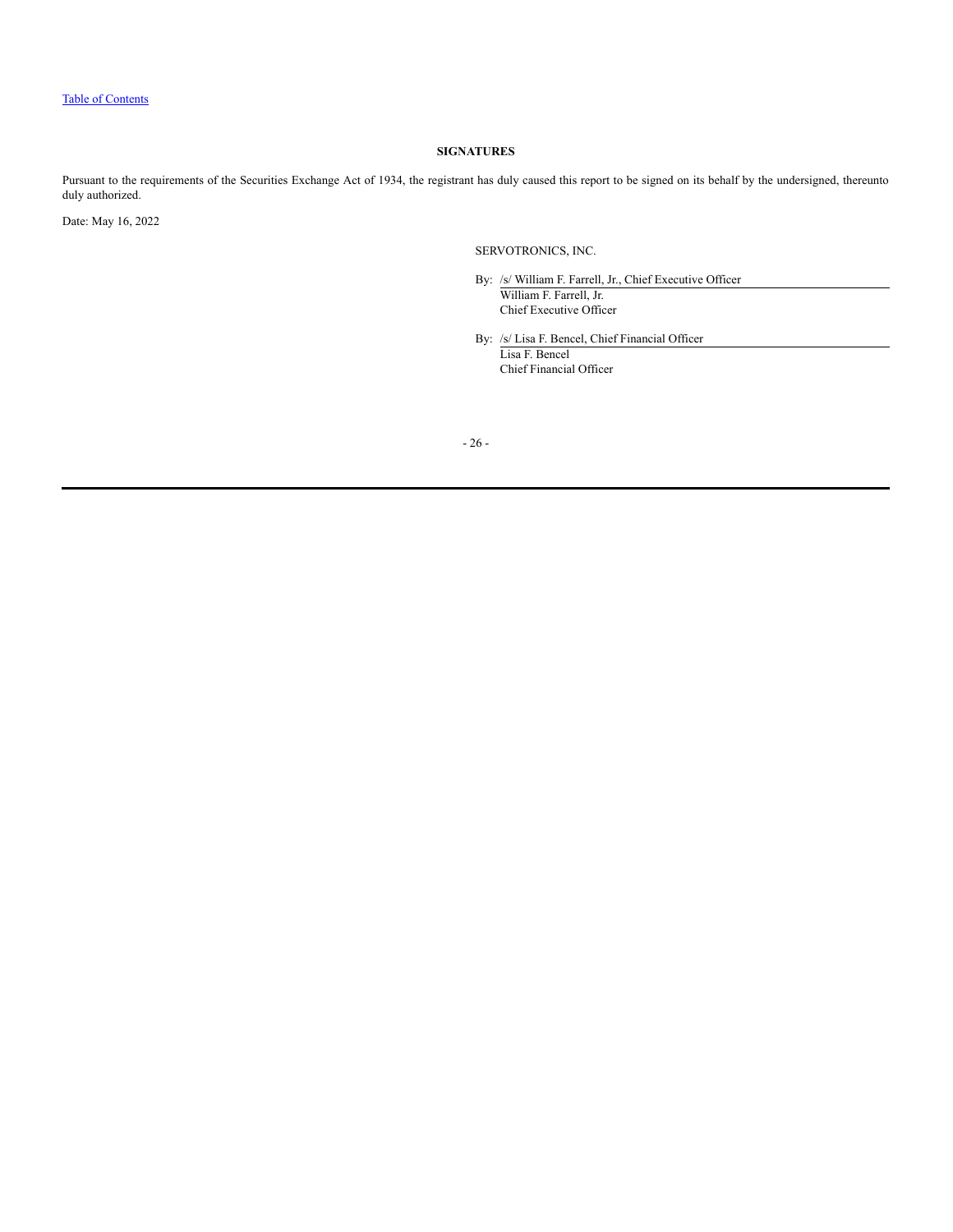### **Servotronics, Inc.**

# **Executive Change in Control Severance Plan**

# **ARTICLE I PURPOSE**

This Executive Change in Control Severance Plan has been established by the Company on April 19, 2022 (the "**Effective Date**") to provide Participants with the opportunity to receive severance protection in connection with a Change in Control of the Company. The purpose of the Plan is to attract and retain talent and to assure the present and future continuity, objectivity, and dedication of management in the event of any Change in Control to maximize the value of the Company on a Change in Control. The Plan is intended to be a top hat welfare benefit plan under ERISA.

Capitalized terms used but not otherwise defined herein have the meanings set forth in ARTICLE II.

# **ARTICLE II DEFINITIONS**

"**ACA**" has the meaning set forth in Section 4.01(c).

"**Administrator**" means the Board or any committee thereof duly authorized by the Board to administer the Plan. The Board may at any time administer the Plan, in whole or in part, notwithstanding that the Board has previously appointed a committee to act as the Administrator.

"**Applicable Severance Multiplier**" means the multiplier contained in a Participant's Participation Agreement that is used to determine the amount of severance the Participant may receive if a Qualifying Termination occurs.

"**Beneficial Owner**" has the meaning ascribed to it in Rule 13d-3 and Rule 13d-5 under the Exchange Act; except that, in calculating the beneficial ownership of any particular Person, such Person shall be deemed to have beneficial ownership of all securities that such Person has the right to acquire by conversion or exercise of other securities, whether such right is currently exercisable or is exercisable only after the passage of time. The term "Beneficial Ownership" has a corresponding meaning.

"**Benefit Continuation**" has the meaning set forth in Section 4.01(c).

"**Benefit Continuation Period**" means the earliest of: (a) the end of the time period specified in a Participant's Participation Agreement during which the Participant may receive continued health coverage following a Qualifying Termination; (b) the date on which the Participant becomes eligible to receive substantially similar coverage from another employer; and (c) the date the Participant is no longer eligible to receive COBRA continuation coverage.

"**Board**" means the Board of Directors of the Company.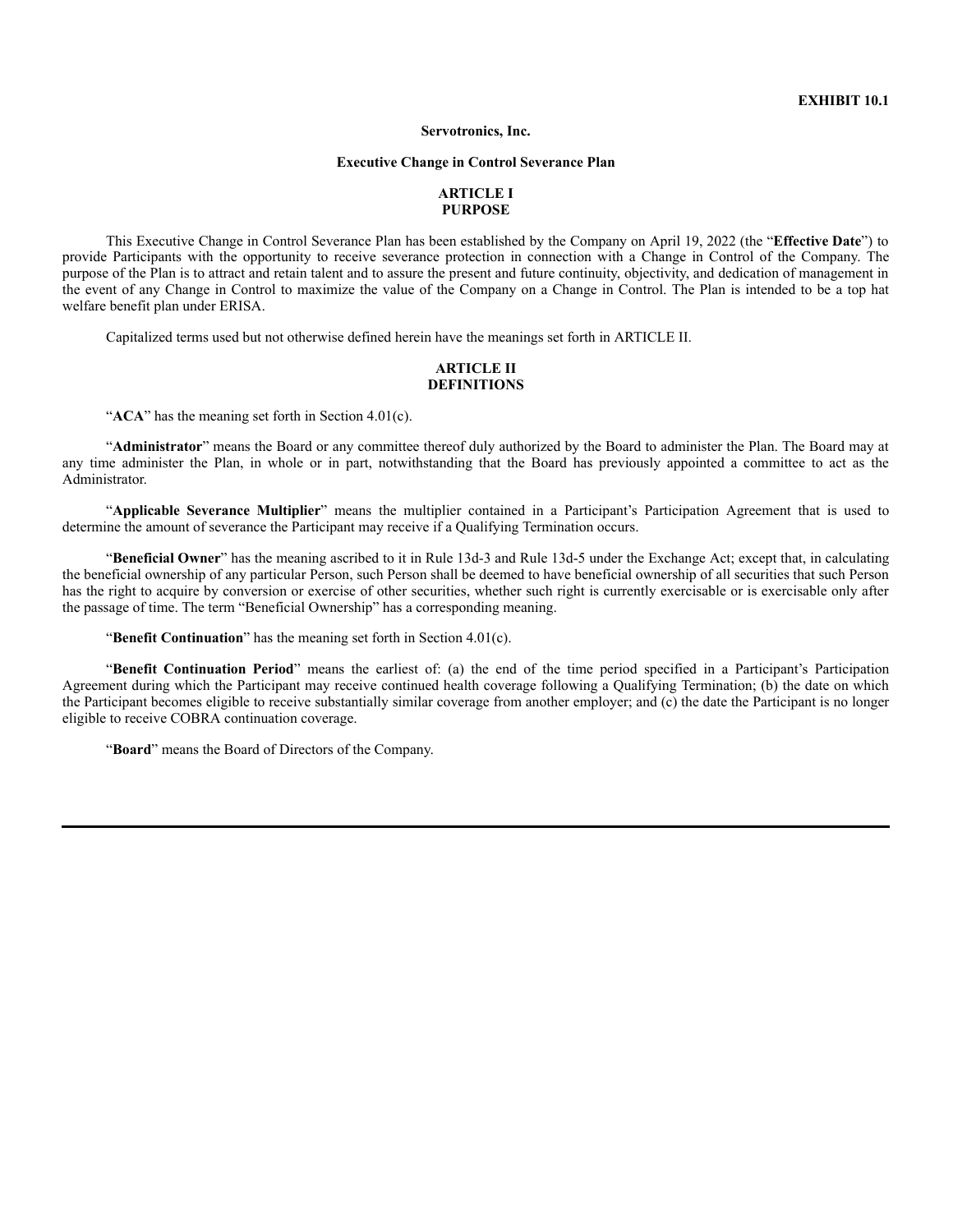"**Cause**" means:

(a) the Participant's willful failure to perform his or her duties (other than any such failure resulting from incapacity due to physical or mental illness);

(b) the Participant's willful failure to comply with any valid and legal directive of the Board or the person to whom the Participant reports;

(c) the Participant's willful engagement in dishonesty, illegal conduct or gross misconduct, which is, in each case, materially injurious to the Company or its affiliates;

(d) the Participant's embezzlement, misappropriation or fraud, whether or not related to the Participant's employment with the Company;

(e) the Participant's conviction of or plea of guilty or nolo contendere to a crime that constitutes a felony (or state law equivalent) or a crime that constitutes a misdemeanor involving moral turpitude; or

(f) the Participant's material violation of the Company's written policies or codes of conduct, including written policies related to discrimination, harassment, performance of illegal or unethical activities, and ethical misconduct.

(g) the Participant's engagement in conduct that brings or is reasonably likely to bring the Company negative publicity or into public disgrace, embarrassment, or disrepute.

For purposes of this definition, no act or failure to act on the part of the Participant shall be considered "willful" unless it is done, or omitted to be done, by the Participant in bad faith or without reasonable belief that the Participant's action or omission was in the best interests of the Company. For any termination by the Company for Cause that occurs after the occurrence of a Change in Control, termination of a Participant's employment shall not be deemed to be for Cause unless and until the Company delivers to the Participant a copy of a resolution duly adopted by the affirmative vote of not less than two-thirds (2/3) of the Board (after reasonable written notice is provided to the Participant and the Participant is given an opportunity, together with counsel, to be heard before the Board), finding that the Participant has engaged in the conduct described in any of (a)-(f) above.

"**Change in Control**" means the occurrence of any of the following:

(a) one Person (or more than one Person acting as a group) acquires Beneficial Ownership of stock of the Company that, together with the stock held by such Person or group, constitutes more than 50% of the total fair market value or total voting power of the stock of the Company; provided, that, a Change in Control shall not occur if any Person (or more than one Person acting as a group) owns more than 50% of the total fair market value or total voting power of the Company's stock and acquires additional stock;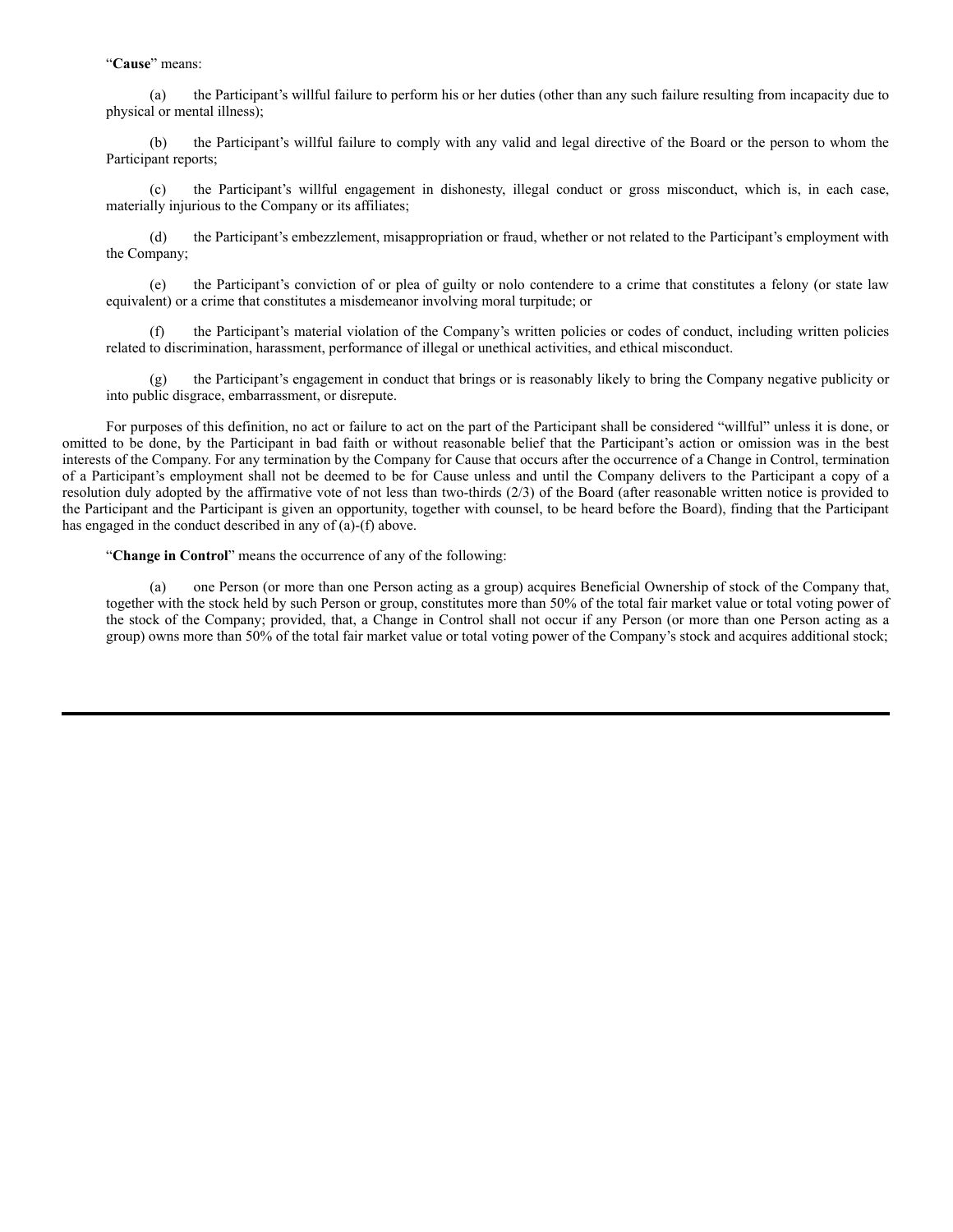(b) one Person (or more than one Person acting as a group) acquires (or has acquired during the twelve-month period ending on the date of the most recent acquisition) Beneficial Ownership of the Company's stock possessing 30% or more of the total voting power of the stock of the Company;

(c) a majority of the members of the Board are replaced during any twelve-month period by directors whose appointment or election is not endorsed by a majority of the Board before the date of appointment or election; or

(d) one Person (or more than one Person acting as a group), acquires (or has acquired during the twelve-month period ending on the date of the most recent acquisition) assets from the Company that have a total gross fair market value equal to or more than 40% of the total gross fair market value of all of the assets of the Company immediately before such acquisition(s).

A Change in Control will be deemed to occur: (i) with respect to a Change in Control pursuant to subparagraph (a) above, on the date that any Person or group first becomes the Beneficial Owner, directly or indirectly, of stock representing more than 50% of the combined voting power of the Company's then-outstanding stock entitled generally to vote for the election of directors; (ii) with respect to a Change in Control pursuant to subparagraph (b) or (d) above, on the date the applicable transaction closes; and (iii) with respect to subparagraph (c) above, on the date members of the incumbent board first cease to constitute at least a majority of the Board.

"**COBRA**" means the Consolidated Omnibus Budget Reconciliation Act of 1985.

"**Code**" means the Internal Revenue Code of 1986, as amended. Any reference to a section of the Code shall be deemed to include a reference to any regulations promulgated thereunder.

"**Company**" means Servotronics, Inc., a Delaware corporation, and any successor thereto.

"**Compensation Committee**" means the Compensation Committee of the Board.

"**Covered Payments**" has the meaning set forth in Section 7.01.

"**Covered Period**" means the period of time beginning on the first occurrence of a Change in Control and lasting through the eighteen-month anniversary of the occurrence of the Change in Control.

"**Effective Date**" has the meaning set forth in ARTICLE I.

"**Eligible Employee**" means any full-time employee of the Company who is an executive officer and any other full-time employee of the Company who is recommended by the chief executive officer to the Administrator to be a key employee who should be eligible to participate in the Plan. Eligible Employees shall be limited to a select group of management or highly compensated employees within the meaning of Sections 201, 301, and 404 of ERISA.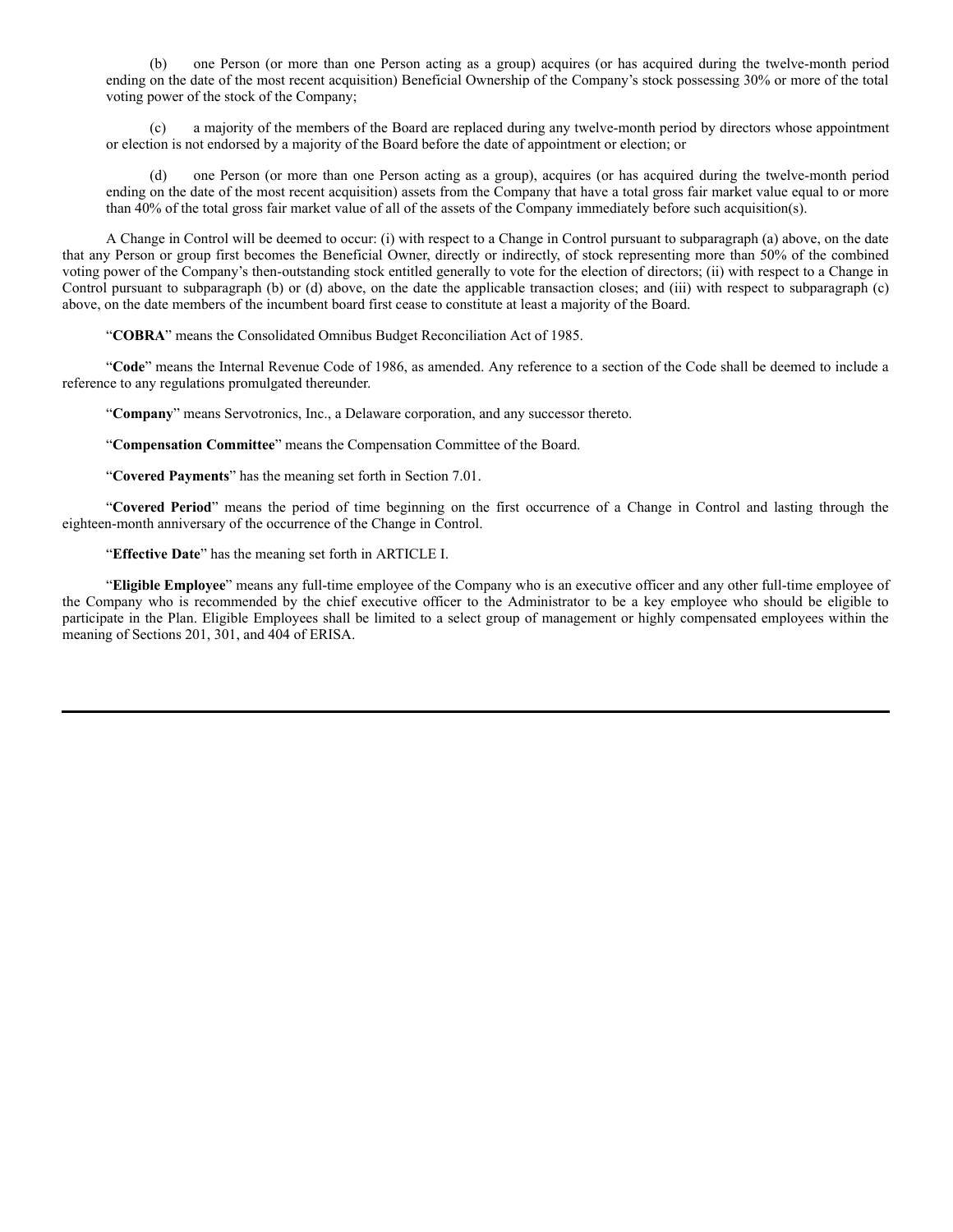"**ERISA**" means the Employee Retirement Income Security Act of 1974, as amended.

"**Exchange Act**" means the Securities and Exchange Act of 1934, as amended.

"**Excise Tax**" has the meaning set forth in Section 7.01.

"**Good Reason**" means:

(a) a material reduction in the Participant's base salary other than a general reduction in base salary that affects all similarly situated executives in substantially the same proportions;

(b) a material reduction in the Participant's target annual bonus opportunity;

(c) a relocation of the Participant's principal place of employment by more than 50 miles;

(d) the Company's failure to obtain an agreement from any successor to the Company to assume and agree to perform the obligations under the Plan in the same manner and to the same extent that the Company would be required to perform, except where such assumption occurs by operation of law; or

(e) a material, adverse change in the Participant's title, reporting relationship, authority, duties or responsibilities (other than temporarily while the Participant is physically or mentally incapacitated or as required by applicable law).

The Participant cannot terminate his or her employment for Good Reason unless he or she has provided written notice to the Company of the existence of the circumstances providing grounds for termination for Good Reason within 30 days of the initial existence of such grounds and the Company has had at least 30 days from the date on which such notice is provided to cure such circumstances, if curable. If the Participant does not terminate his or her employment for Good Reason within 90 days after the first occurrence of the applicable grounds, then the Participant will be deemed to have waived his or her right to terminate for Good Reason with respect to such grounds.

"**Parachute Payments**" has the meaning set forth in Section 7.01.

"**Participant**" has the meaning set forth in Section 3.01.

"**Participation Agreement**" means the latest participation agreement delivered by the Company to a Participant informing the Eligible Employee of the Eligible Employee's participation in the Plan.

"**Person**" has the meaning ascribed to it in Section 13(d)(3) of the Exchange Act.

"**Plan**" means this Servotronics, Inc. Executive Change in Control Severance Plan, as may be amended and/or restated from time to time.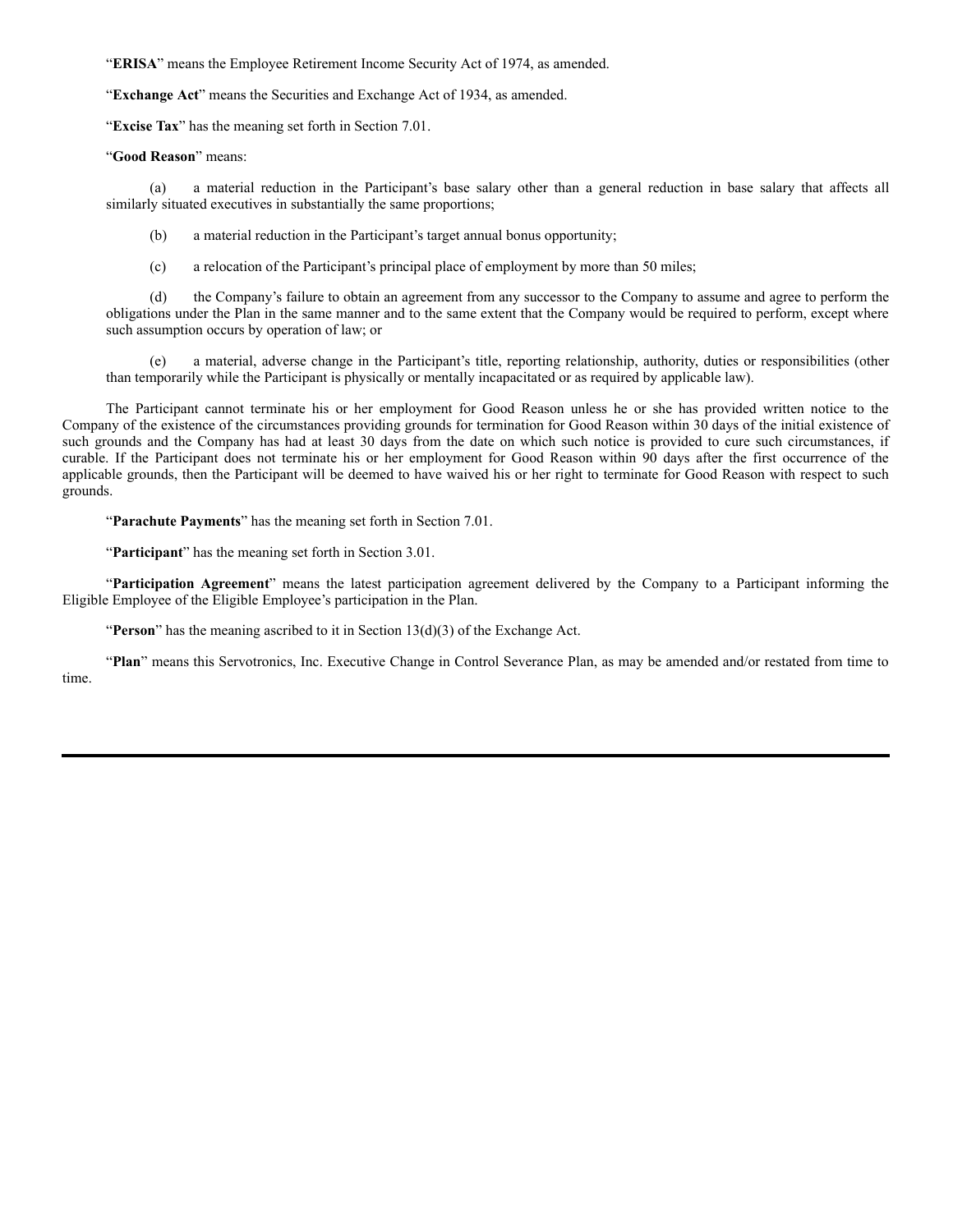"**Pro-Rata Bonus**" has the meaning set forth in Section 4.01(b).

"**Qualifying Termination**" means the termination of a Participant's employment during the Covered Period either:

- (a) by the Company without Cause; or
- (b) by the Participant for Good Reason.

"**Reduced Amount**" has the meaning set forth in Section 7.01(a).

"**Release**" has the meaning set forth in Section 6.01(c).

"**Severance**" has the meaning set forth in Section 4.01(a).

"**Specified Employee Payment Date**" has the meaning set forth in Section 10.13(b).

# **ARTICLE III PARTICIPATION**

**Section 3.01 Participants.** Each Eligible Employee of the Company who (a) is chosen by the Administrator to participate in the Plan; (b) receives a Participation Agreement from the Company; and (c) executes and returns such Participation Agreement to the Company in accordance with the terms of the Participation Agreement shall be a "**Participant**" in the Plan.

# **ARTICLE IV SEVERANCE**

**Section 4.01 Severance.** If a Participant has a Qualifying Termination, then, subject to ARTICLE VI, the Company will provide the Participant with the following:

(a) Severance in an amount equal to the product of the Participant's Applicable Severance Multiplier times the sum of the Participant's base salary in effect on the Qualifying Termination or, if greater, in effect on the first occurrence of a Change in Control, plus the Participant's target annual cash bonus for the year in which the Qualifying Termination occurs ("**Severance**"). Subject to Section 10.13, Severance will be paid in substantially equal installment payments over the two-year period following the Qualifying Termination, payable in accordance with the Company's normal payroll practices, but no less frequently than monthly, which payments in the aggregate are equal to the Severance and which shall begin on the 61st day following the Qualifying Termination;

(b) A prorated annual bonus equal to the product of (i) the annual bonus, if any, that the Participant would have earned for the entire calendar year in which the Qualifying Termination occurs at target level; and (ii) a fraction, the numerator of which is the number of days the Participant was employed by the Company during the calendar year in which the Qualifying Termination occurs and the denominator of which is the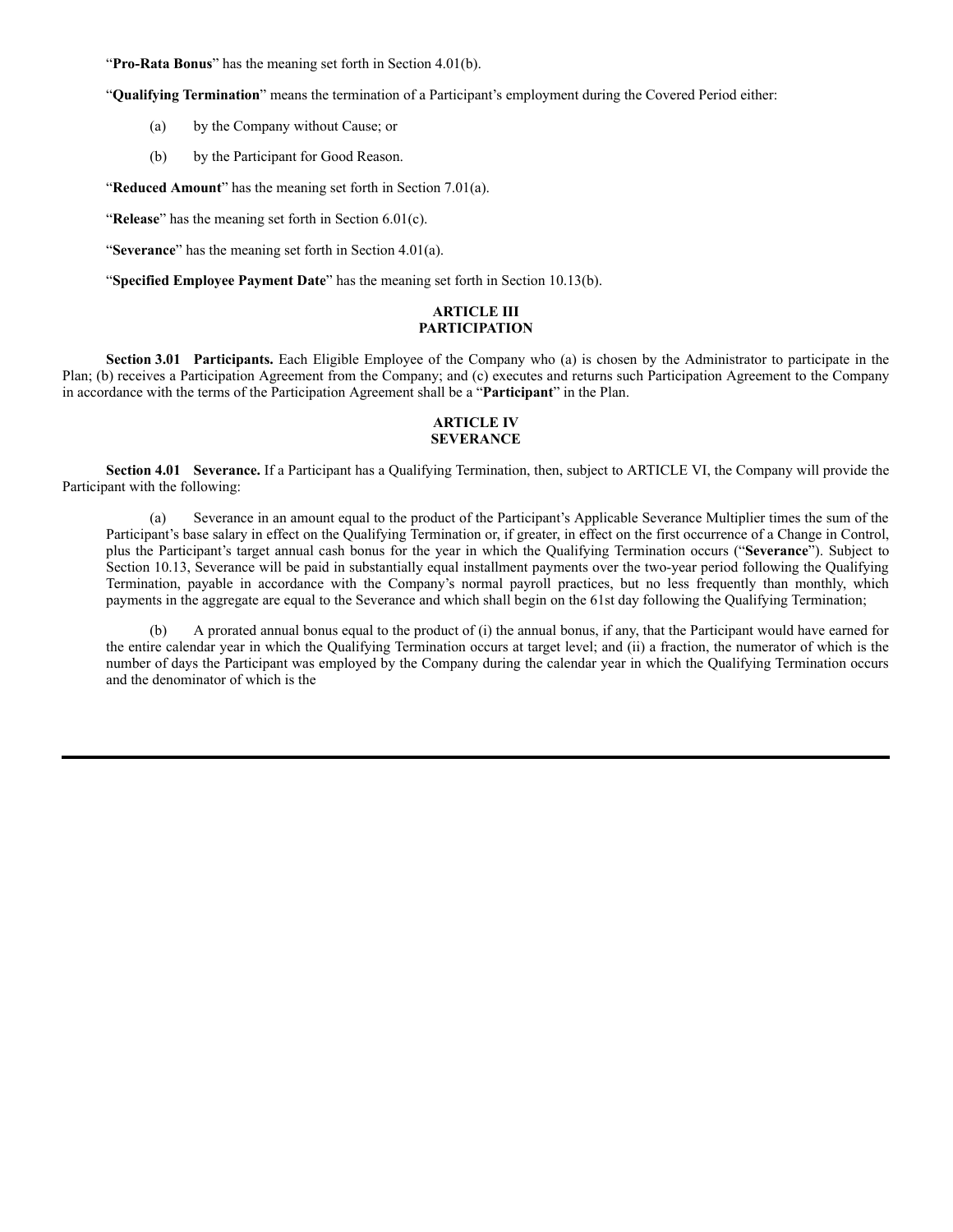number of days in such year (a "**Pro-Rata Bonus**"). Subject to Section 10.13, a Participant's Pro-Rata Bonus shall be paid on the 61st day following the Qualifying Termination; and

(c) During the Participant's Benefit Continuation Period, the Participant will receive reimbursement for the difference between the monthly COBRA premium paid by the Participant for himself or herself and his or her eligible dependents and the monthly premium amount paid by similarly situated active executives ("**Benefit Continuation**"). Notwithstanding the foregoing, if the Company's providing Benefit Continuation under this Section 4.01(c) would violate the nondiscrimination rules applicable to non-grandfathered plans, or would result in the imposition of penalties under the Patient Protection and Affordable Care Act of 2010, as amended by the Health Care and Education Reconciliation Act of 2010, and the related regulations and guidance promulgated thereunder (the "**ACA**"), the Company shall reform this Section 4.01(c) in a manner as is necessary to comply with the ACA. Subject to Section 10.13, Benefit Continuation reimbursement shall be paid to the Participant on the fifteenth of the month immediately following the month in which the Participant timely remits the premium payment.

# **ARTICLE V EQUITY AWARDS**

**Section 5.01 Equity Awards.** The Plan does not affect the terms of any outstanding equity awards. The treatment of any outstanding equity awards shall be determined in accordance with the terms of the Company equity plan or plans under which they were granted and any applicable award agreements.

# **ARTICLE VI CONDITIONS**

**Section 6.01 Conditions.** A Participant's entitlement to any severance benefits under ARTICLE IV and ARTICLE V will be subject

(a) the Participant executing and delivering to the Company his or her Participation Agreement in accordance with the terms thereof;

(b) the Participant experiencing a Qualifying Termination; and

(c) the Participant executing a release of claims in favor of the Company, its affiliates and their respective officers and directors in a form provided by the Company (the "**Release**") and such Release becoming effective and irrevocable within 60 days following the Participant's Qualifying Termination; and

(d) with respect to Benefit Continuation only, the Participant timely and properly electing continuation coverage under COBRA.

to: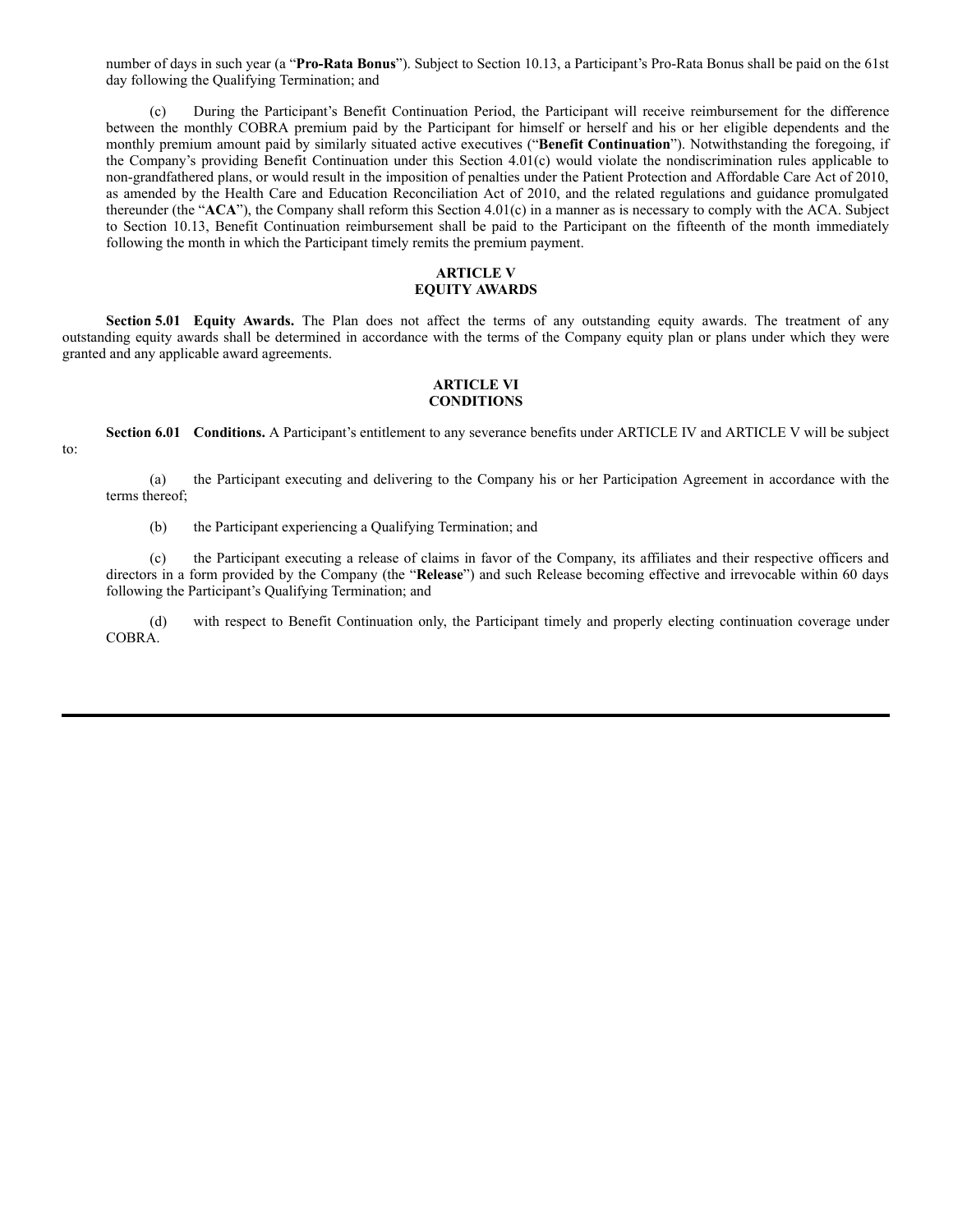# **ARTICLE VII SECTION 280G**

**Section 7.01** Reduction. Notwithstanding any other provision of the Plan or any other plan, arrangement or agreement to the contrary, if any of the payments or benefits provided or to be provided by the Company or its affiliates to a Participant or for a Participant's benefit pursuant to the terms of the Plan or otherwise ("**Covered Payments**") constitute parachute payments ("**Parachute Payments**") within the meaning of Section 280G of the Code and would, but for this ARTICLE VII, be subject to the excise tax imposed under Section 4999 of the Code (or any successor provision thereto) or any similar tax imposed by state or local law or any interest or penalties with respect to such taxes (collectively, the "**Excise Tax**"), then the Covered Payments shall be either:

(a) reduced to the minimum extent necessary to ensure that no portion of the Covered Payments is subject to the Excise Tax (that amount, the "**Reduced Amount**"); or

(b) payable in full if the Participant's receipt on an after-tax basis of the full amount of payments and benefits (after taking into account the applicable federal, state, local and foreign income, employment and excise taxes (including the Excise Tax)) would result in the Participant receiving an amount at least ten percent greater than the Reduced Amount.

**Section 7.02 Order of Reduction.** Any such reduction shall be made in accordance with Section 409A of the Code and the following:

(a) the Covered Payments which do not constitute nonqualified deferred compensation subject to Section 409A of the Code shall be reduced first; and

(b) all other Covered Payments shall then be reduced as follows: (i) cash payments shall be reduced before non-cash payments; and (ii) payments to be made on a later payment date shall be reduced before payments to be made on an earlier payment date.

**Section 7.03 Determinations.** Any determination required under this ARTICLE VII, including whether any payments or benefits are Parachute Payments, shall be made by the Company in its sole discretion. The Participant shall provide the Company with such information and documents as the Company may reasonably request in order to make a determination under this ARTICLE VII. The Company's determination shall be final and binding on the Participant.

# **ARTICLE VIII CLAIMS PROCEDURES**

**Section 8.01 Initial Claims.** A Participant who believes he or she is entitled to a payment under the Plan that has not been received may submit a written claim for benefits to the Plan within 60 days after the Participant's Qualifying Termination. Claims should be addressed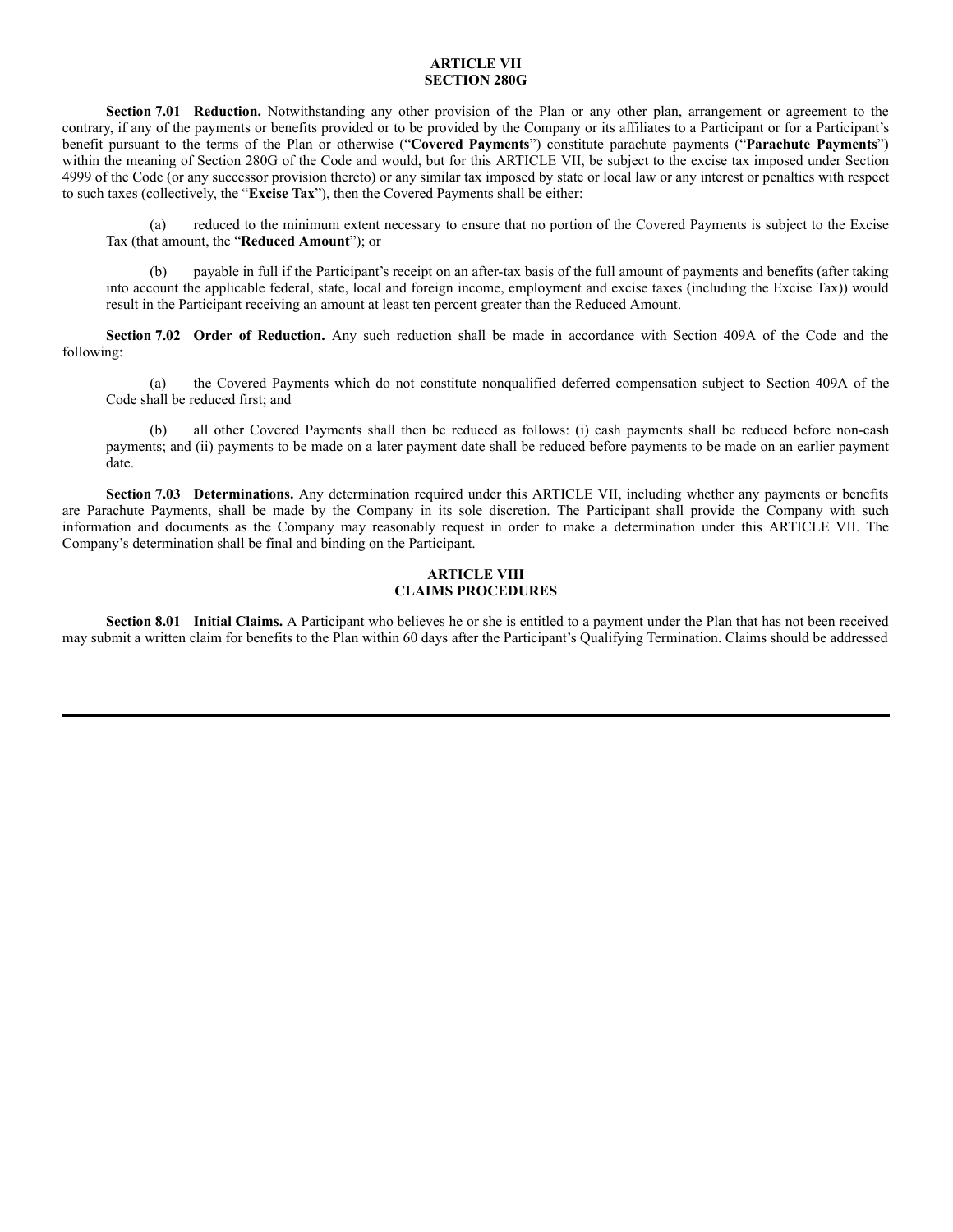and sent to the Compensation Committee of the Board of Directors, c/o Servotronics, Inc., 1110 Maple Street, PO Box 300, Elma, NY 14059.

If the Participant's claim is denied, in whole or in part, the Participant will be furnished with written notice of the denial within 90 days after the Administrator's receipt of the Participant's written claim, unless special circumstances require an extension of time for processing the claim, in which case a period not to exceed 180 days will apply. If such an extension of time is required, written notice of the extension will be furnished to the Participant before the termination of the initial 90-day period and will describe the special circumstances requiring the extension, and the date on which a decision is expected to be rendered. Written notice of the denial of the Participant's claim will contain the following information:

(a) the specific reason or reasons for the denial of the Participant's claim;

(b) references to the specific Plan provisions on which the denial of the Participant's claim was based;

(c) a description of any additional information or material required by the Administrator to reconsider the Participant's claim (to the extent applicable) and an explanation of why such material or information is necessary; and

(d) a description of the Plan's review procedures and time limits applicable to such procedures, including a statement of the Participant's right to bring a civil action under Section 502(a) of ERISA following a benefit claim denial on review.

**Section 8.02 Appeal of Denied Claims.** If the Participant's claim is denied and he or she wishes to submit a request for a review of the denied claim, the Participant or his or her authorized representative must follow the procedures described below:

(a) Upon receipt of the denied claim, the Participant (or his or her authorized representative) may file a request for review of the claim in writing with the Administrator. This request for review must be filed no later than 60 days after the Participant has received written notification of the denial.

(b) The Participant has the right to submit in writing to the Administrator any comments, documents, records or other information relating to his or her claim for benefits.

The Participant has the right to be provided with, upon request and free of charge, reasonable access to and copies of all pertinent documents, records and other information that is relevant to his or her claim for benefits.

The review of the denied claim will take into account all comments, documents, records and other information that the Participant submitted relating to his or her claim, without regard to whether such information was submitted or considered in the initial denial of his or her claim.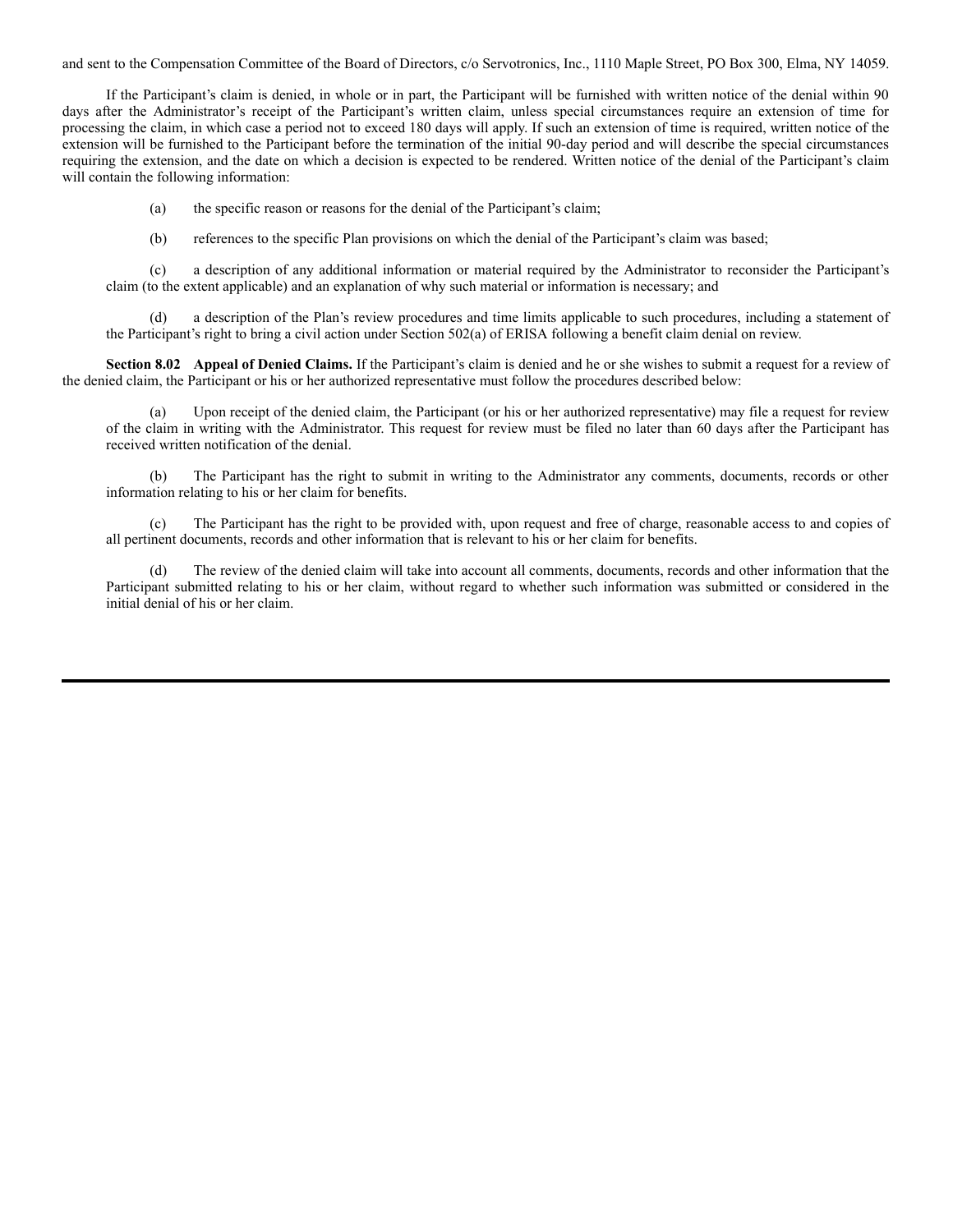**Section 8.03 Administrator's Response to Appeal.** The Administrator will provide the Participant with written notice of its decision within 60 days after the Administrator's receipt of the Participant's written claim for review. There may be special circumstances which require an extension of this 60-day period. In any such case, the Administrator will notify the Participant in writing within the 60-day period and the final decision will be made no later than 120 days after the Administrator's receipt of the Participant's written claim for review. The Administrator's decision on the Participant's claim for review will be communicated to the Participant in writing and will clearly state:

- (a) the specific reason or reasons for the denial of the Participant's claim;
- (b) reference to the specific Plan provisions on which the denial of the Participant's claim is based;

(c) a statement that the Participant is entitled to receive, upon request and free of charge, reasonable access to, and copies of, the Plan and all documents, records and other information relevant to his or her claim for benefits; and

(d) a statement describing the Participant's right to bring an action under Section 502(a) of ERISA.

**Section 8.04 Exhaustion of Administrative Remedies.** The exhaustion of these claims procedures is mandatory for resolving every claim and dispute arising under the Plan. As to such claims and disputes:

(a) no claimant shall be permitted to commence any legal action to recover benefits or to enforce or clarify rights under the Plan under Section 502 or Section 510 of ERISA or under any other provision of law, whether or not statutory, until these claims procedures have been exhausted in their entirety; and

(b) in any such legal action, all explicit and implicit determinations by the Administrator (including, but not limited to, determinations as to whether the claim, or a request for a review of a denied claim, was timely filed) shall be afforded the maximum deference permitted by law.

**Section 8.05 Attorney's Fees.** The Company and each Participant shall bear their own attorneys' fees incurred in connection with any disputes between them.

# **ARTICLE IX ADMINISTRATION, AMENDMENT AND TERMINATION**

**Section 9.01 Administration.** The Administrator has the exclusive right, power and authority, in its sole and absolute discretion, to administer and interpret the Plan. The Administrator has all powers reasonably necessary to carry out its responsibilities under the Plan including (but not limited to) the sole and absolute discretionary authority to: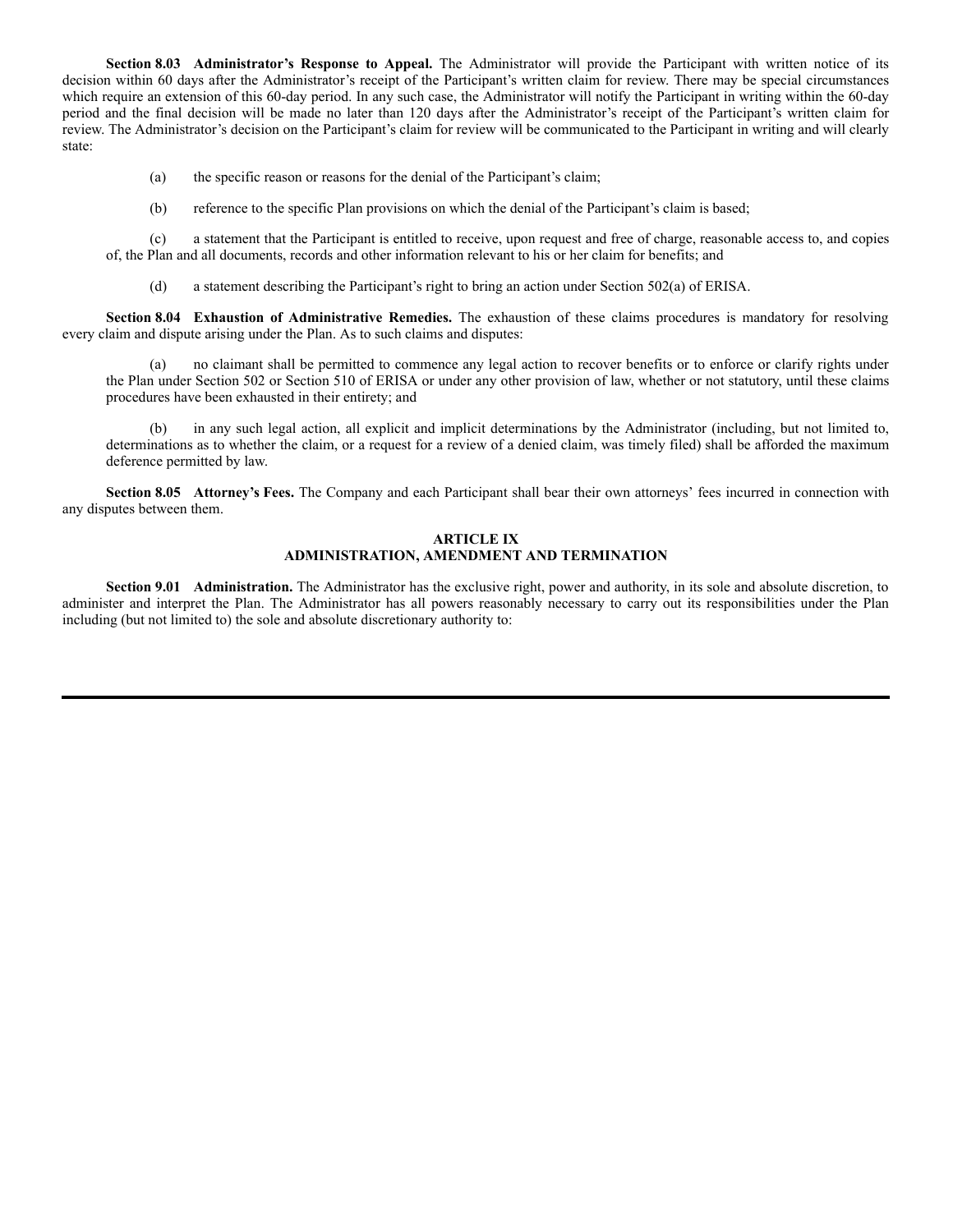(a) administer the Plan according to its terms and to interpret Plan policies and procedures;

(b) resolve and clarify inconsistencies, ambiguities and omissions in the Plan and among and between the Plan and other related documents;

(c) take all actions and make all decisions regarding questions of eligibility and entitlement to benefits, and benefit amounts;

- (d) make, amend, interpret, and enforce all appropriate rules and regulations for the administration of the Plan;
- (e) process and approve or deny all claims for benefits; and

(f) decide or resolve any and all questions, including benefit entitlement determinations and interpretations of the Plan, as may arise in connection with the Plan.

The decision of the Administrator on any disputes arising under the Plan, including (but not limited to) questions of construction, interpretation and administration shall be final, conclusive and binding on all persons having an interest in or under the Plan. Any determination made by the Administrator shall be given deference in the event the determination is subject to judicial review and shall be overturned by a court of law only if it is arbitrary and capricious.

**Section 9.02 Duration.** Unless earlier terminated pursuant to Section 9.03, if a Change in Control has not occurred, the Plan will expire two years from the Effective Date; provided, that on each anniversary of the date the Plan would otherwise expire, the Plan will be automatically extended for an additional year.

**Section 9.03 Amendment and Termination.** The Company reserves the right to amend or terminate the Plan at any time, by providing at least 90 days advance written notice to each Participant; provided that no such amendment or termination that has the effect of reducing or diminishing the right of any Participant will be effective without the written consent of such Participant.

# **ARTICLE X GENERAL PROVISIONS**

**Section 10.01 At-Will Employment.** The Plan does not alter the status of each Participant as an at-will employee of the Company. Nothing contained herein shall be deemed to give any Participant the right to remain employed by the Company or to interfere with the rights of the Company to terminate the employment of any Participant at any time, with or without Cause.

# **Section 10.02 Effect on Other Plans, Agreements and Benefits.**

(a) Any severance benefits payable to a Participant under the Plan will be: (i) in lieu of and not in addition to any severance benefits to which the Participant would otherwise be entitled under any general severance policy or severance plan maintained by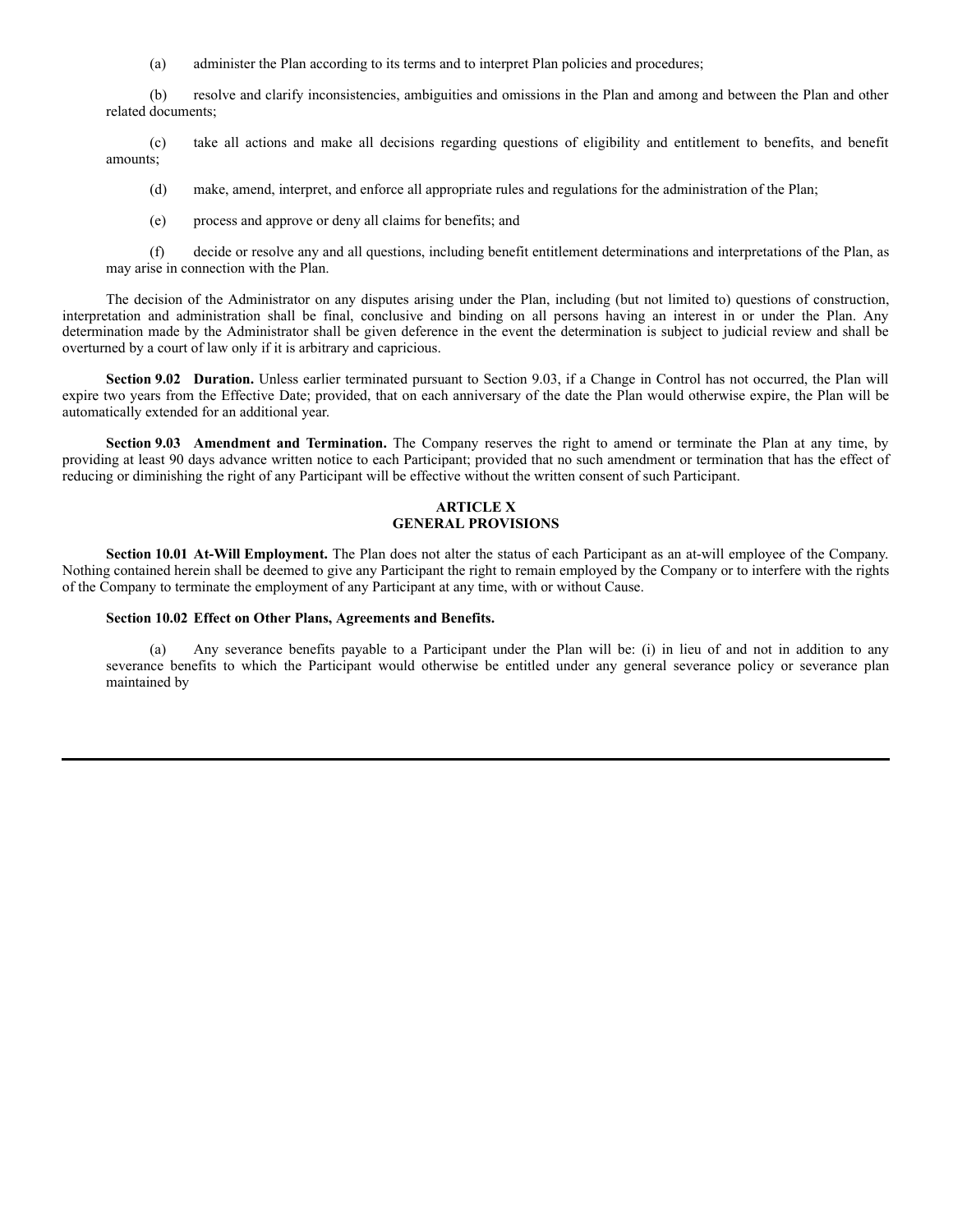the Company or any agreement between the Participant and the Company that provides for severance benefits (unless the policy, plan or agreement expressly provides for severance benefits to be in addition to those provided under the Plan); and (ii) reduced by any severance benefits to which the Participant is entitled by operation of a statute or government regulations.

Any severance benefits payable to a Participant under the Plan will not be counted as compensation for purposes of determining benefits under any other benefit policies or plans of the Company, except to the extent expressly provided therein.

**Section 10.03 Mitigation and Offset.** If a Participant obtains other employment, such other employment will not affect the Participant's rights or the Company's obligations under the Plan.

The Company's obligation to make the payments and provide the benefits required under the Plan will not be affected by any circumstances, including, without limitation, any set-off, counterclaim, recoupment, defense or other rights that the Company may have against the Participant.

**Section 10.04 Severability.** The invalidity or unenforceability of any provision of the Plan shall not affect the validity or enforceability of any other provision of the Plan. If any provision of the Plan is held by a court of competent jurisdiction to be illegal, invalid, void or unenforceable, such provision shall be deemed modified, amended and narrowed to the extent necessary to render such provision legal, valid and enforceable, and the other remaining provisions of the Plan shall not be affected but shall remain in full force and effect.

**Section 10.05 Headings and Subheadings.** Headings and subheadings contained in the Plan are intended solely for convenience and no provision of the Plan is to be construed by reference to the heading or subheading of any section or paragraph.

**Section 10.06 Unfunded Obligations.** The amounts to be paid to Participants under the Plan are unfunded obligations of the Company. The Company is not required to segregate any monies or other assets from its general funds with respect to these obligations. Participants shall not have any preference or security interest in any assets of the Company other than as a general unsecured creditor.

**Section 10.07 Successors.** The Plan will be binding upon any successor to the Company, its assets, its businesses or its interest (whether as a result of the occurrence of a Change in Control or otherwise), in the same manner and to the same extent that the Company would be obligated under the Plan if no succession had taken place. In the case of any transaction in which a successor would not by the foregoing provision or by operation of law be bound by the Plan, the Company shall require any successor to the Company to expressly and unconditionally assume the Plan in writing and honor the obligations of the Company hereunder, in the same manner and to the same extent that the Company would be required to perform if no succession had taken place. All payments and benefits that become due to a Participant under the Plan will inure to the benefit of his or her heirs, assigns, designees or legal representatives.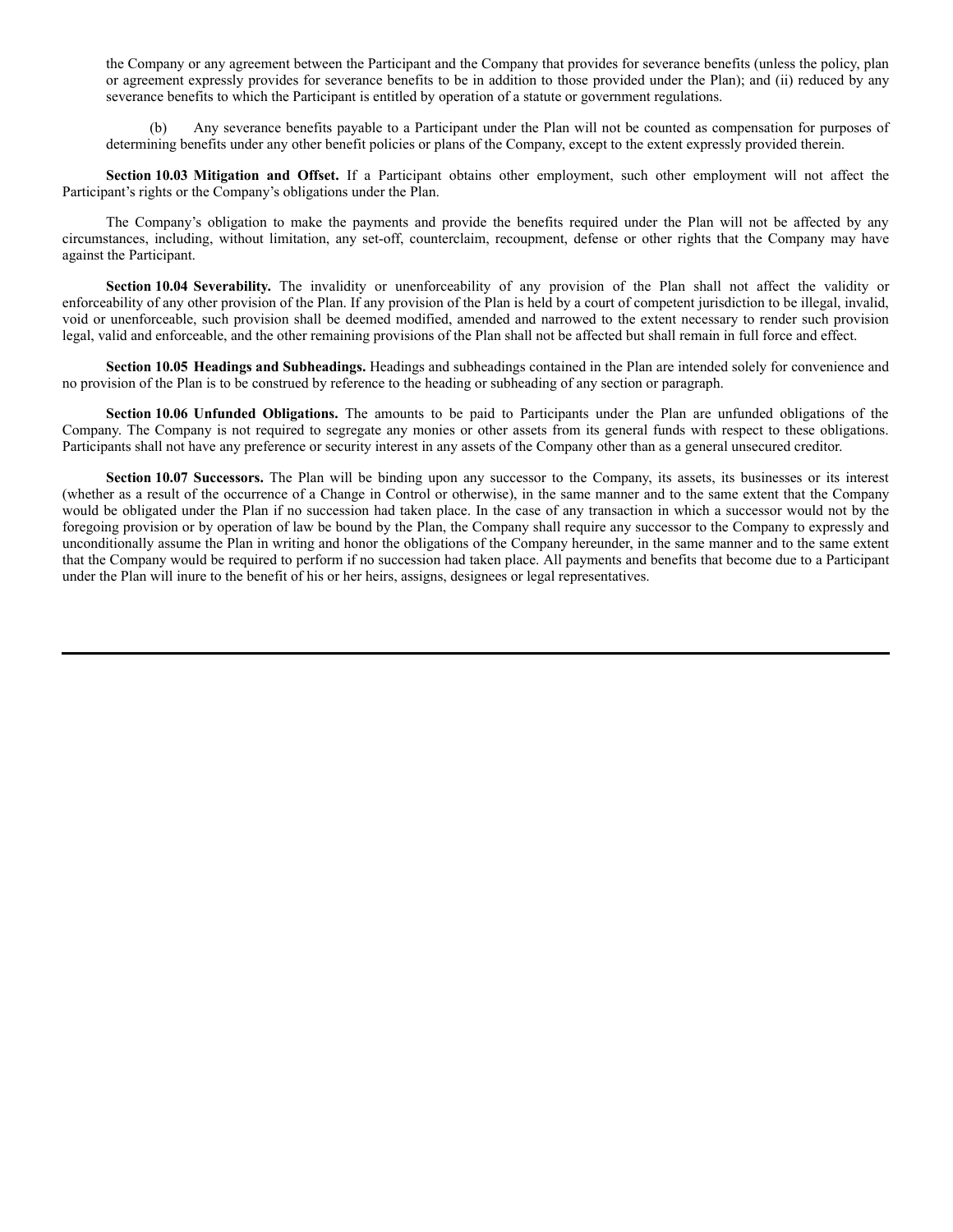**Section 10.08 Transfer and Assignment.** Neither a Participant nor any other person shall have any right to sell, assign, transfer, pledge, anticipate or otherwise encumber, transfer, hypothecate or convey any amounts payable under the Plan prior to the date that such amounts are paid, except that, in the case of a Participant's death, such amounts shall be paid to the Participant's beneficiaries.

**Section 10.09 Waiver.** Any party's failure to enforce any provision or provisions of the Plan will not in any way be construed as a waiver of any such provision or provisions, nor prevent any party from thereafter enforcing each and every other provision of the Plan.

**Section 10.10 Governing Law.** To the extent not pre-empted by federal law, the Plan shall be construed in accordance with and governed by the laws of the state of New York without regard to conflicts of law principles. Any action or proceeding to enforce the provisions of the Plan will be brought only in a state or federal court located in the state of New York, county of Erie, and each party consents to the venue and jurisdiction of such court. The parties hereby irrevocably submit to the exclusive jurisdiction of such courts and waive the defense of inconvenient forum to the maintenance of any such action or proceeding in such venue.

**Section 10.11 Clawback.** Any amounts payable under the Plan are subject to any policy (whether in existence as of the Effective Date or later adopted) established by the Company providing for clawback or recovery of amounts that were paid to the Participant. The Company will make any determination for clawback or recovery in its sole discretion and in accordance with any applicable law or regulation.

**Section 10.12 Withholding.** The Company shall have the right to withhold from any amount payable hereunder any Federal, state and local taxes in order for the Company to satisfy any withholding tax obligation it may have under any applicable law or regulation.

### **Section 10.13 Section 409A.**

(a) The Plan is intended to comply with Section 409A of the Code or an exemption thereunder and shall be construed and administered in accordance with Section 409A of the Code. Notwithstanding any other provision of the Plan, payments provided under the Plan may only be made upon an event and in a manner that complies with Section 409A of the Code or an applicable exemption. Any payments under the Plan that may be excluded from Section 409A of the Code either as separation pay due to an involuntary separation from service or as a short-term deferral shall be excluded from Section 409A of the Code to the maximum extent possible. For purposes of Section 409A of the Code, each installment payment provided under the Plan shall be treated as a separate payment. Any payments to be made under the Plan upon a termination of employment shall only be made upon a "separation from service" under Section 409A of the Code. Notwithstanding the foregoing, the Company makes no representations that the payments and benefits provided under the Plan comply with Section 409A of the Code and in no event shall the Company be liable for all or any portion of any taxes, penalties, interest or other expenses that may be incurred by a Participant on account of noncompliance with Section 409A of the Code.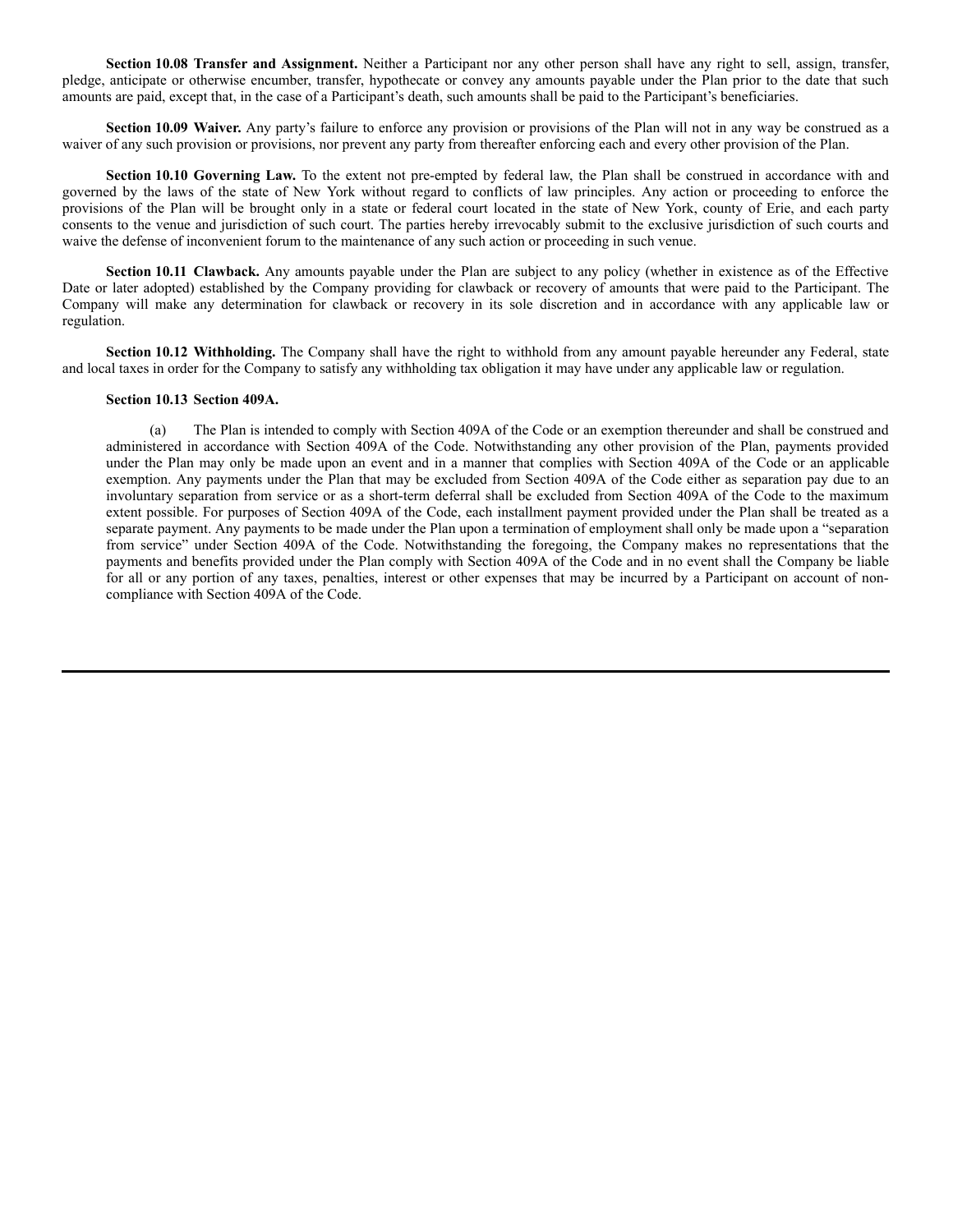(b) Notwithstanding any other provision of the Plan, if any payment or benefit provided to a Participant in connection with his or her Qualifying Termination is determined to constitute "nonqualified deferred compensation" within the meaning of Section 409A of the Code and the Participant is determined to be a "specified employee" as defined in Section 409A(a)(2)(b)(i) of the Code, then such payment or benefit shall not be paid until the first payroll date to occur following the six-month anniversary of the Qualifying Termination or, if earlier, on the Participant's death (the "**Specified Employee Payment Date**"). The aggregate of any payments that would otherwise have been paid before the Specified Employee Payment Date shall be paid to the Participant in a lump sum on the Specified Employee Payment Date and thereafter, any remaining payments shall be paid without delay in accordance with their original schedule. Notwithstanding any other provision of the Plan, if any payment or benefit is conditioned on the Participant's execution of a Release, the first payment shall include all amounts that would otherwise have been paid to the Participant during the period beginning on the date of the Qualifying Termination and ending on the payment date if no delay had been imposed.

(c) To the extent required by Section 409A of the Code, each reimbursement or in-kind benefit provided under the Plan shall be provided in accordance with the following: (i) the amount of expenses eligible for reimbursement, or in-kind benefits provided, during each calendar year cannot affect the expenses eligible for reimbursement, or in-kind benefits to be provided, in any other calendar year; and (ii) any right to reimbursements or in-kind benefits under the Plan shall not be subject to liquidation or exchange for another benefit.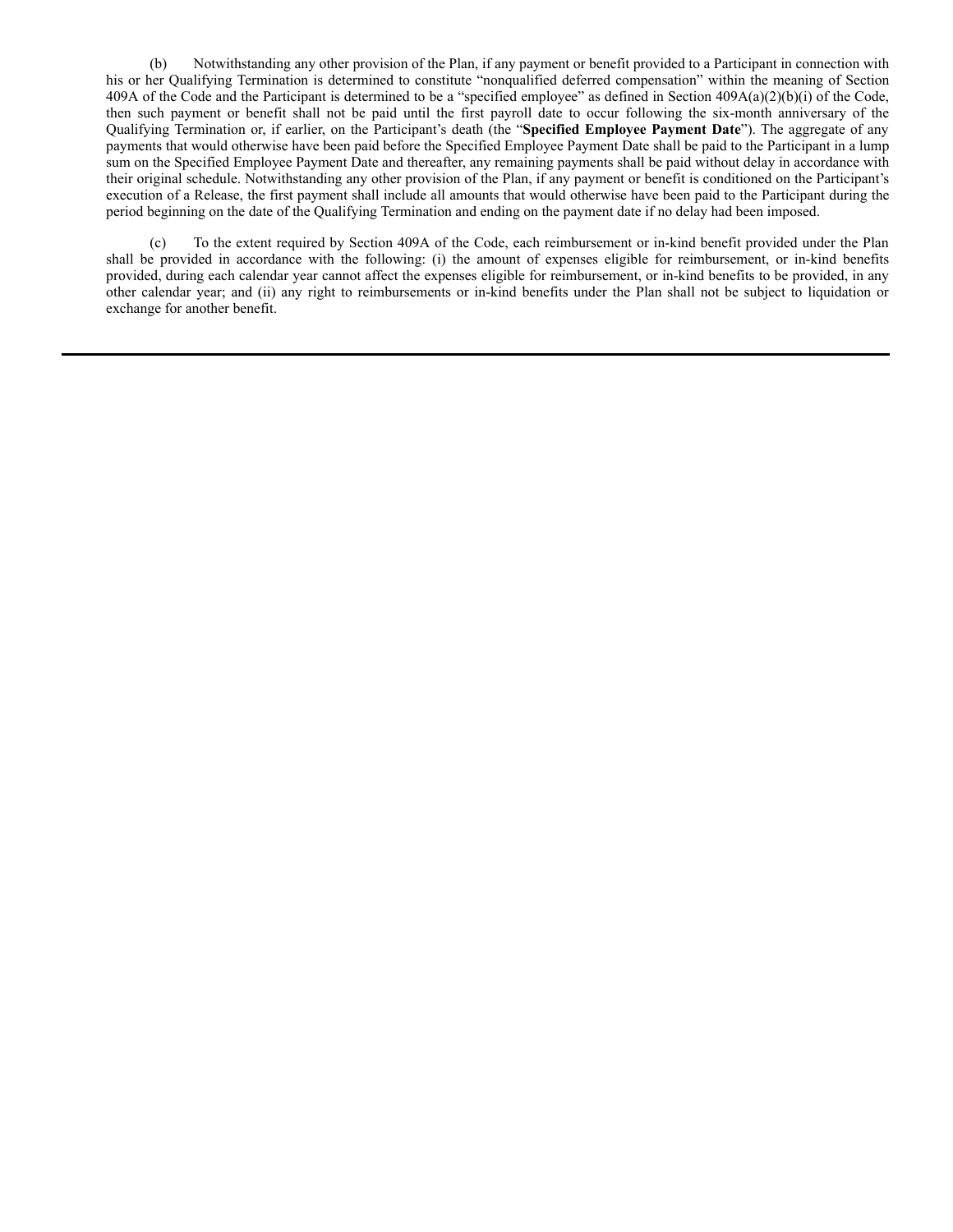### **SERVOTRONICS, INC.**

[DATE]

[NAME AND ADDRESS]

Re: Executive Change in Control Severance Plan

# Dear [PARTICIPANT NAME]:

This Participation Agreement (this "**Agreement**") is made and entered into by and between [PARTICIPANT NAME] and Servotronics, Inc. (the "**Company**").

The Company adopted the Servotronics, Inc. Executive Change in Control Severance Plan (the "**Plan**") to assure the present and future continuity, objectivity, and dedication of Participants in the Plan, notwithstanding the possibility, threat, or occurrence of a Change in Control.

A Participant in the Plan is eligible to receive severance benefits under certain circumstances if the Participant's employment is terminated in connection with a Change in Control of the Company, as described in the Plan.

The Company has selected you to be a Participant in the Plan, subject to your being an Eligible Employee on the date of your Qualifying Termination and the other terms and conditions set forth in the Plan. A copy of the Plan is attached hereto as Annex A and is deemed to be part of this Agreement.

Unless otherwise defined herein, any capitalized terms used in this Agreement shall have the meanings set forth in the Plan.

In consideration of the mutual covenants contained herein, the parties hereby agree as follows:

- (a) Your Applicable Severance Multiplier shall be two.
- (b) Your Benefit Continuation Period shall be eighteen months.

You agree that this Agreement contains all of the understandings and representations between you and the Company pertaining to the subject matter hereof and supersedes all prior and contemporaneous understandings, agreements, representations and warranties, both written and oral, with respect to such subject matter. The parties mutually agree that the Agreement can be specifically enforced in court and can be cited as evidence in legal proceedings alleging breach of the Agreement.

You acknowledge and agree that you have fully read, understand and voluntarily enter into this Agreement. You acknowledge and agree that you have had an opportunity to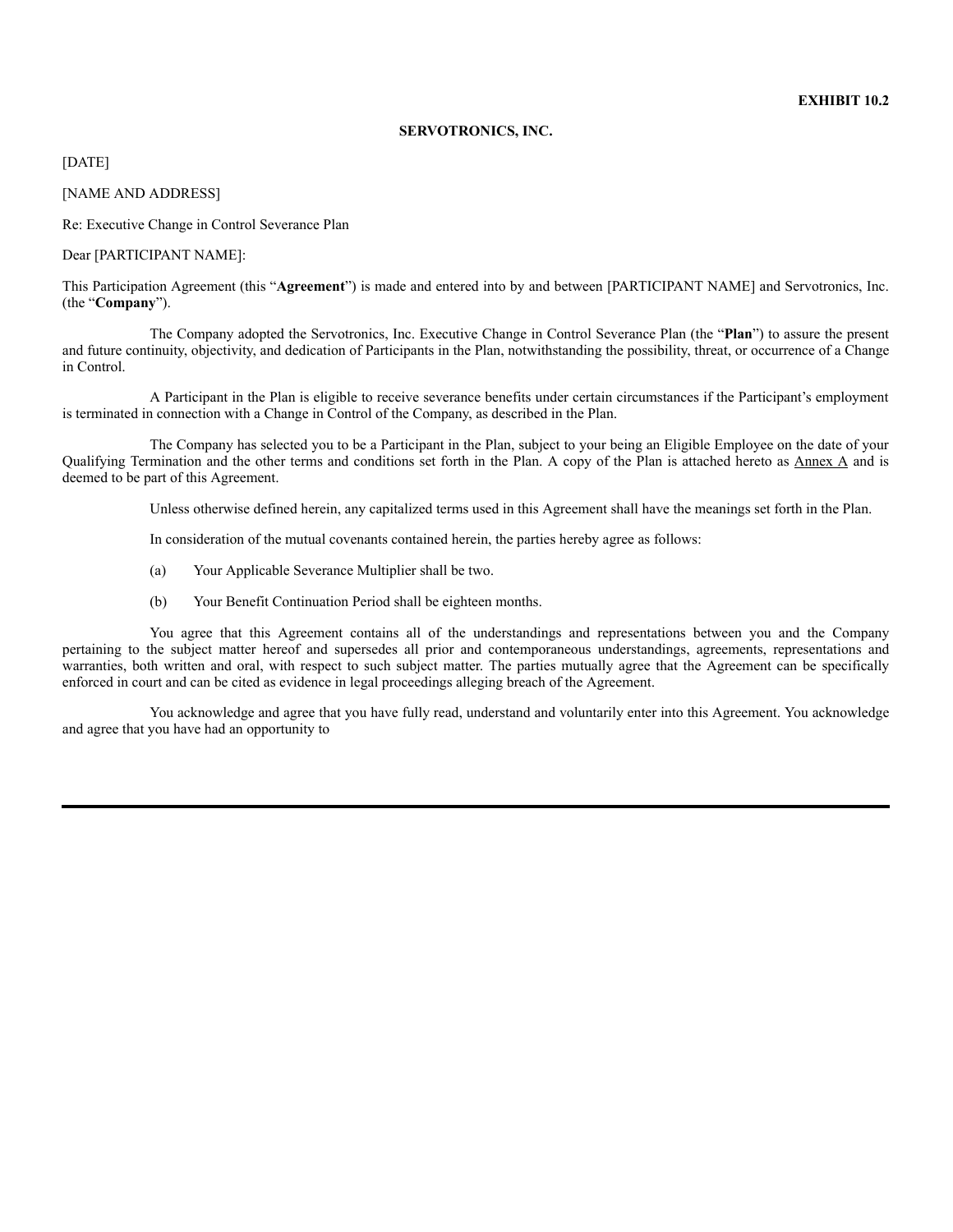consult with your personal tax, financial planning advisor and/or attorney about the tax, financial and legal consequences of your participation in the Plan before signing this Agreement.

This Agreement may be executed in separate counterparts, each of which shall be deemed an original, but all of which taken together shall constitute one and the same instrument.

[SIGNATURE PAGE FOLLOWS]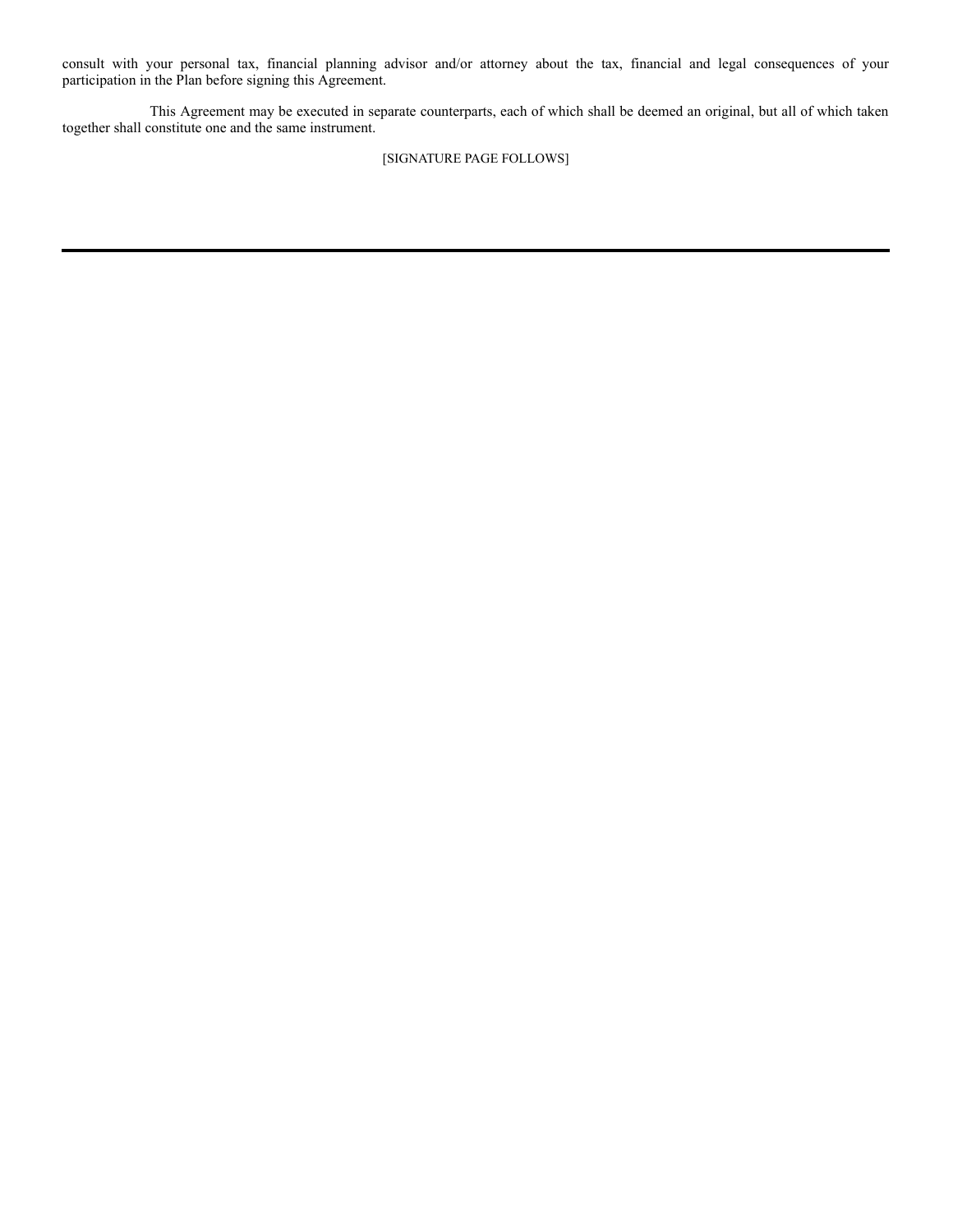IN WITNESS WHEREOF, the Company has executed this Agreement by its duly authorized officer as of the date set forth below. Please sign below and return this Agreement to the Company's Human Resources Department by [DATE].

Very truly yours,

SERVOTRONICS, INC.

By: Name: Title:

I accept my designation as a Participant under the terms and conditions of the Plan and this Agreement. [PARTICIPANT]

By: Name: Title: Date: cc Human Resources Department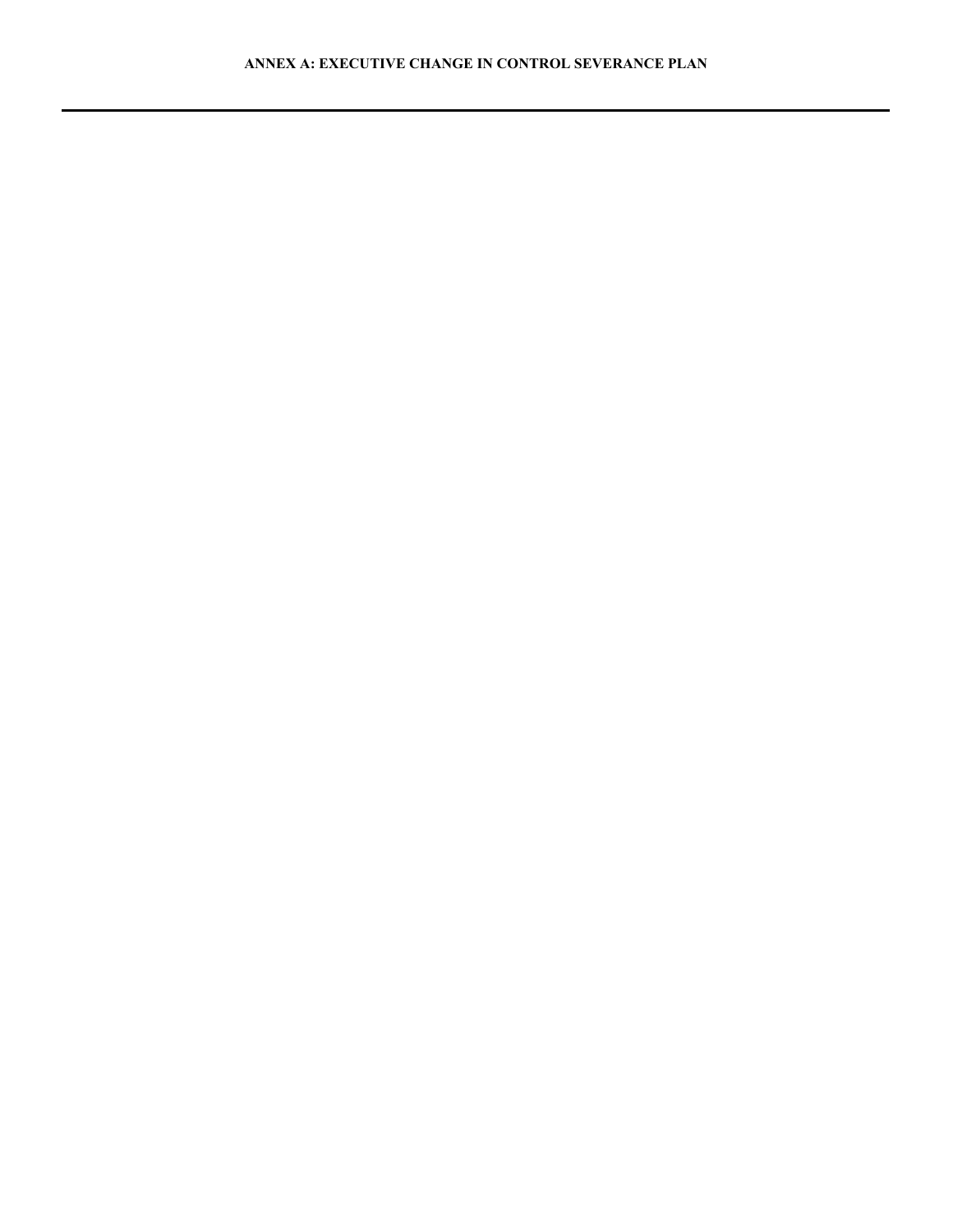### **CERTIFICATION**

I, William F. Farrell Jr., certify that:

- 1. I have reviewed this quarterly report on Form 10-Q of Servotronics, Inc.;
- 2. Based on my knowledge, this report does not contain any untrue statement of a material fact or omit to state a material fact necessary to make the statements made, in light of the circumstances under which such statements were made, not misleading with respect to the period covered by this report;
- 3. Based on my knowledge, the financial statements, and other financial information included in this report, fairly present in all material respects the financial condition, results of operations and cash flows of the registrant as of, and for, the periods presented in this report;
- 4. The registrant's other certifying officer(s) and I are responsible for establishing and maintaining disclosure controls and procedures (as defined in Exchange Act Rules 13a-15(e) and 15d-15(e)) and internal control over financial reporting (as defined in Exchange Act Rules 13a-15(f) and 15d-15(f)) for the registrant and have:
	- a) Designed such disclosure controls and procedures, or caused such disclosure controls and procedures to be designed under our supervision, to ensure that material information relating to the registrant, including its consolidated subsidiaries, is made known to us by others within those entities, particularly during the period in which this report is being prepared;
	- b) Designed such internal control over financial reporting, or caused such internal control over financial reporting to be designed under our supervision, to provide reasonable assurance regarding the reliability of financial reporting and the preparation of financial statements for external purposes in accordance with generally accepted accounting principles;
	- c) Evaluated the effectiveness of the registrant's disclosure controls and procedures and presented in this report our conclusions about the effectiveness of the disclosure controls and procedures, as of the end of the period covered by this report based on such evaluation; and
	- d) Disclosed in this report any change in the registrant's internal control over financial reporting that occurred during the registrant's most recent fiscal quarter (the registrant's fourth fiscal quarter in the case of an annual report) that has materially affected, or is reasonably likely to materially affect, the registrant's internal control over financial reporting; and
- 5. The registrant's other certifying officer(s) and I have disclosed, based on our most recent evaluation of internal control over financial reporting, to the registrant's auditors and the audit committee of the registrant's board of directors (or persons performing the equivalent functions):
	- a) All significant deficiencies and material weaknesses in the design or operation of internal control over financial reporting which are reasonably likely to adversely affect the registrant's ability to record, process, summarize and report financial information; and
	- b) Any fraud, whether or not material, that involves management or other employees who have a significant role in the registrant's internal control over financial reporting.

Date: May 16, 2022

/s/ William F. Farrell, Jr., Chief Executive Officer William F. Farrell, Jr. Chief Executive Officer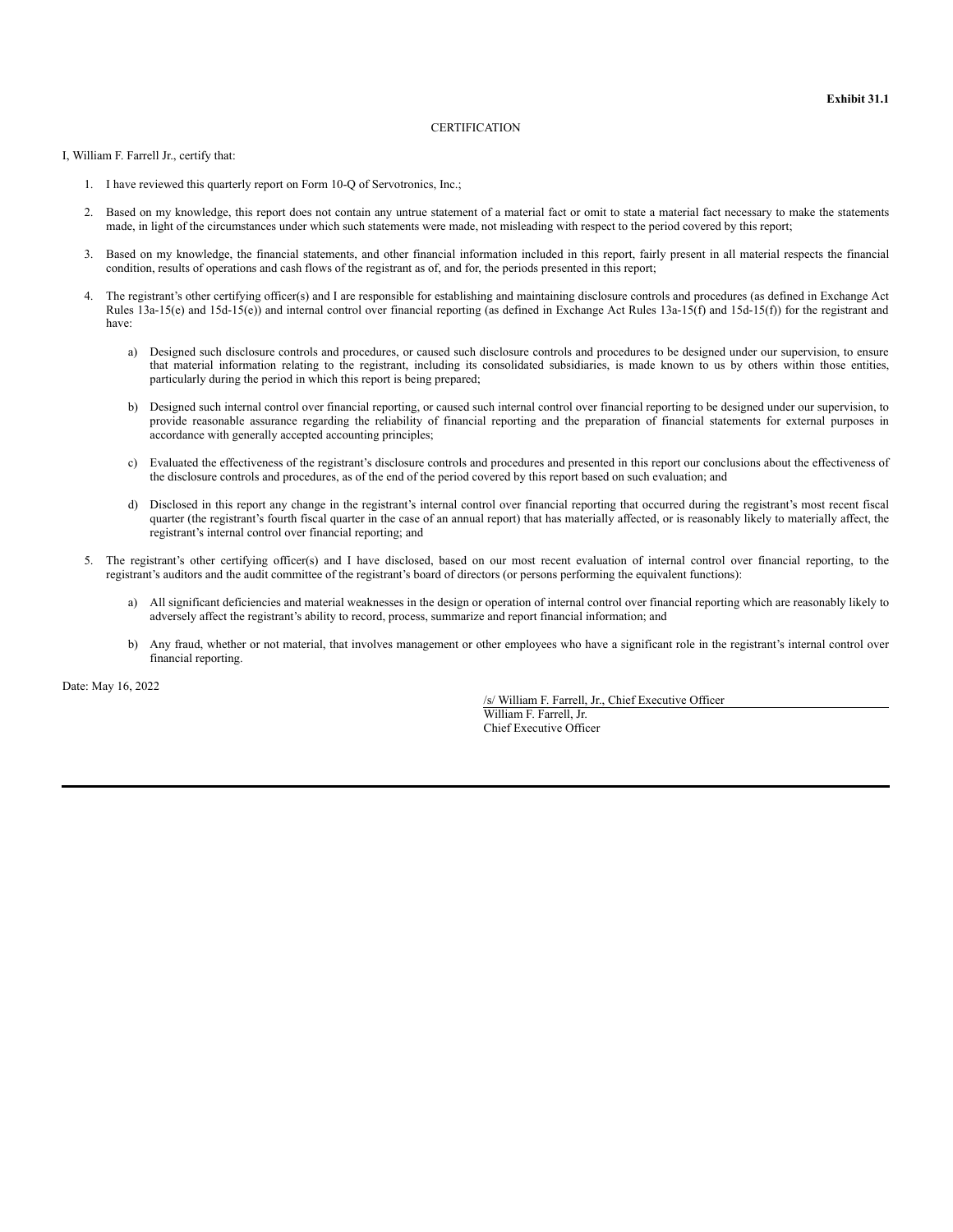### **CERTIFICATION**

I, Lisa F. Bencel, certify that:

- 1. I have reviewed this quarterly report on Form 10-Q of Servotronics, Inc.;
- 2. Based on my knowledge, this report does not contain any untrue statement of a material fact or omit to state a material fact necessary to make the statements made, in light of the circumstances under which such statements were made, not misleading with respect to the period covered by this report;
- 3. Based on my knowledge, the financial statements, and other financial information included in this report, fairly present in all material respects the financial condition, results of operations and cash flows of the registrant as of, and for, the periods presented in this report;
- 4. The registrant's other certifying officer(s) and I are responsible for establishing and maintaining disclosure controls and procedures (as defined in Exchange Act Rules 13a-15(e) and 15d-15(e)) and internal control over financial reporting (as defined in Exchange Act Rules 13a-15(f) and 15d-15(f)) for the registrant and have:
	- a) Designed such disclosure controls and procedures, or caused such disclosure controls and procedures to be designed under our supervision, to ensure that material information relating to the registrant, including its consolidated subsidiaries, is made known to us by others within those entities, particularly during the period in which this report is being prepared;
	- b) Designed such internal control over financial reporting, or caused such internal control over financial reporting to be designed under our supervision, to provide reasonable assurance regarding the reliability of financial reporting and the preparation of financial statements for external purposes in accordance with generally accepted accounting principles;
	- c) Evaluated the effectiveness of the registrant's disclosure controls and procedures and presented in this report our conclusions about the effectiveness of the disclosure controls and procedures, as of the end of the period covered by this report based on such evaluation; and
	- d) Disclosed in this report any change in the registrant's internal control over financial reporting that occurred during the registrant's most recent fiscal quarter (the registrant's fourth fiscal quarter in the case of an annual report) that has materially affected, or is reasonably likely to materially affect, the registrant's internal control over financial reporting; and
- 5. The registrant's other certifying officer(s) and I have disclosed, based on our most recent evaluation of internal control over financial reporting, to the registrant's auditors and the audit committee of the registrant's board of directors (or persons performing the equivalent functions):
	- a) All significant deficiencies and material weaknesses in the design or operation of internal control over financial reporting which are reasonably likely to adversely affect the registrant's ability to record, process, summarize and report financial information; and
	- b) Any fraud, whether or not material, that involves management or other employees who have a significant role in the registrant's internal control over financial reporting.

Date: May 16, 2022

/s/ Lisa F. Bencel, Chief Financial Officer

Lisa F. Bencel Chief Financial Officer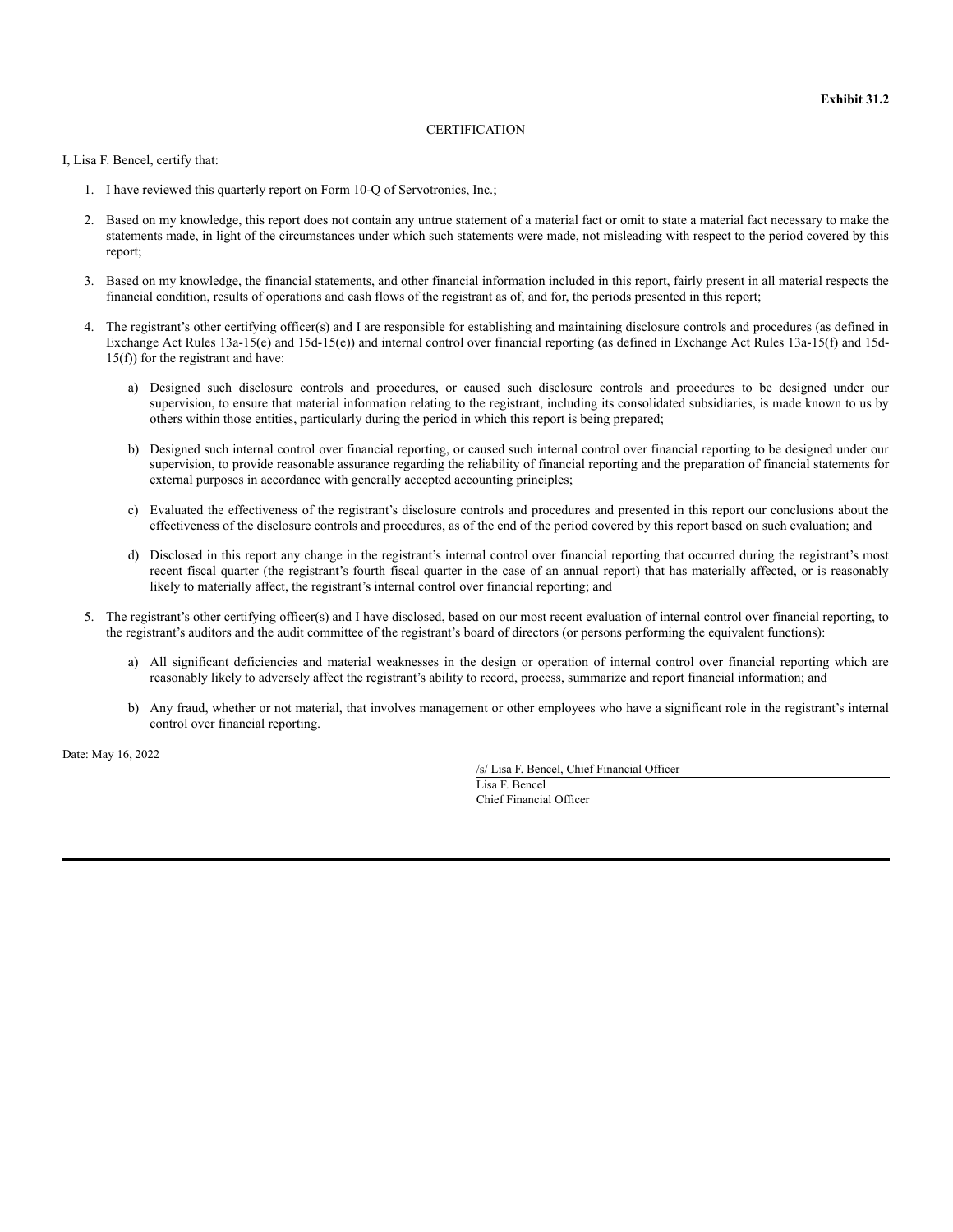### **Exhibit 32.1**

### CERTIFICATION PURSUANT TO 18 U.S.C. SECTION 1350 AS ADOPTED PURSUANT TO SECTION 906 OF THE SARBANES-OXLEY ACT OF 2002

In connection with the quarterly report of Servotronics, Inc. (the "Company"), on Form 10-Q for the period ended March 31, 2022, I hereby certify solely for the purpose of complying with 18 U.S.C. Section 1350, as adopted pursuant to Section 906 of the Sarbanes-Oxley Act of 2002, that to the best of my knowledge:

- 1. The quarterly report fully complies with the requirements of Section 13(a) or 15(d) of the Securities Act of 1934, and
- 2. The information contained in the quarterly report fairly represents, in all material respects, the financial condition and results of operations of the Company.

Date: May 16, 2022

/s/ William F. Farrell, Jr., Chief Executive Officer William F. Farrell, Jr. Chief Executive Officer